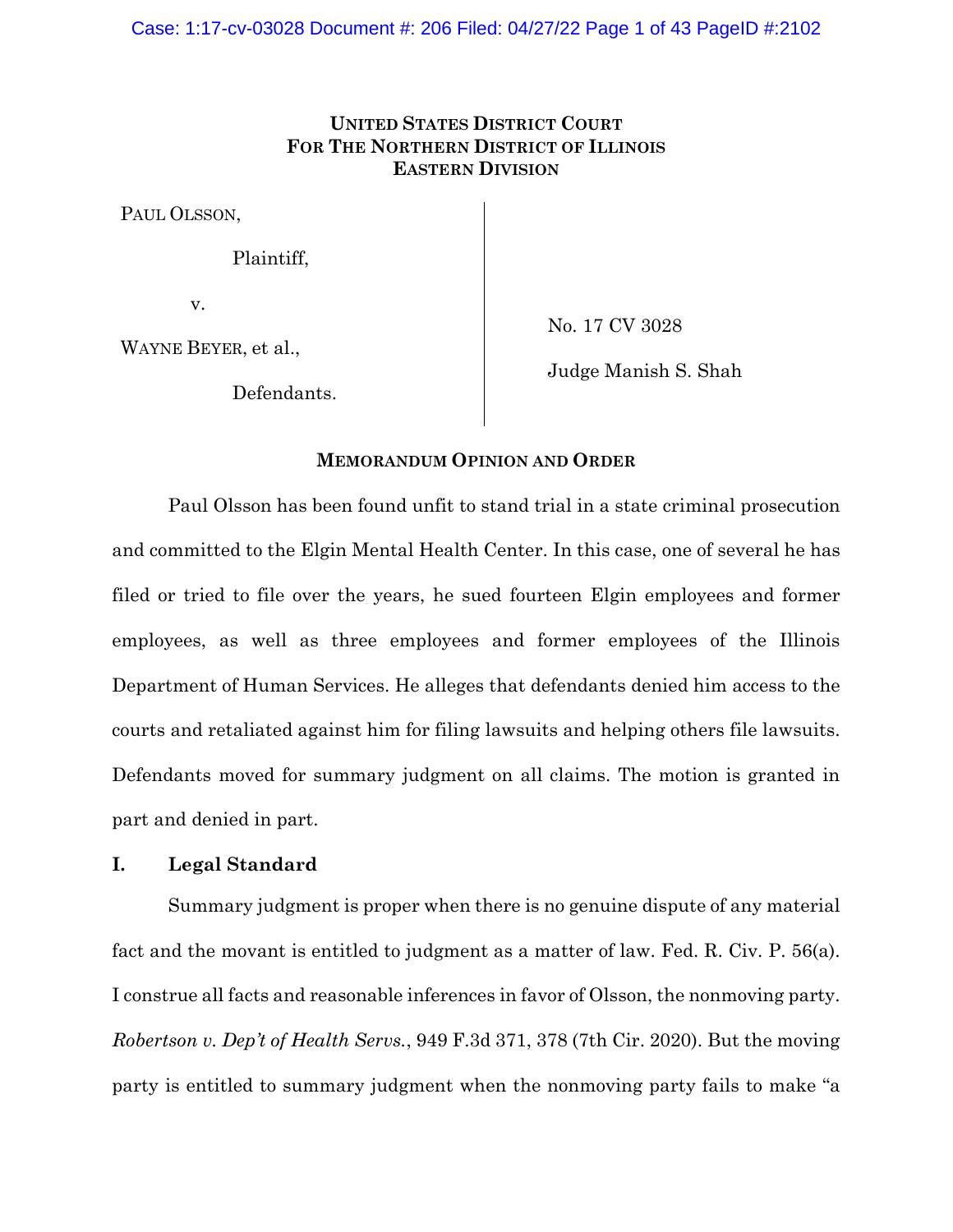sufficient showing on an essential element" of his case for which he has the burden of proof. *Celotex Corp. v. Catrett*, 477 U.S. 317, 323 (1986).

#### **II. Local Rule 56.1 and Evidentiary Issues**

Local Rule 56.1 "aims to make summary-judgment decisionmaking manageable for courts." *Kreg Therapeutics, Inc. v. VitalGlo, Inc.*, 919 F.3d 405, 415 (7th Cir. 2019). The rule requires the moving party to file a statement of facts that demonstrates its entitlement to judgment as a matter of law. *Petty v. City of Chicago*, 754 F.3d 416, 420 (7th Cir. 2014); N.D. Ill. Local R. 56.1(a)(3). The nonmoving party must file a response to that statement and may provide a separate statement of additional facts. *Petty*, 754 F.3d at 420; N.D. Ill. Local R. 56.1(b)(3). Both statements of facts and statements of additional facts must consist of concise numbered paragraphs, supported by citations to specific pages in the evidentiary record. *See* N.D. Ill. Local R. 56.1(d)(1)–(2). Evidence supporting or opposing summary judgment must be admissible if offered at trial, although depositions and other written testimony can substitute for live testimony. *Widmar v. Sun Chemical Corp.*, 772 F.3d 457, 460 (7th Cir. 2014).

Any fact not properly controverted is admitted. N.D. Ill. Local R. 56.1(e)(3); *Cracco v. Vitran Express, Inc.*, 559 F.3d 625, 632 (7th Cir. 2009). If the responding party disagrees with the other party's fact, it must cite specific parts of the record disputing the fact and "concisely explain how the cited material controverts the asserted fact." N.D. Ill. Local R. 56.1(e)(3). Facts that a party raises in a Local Rule 56.1 response that do not controvert the asserted fact, and that are not included in the party's statement of additional facts, are stricken. N.D. Ill. Local R. 56.1(e)(2). So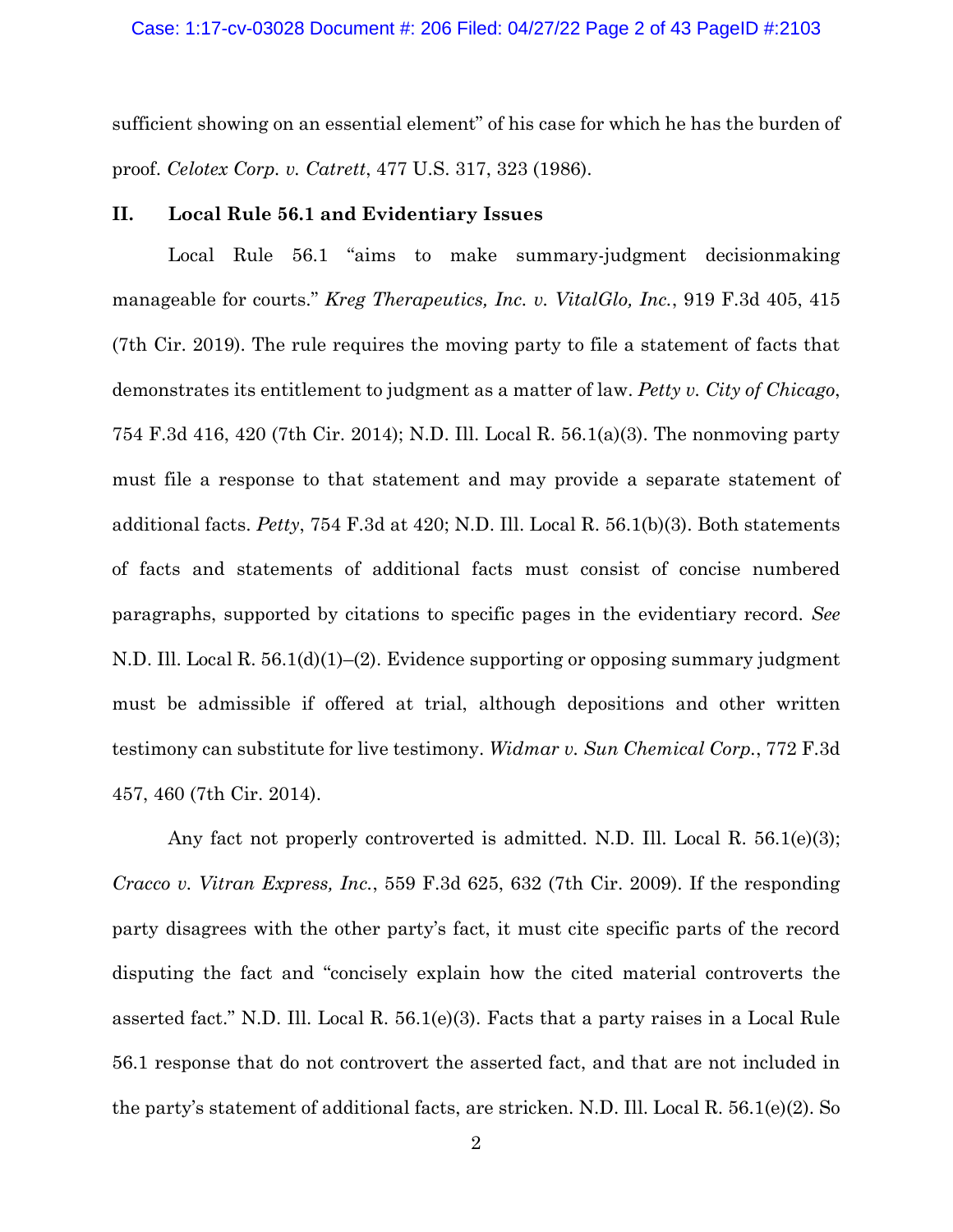#### Case: 1:17-cv-03028 Document #: 206 Filed: 04/27/22 Page 3 of 43 PageID #:2104

are facts that are supported only by inadmissible evidence, provided the opposing party objects on that basis. *Widmar*, 772 F.3d at 460. I also disregard legal arguments in the statement of facts. *See* N.D. Ill. Local R. 56.1(d)(4).

Olsson did not abide by Local Rule 56.1 in his response to defendants' statement of facts. In his denials of some of defendants' facts, Olsson consistently cites to his own statement of additional facts, instead of directly to the exhibits that he says contradict defendants' facts. *See* [197] ¶¶ 10, 11, 26, 68, 87, 88, 90, 96, 111, 112, 113, 114, 120, 123, 124, 127, 145, 174, 176.<sup>1</sup> In one instance, plaintiff cites to the entirety of his statement of additional facts (he seems to have accidentally left out the paragraph number, despite including a paragraph symbol). [197] ¶ 124. In another instance, plaintiff provides no citation at all. [197] ¶ 146. Although plaintiff's consistent citations to his additional statement of facts—as opposed to the record directly—violate Local Rule 56.1, I consider them when the additional statement of facts itself offers appropriate direct record citations.

Olsson also responds to some of defendants' assertions by saying they are "incomplete." *See* [197] ¶¶ 87, 90, 111, 112, 113, 145. But saying something is

<sup>1</sup> Bracketed numbers refer to entries on the district court docket. Referenced page numbers are taken from the CM/ECF header placed at the top of filings, except in the case of citations to depositions, which use the deposition transcript's original page number. The facts are largely taken from Olsson's response to defendants' Local Rule 56.1 statement, [197], and defendants' response to Olsson's statement of additional material facts, [205], where both the asserted fact and the opposing party's response are set forth in one document. Plaintiff says many of defendants' facts are inadmissible hearsay. Where I include or exclude those facts in this opinion, I explain why. The parties dispute many facts, but the facts in many of those disputes aren't material. To the extent disputed facts are relevant, and the cited exhibits do not directly contradict Olsson's version of the facts, I include the facts in the light favorable to Olsson.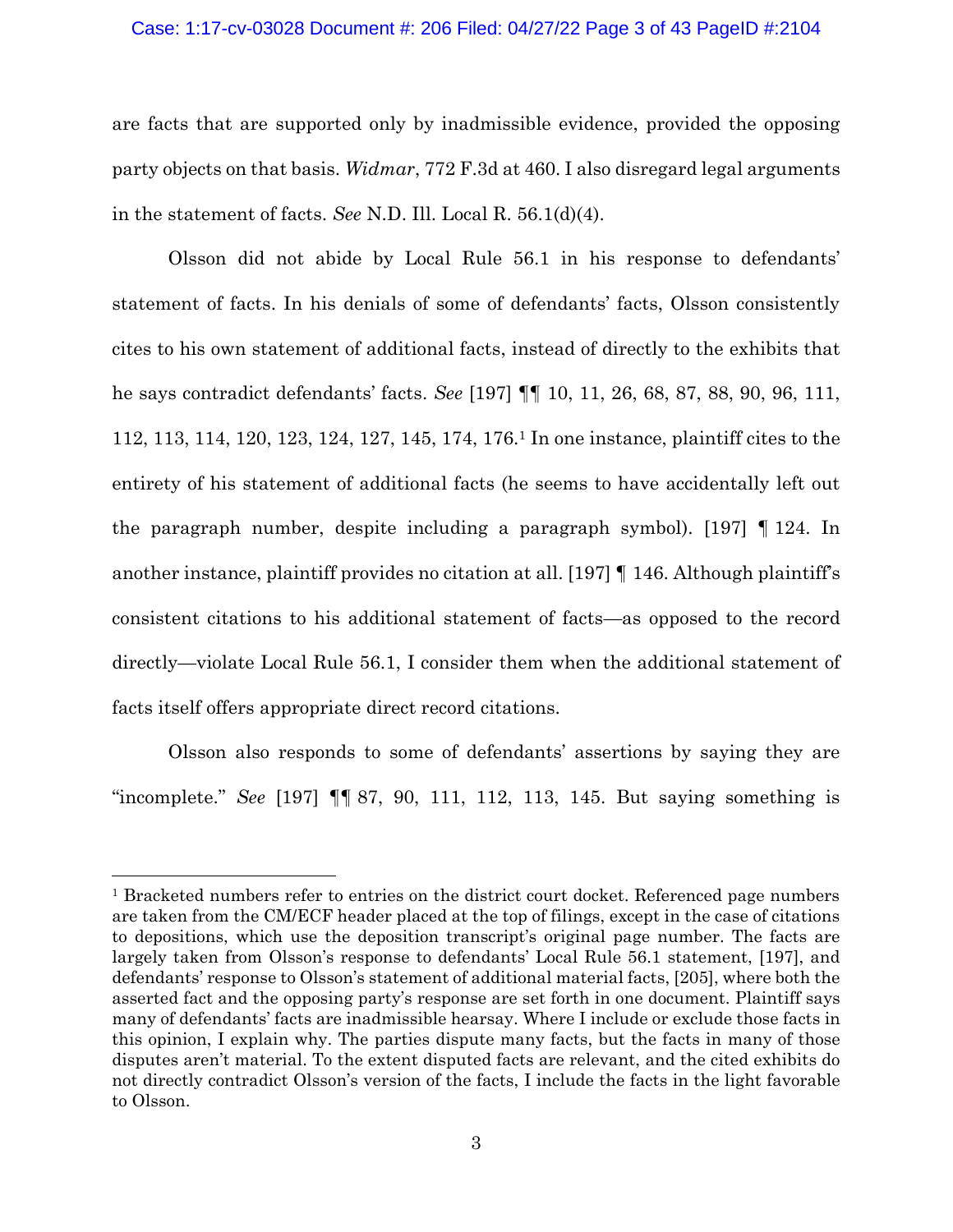#### Case: 1:17-cv-03028 Document #: 206 Filed: 04/27/22 Page 4 of 43 PageID #:2105

incomplete is not denying it, so those facts are admitted unless evidence directly contradicting them is in plaintiff's statement of additional facts.

Defendants support some assertions by citing to affidavits, interrogatory responses, or deposition testimony. Plaintiff says some of these statements are inadmissible hearsay. *See, e.g.*, [197] ¶¶ 27, 147. But at the summary-judgment stage, these documents are treated as live testimony. *Widmar*, 772 F.3d at 460. Still, some of the affidavits, interrogatories, and depositions contain hearsay. *See, e.g.,* [197] ¶ 147. When plaintiff objected to those statements, I disregard any inadmissible hearsay.

Indeed, defendants' statement of facts suffers from hearsay. Specifically, defendants cite to hearsay that would have been admissible as records of a regularly conducted activity or as recorded recollections had defendants included a qualified witness's statement authenticating the documents, as required by Federal Rules of Evidence 803(5) and 803(6)(D). *See* [197] ¶¶ 120 (citing [187-34], email from Victoria Ingram); 139 (citing [189-12], email from Ghouse Mohiuddin); 148 (citing [187-41], letter from administrator to plaintiff's lawyer). For the exhibits that are part of plaintiff's clinical chart (those Bates Stamped EMHC000075–005107, EMHC005109–005179, EMHC005232–005238), defendants submitted a qualified witness's statement only when they filed their reply brief—that is, only after filing their statement of facts. *See* [204] at 8–9, n.1. <sup>2</sup> The statement was filed late, but I

<sup>2</sup> Those exhibits are Exs. [189-1] (summary of plaintiff's medical problems and relapse prevention plan), [189-2] (clinical record facesheet and discharge summary from January 2008 discharge, including benefits application process documentation); [189-3] (same, from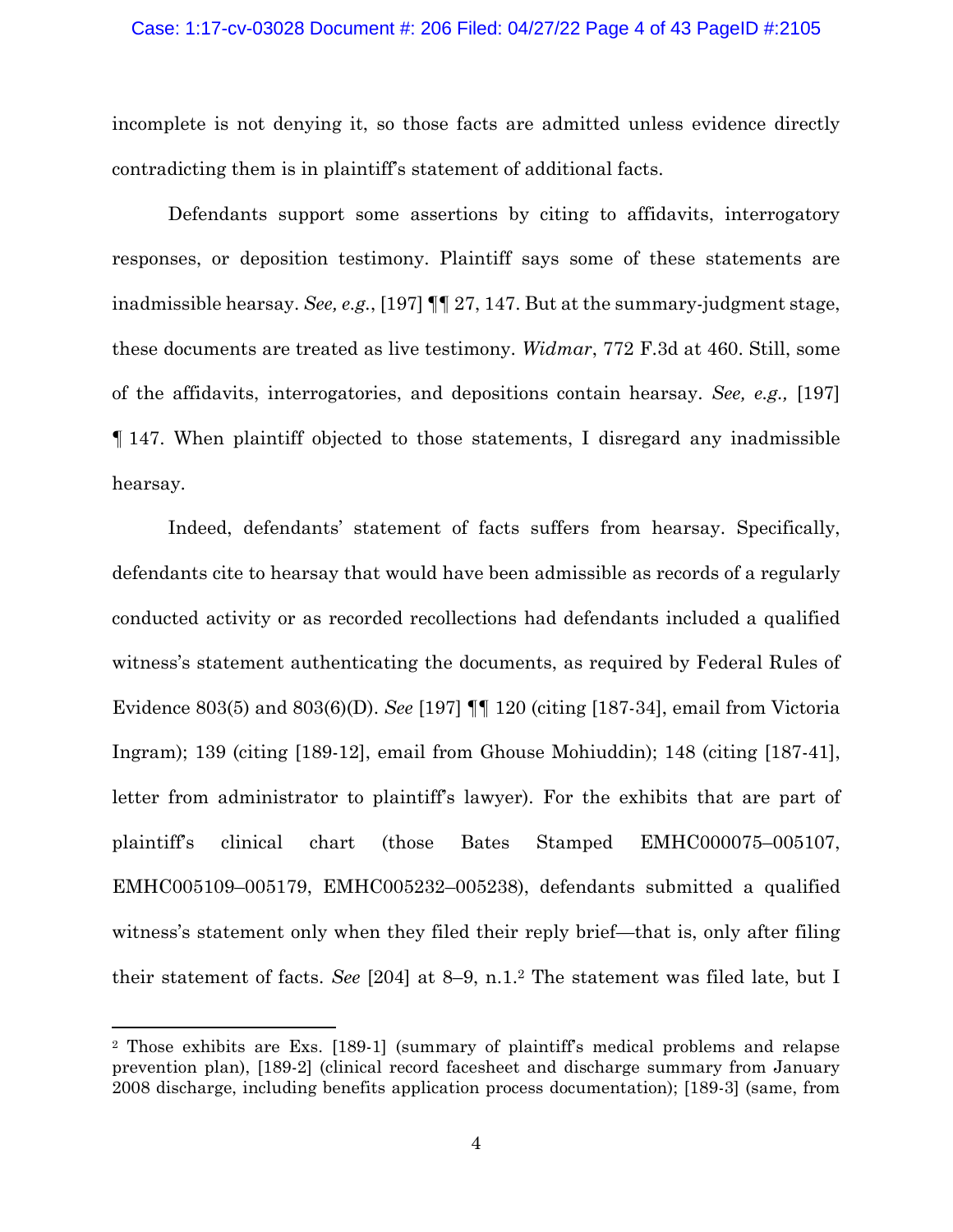consider it because defendants have shown that the exhibits could be admitted at trial. *See Hansen v. Fincantieri Marine Grp., LLC*, 763 F.3d 832, 840 (7th Cir. 2014); *Wheatley v. Factory Card & Party Outlet*, 826 F.3d 412, 420 (7th Cir. 2016).<sup>3</sup>

#### **III. Background**

Paul Olsson is a civil detainee at Elgin Mental Health Center, where he has lived since 2010 after being found unfit to stand trial on charges of predatory sexual assault of a child and aggravated criminal sexual abuse. [197] ¶¶ 1, 2. Olsson was first admitted to the center in 2007. [197] ¶ 4. Between then and 2010, he was discharged and admitted to the center three times. [197] ¶¶ 4–6. Throughout his time there, Olsson has lived in four different housing units. [197] ¶ 7. He was originally assigned to the F Unit, then transferred to the Hartman Unit in 2010. [197] ¶¶ 41, 61. In 2015, Olsson was transferred to the all-male M Unit. [197] ¶ 78. He was transferred back to Hartman Unit in 2017. [197] ¶ 62. (After this lawsuit was filed, he was transferred to a fourth unit, a fact not relevant here. [197] ¶ 62.) During his time at the center, Olsson has taken distance-learning classes, including paralegal classes. [205] ¶ 42.

June 2008 discharge), [189-4] (same, from October 2008 discharge); [189-5] (January 2015 social work notes), [189-6] (psychiatrist note/transfer note), [189-7] (August 2015 progress notes), [189-8] (psychiatrist note), [189-9] (May 2017 progress notes), [189-10] (property evidence report detailing items allegedly confiscated from plaintiff's room on July 20, 2017), and [189-11] (June 2013 progress report/social work note).

<sup>&</sup>lt;sup>3</sup> The attorneys put time and effort into submitting lengthy briefs and voluminous exhibits. But they risked sacrificing their clients' arguments by failing to comply with Local Rule 56.1 and the Rules of Evidence (and, from the defendants, by submitting a Rule  $902(11)$ declaration which could have been deemed waived because it was filed in reply). Because the clients should not be penalized for attorney error, I take a flexible approach to local-rule enforcement here.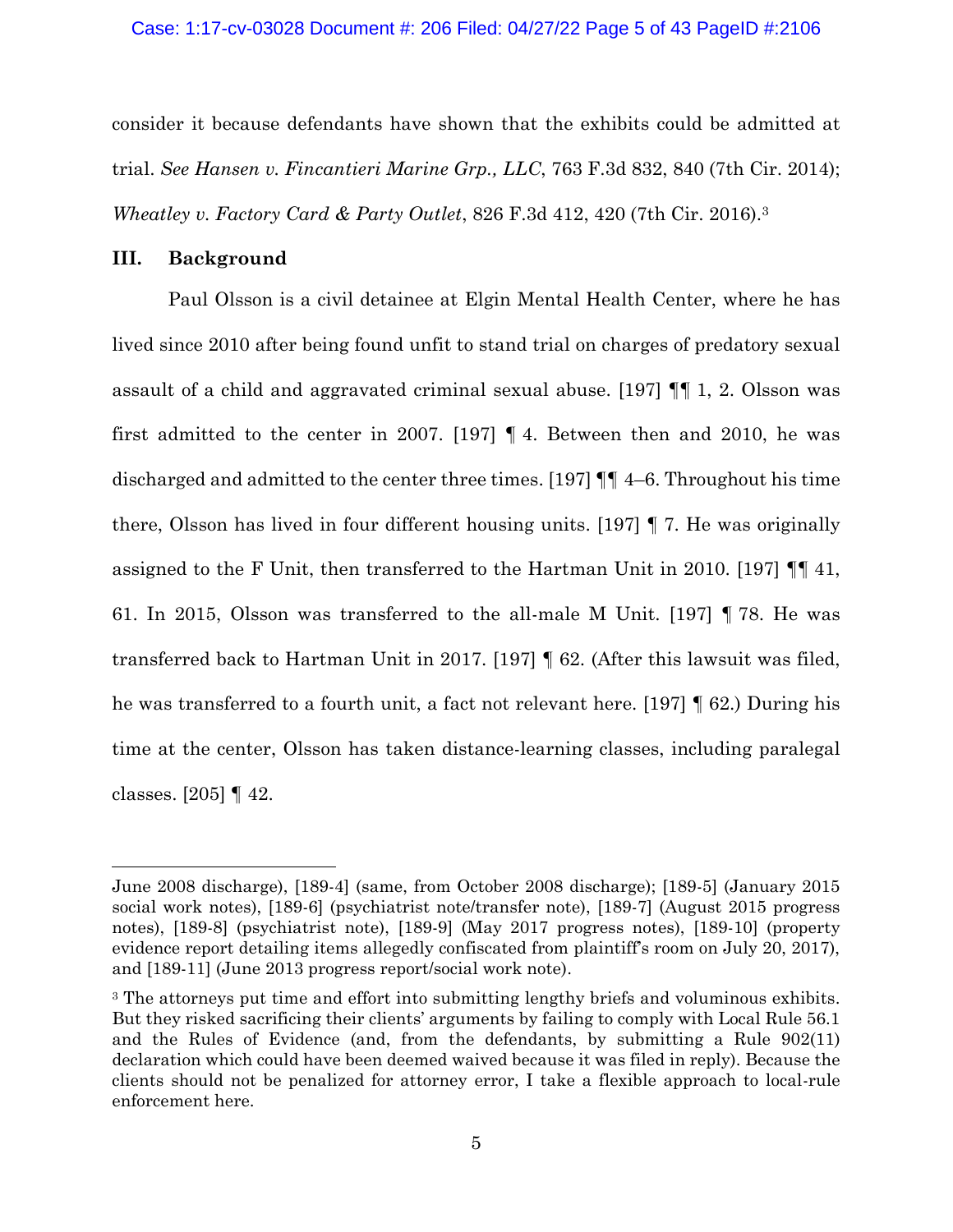# **A. Olsson's Assistance with Another Resident's Legal Cases and Olsson's Housing Transfer**

From 2010 to 2015, Olsson lived in Hartman Unit, where he was assigned a psychiatrist named Richard Malis. [197] ¶¶ 62, 63. Plaintiff didn't care for Dr. Malis, [197] ¶ 64, and from 2010 to January 2015, repeatedly asked center staff, including defendants Jeffrey Pharis (Acting Forensic Program Director or Forensic Program Director from 2012 to 2016, [197] ¶ 36) and Daniel Hardy (Medical Director until June 2017, [197]  $\llbracket$  24), to be assigned to a different psychiatrist. [205]  $\llbracket$  2. All of his requests were met with either no response or an "I'll get back to you." [205] ¶ 2. In 2011, plaintiff met with Pharis and Malis about a grievance and complaint he filed. [205] ¶ 3. In that meeting, plaintiff said that his treatment team's relationship with him was "adversarial in nature and [plaintiff] tries his best to keep things peaceful." [205] ¶ 4. In response, Malis asked plaintiff, "if he wants things to be peaceful, why doesn't he consider how many people against whom he has filed lawsuits." [205] ¶ 4. On more than one occasion, Malis tried to convince him to stop filing lawsuits and helping other residents file lawsuits. [205] [1.4 In January 2015, plaintiff met with

<sup>4</sup> Defendants note that this assertion is only backed by plaintiff's own declaration. [205] ¶ 1. But Olsson had personal knowledge of his interactions with Malis. *See* Fed. R. Evid. 602. His declaration is itself evidence and does not require additional support. Fed. R. Civ. P. 56(c)(4); *see James v. Hale*, 959 F.3d 307, 315 (7th Cir. 2020) (quotations and citation omitted) (A party can use an affidavit to oppose a motion for summary judgment where "the affidavit (1) attests to facts of which the affiant has personal knowledge; (2) sets out facts that would be admissible in evidence; and (3) shows that the affiant or declarant is competent to testify on the matters stated.").

Defendants also say I should disregard plaintiff's assertion about Malis's threats because it conflicts with plaintiff's deposition testimony and his interrogatory responses. In his interrogatory responses, plaintiff was asked to list each action or failure to act that he thinks subjects Malis to liability. [205-2] at 32–33. He said nothing about Malis trying to convince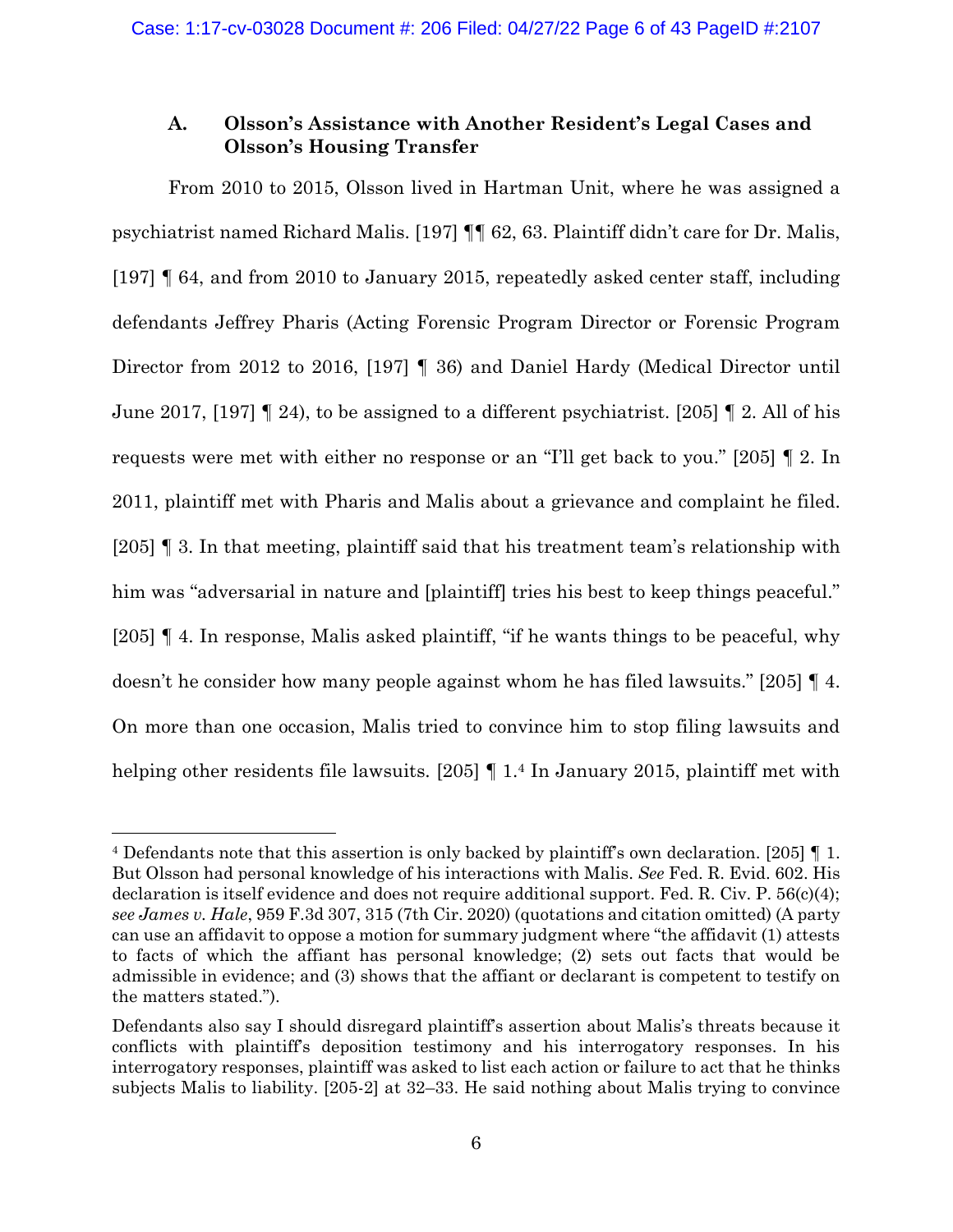Hardy about plaintiff's request for a new psychiatrist. [197] ¶¶ 64–65 (citing [187-5] and [189-5]).<sup>5</sup> Hardy told him he could be assigned to a different psychiatrist only if he changed housing units. [197] ¶ 65.<sup>6</sup> Plaintiff said he wanted to remain on Hartman Unit but continued to refuse to work with Dr. Malis. [197] ¶ 66.<sup>7</sup> In April 2015, Dr. Ulsa Kartan replaced Malis as plaintiff's treating psychiatrist, [205] ¶ 5, but because

him to stop filing grievances and lawsuits and assisting other residents with legal issues. [205-2] at 32–33. Plaintiff said in his deposition that Malis "made inappropriate threats toward me." [187-5] at 86:23–24. Asked to expand on the threats Malis allegedly made against him, plaintiff said, "I believe he said that if I was going to be involved with [Dr. Mannix, plaintiff's outside psychiatrist] that there would be—there would be consequences." [187-5] at 87:6–15. These responses are not inconsistent with his later assertion that Malis tried to convince him to stop filing lawsuits and helping other residents, so I consider the declaration.

<sup>5</sup> This is according to plaintiff's own deposition testimony, [187-5] at 86:11–18, and a January 2015 social worker log, [189-5], both of which plaintiff says are inadmissible hearsay. His testimony is admissible as the statement of a party opponent. Fed. R. Evid.  $801(d)(2)(A)$ . The social work log is admissible as a record of a regularly conducted activity. Fed. R. Evid. 803(6); *see* [205-3] (declaration of records custodian).

<sup>6</sup> In support of these assertions, defendants cite to the entire social work log without giving a page number, [197] ¶¶ 64–65, a violation of Local Rule 56.1, so I'm left to guess which statement they're relying on. (Two pages in the exhibit are indecipherable. *See* [189-5] at 4– 5.) I assume defendants rely on two entries. One, a January 9, 2015, entry which reads, "[Plaintiff] was willing to meet with Dr. Hardy to discuss his request for a new psychiatrist." [189-5] at 2. The other, a January 13, 2015, entry that reads, "[Plaintiff] said Dr. Hardy gave him a choice of getting a new doctor but leaving the unit, versus staying on this unit and remaining with Dr. Malis. He said he chose to remain on the Hartman unit and was offering other ideas to how to [sic] conduct the staffing." [189-5] at 2. Plaintiff objects to these statements as inadmissible hearsay. [197] ¶¶ 64–65. The log is admissible as the record of a regularly conducted activity. The first entry is admissible as a party-opponent statement. Hardy's statement is admissible because, in this context, it is not offered for the truth of the matter. Instead, it is offered to show what led plaintiff to say that he was choosing to remain on Hartman Unit.

<sup>7</sup> In support, defendants cite to the social worker log, [189-5], which is admissible for the reasons explained above. Defendants also cite to a psychiatrist's note from August 19, 2015, which states, in relevant part, "[Patient] has been refusing to meet [indecipherable] for a long time. The case was transferred at pt request to have female psychiatrist that he is willing to work with. Since pt has issues with authority…he refused to cooperate with Dr. Malis." [189-6] at 2. This is a statement made for medical treatment and describing Olsson's medical history, and therefore admissible under Federal Rule of Evidence 803(4).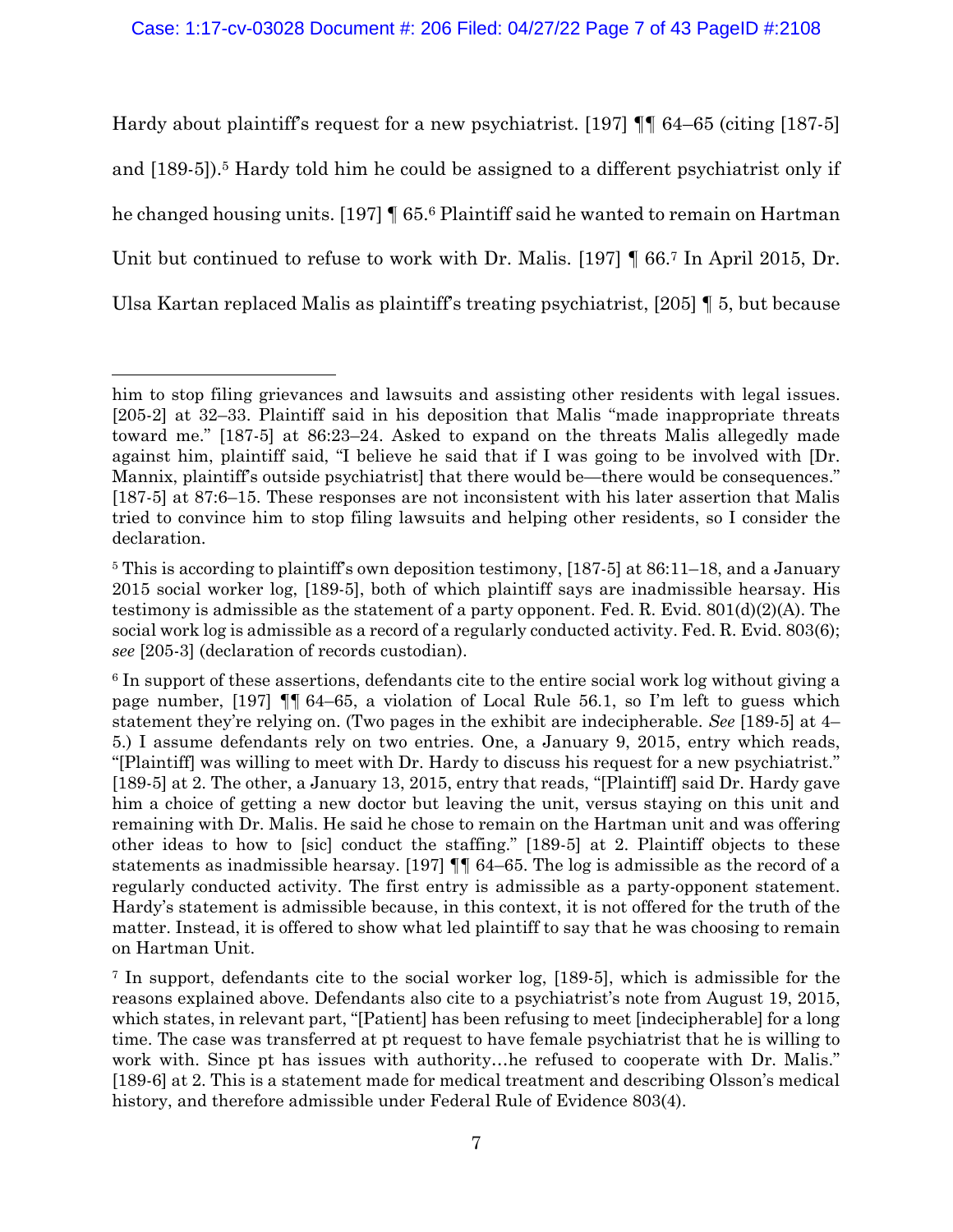#### Case: 1:17-cv-03028 Document #: 206 Filed: 04/27/22 Page 8 of 43 PageID #:2109

Malis remained part of the Hartman treatment team, he continued to see Olsson daily. [197] ¶ 81.

While Olsson resided on Hartman Unit, three female residents accused him of inappropriate sexual behavior. [197] ¶ 67. Plaintiff admits that the women accused him of inappropriate sexual behavior, [197] **[67, but says the accusations are false**, [205] ¶ 6. Based on those allegations, Dr. Malis recommended that plaintiff be transferred to the all-male M Unit. [197] ¶ 68.

During his time on Hartman, Olsson also came to know another resident named Abby Grason. [197] ¶ 69. Between 2013 and 2015, he helped Grason prepare and submit grievances about her medical treatment at the center. [197] ¶ 70. Specifically, in February 2015, he began helping Grason with a medical-treatment lawsuit she wanted to file against defendants Pharis (the program director), Hardy (the medical director), Malis (one of plaintiff's psychiatrists), Wayne Beyer (Consumer Support Specialist, [197] ¶ 8), Debbie Giardina (social worker until May 1, 2017, [197] ¶ 21), Maureen Jung-Oliver (social worker, [197] ¶ 31), Jeffrey Pilario (Nurse Manager of the Hartman Unit, [197] ¶ 37), and Daniel Dyslin (Senior Deputy General Counsel for the Illinois Department of Human Services, [197] ¶ 15). [205] ¶ 7. In February or March 2015, Grason told defendant Beyer that Olsson was helping her draft the complaint for that suit. [205] ¶ 8. In June 2015, she told her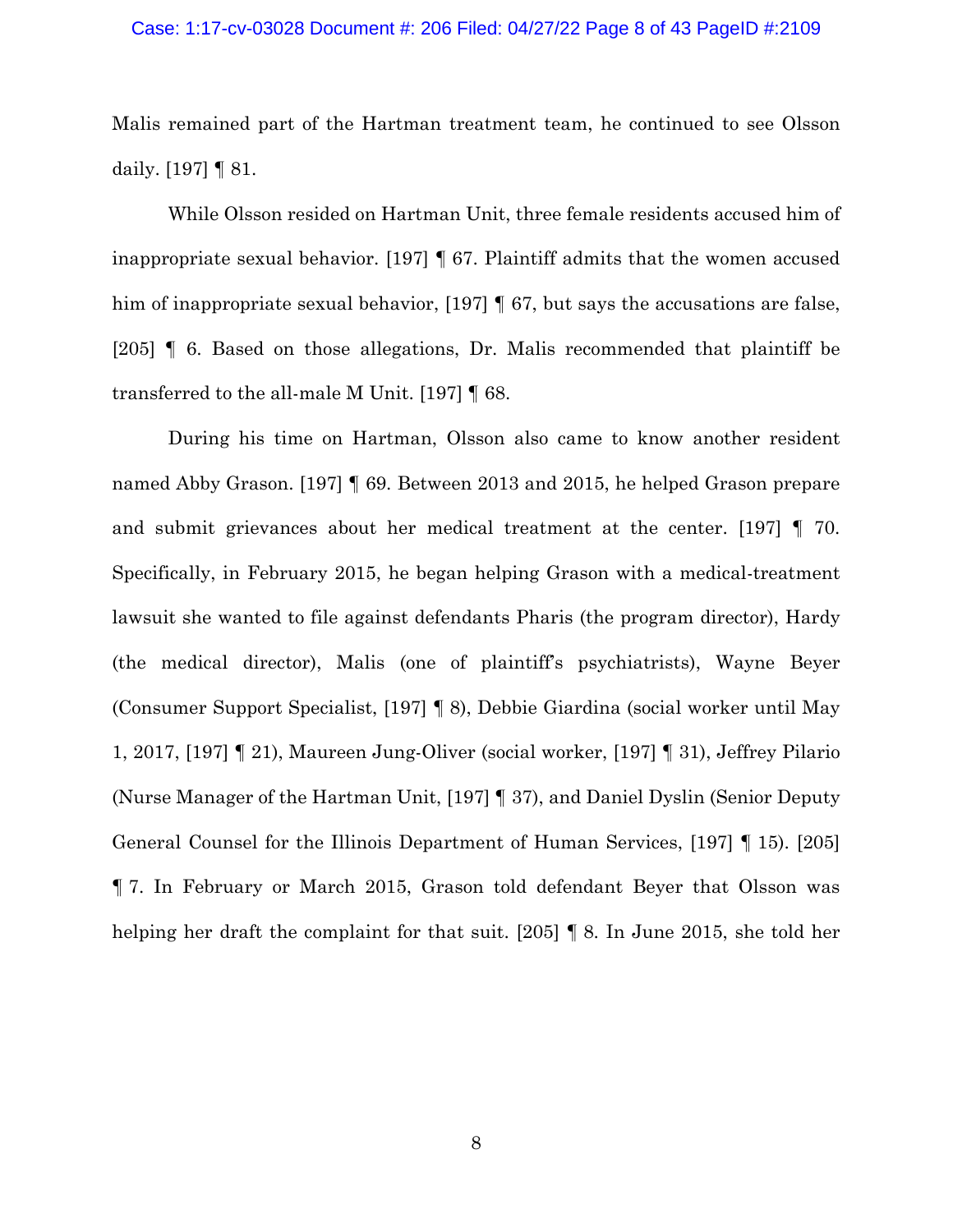#### Case: 1:17-cv-03028 Document #: 206 Filed: 04/27/22 Page 9 of 43 PageID #:2110

treatment team about her plans to file the suit. [205] ¶ 8. In July or August, she told her psychiatrist. [205] ¶ 8.<sup>8</sup>

In July 2015, in a meeting with defendants Pharis, Hardy, Pilario, Giardina, Jung-Oliver, and two others, plaintiff was told he would be transferred to M unit. [197] ¶¶ 73–74. Plaintiff asked why he was being transferred, but Hardy simply told him that it was a decision from "Springfield." [197] **[** 75. Plaintiff was transferred in mid-August 2015. [197] ¶ 78. After the transfer, some center staff members told him he was moved because he gave Grason legal help. [197] ¶ 83. On the same day Olsson was transferred from Hartman Unit, Grason was also transferred from Hartman Unit. [197] ¶ 85.

In 2016, after the transfer, Grason asked Olsson to help her with a Social Security issue. [197] ¶ 86. Her application for Social Security benefits had been denied, and Olsson agreed to help her appeal the denial. [197] ¶¶ 87–89.<sup>9</sup> Olsson did not use the library for any legal research related to Grason's appeal. [197] ¶ 90.<sup>10</sup> Though Olsson and Grason were on different housing units at the time, they were

<sup>&</sup>lt;sup>8</sup> Plaintiff's statement of additional facts says Grason told her psychiatrist in July, which defendants do not dispute. [205] ¶ 8. Defendants' statement of facts says plaintiff testified that Grason told her psychiatrist in August (which plaintiff does not dispute), and that plaintiff knew this because he overheard a conversation between them in the center's dining room. [197] ¶¶ 71, 72.

<sup>9</sup> Whether Olsson helped Grason with an application for redetermination of the initial denial or whether Grason had already filed an application for redetermination by the time she asked Olsson for help, [197] ¶¶ 87, 88; [205] ¶ 15, is immaterial.

<sup>&</sup>lt;sup>10</sup> Plaintiff denies this assertion on the grounds that it is incomplete. [197]  $\parallel$  90. He explains that he did not use the library because the "library did not have any relevant information to assist in his representation of [Grason]." [205] ¶ 10. This does not controvert defendants' assertion, which is admitted.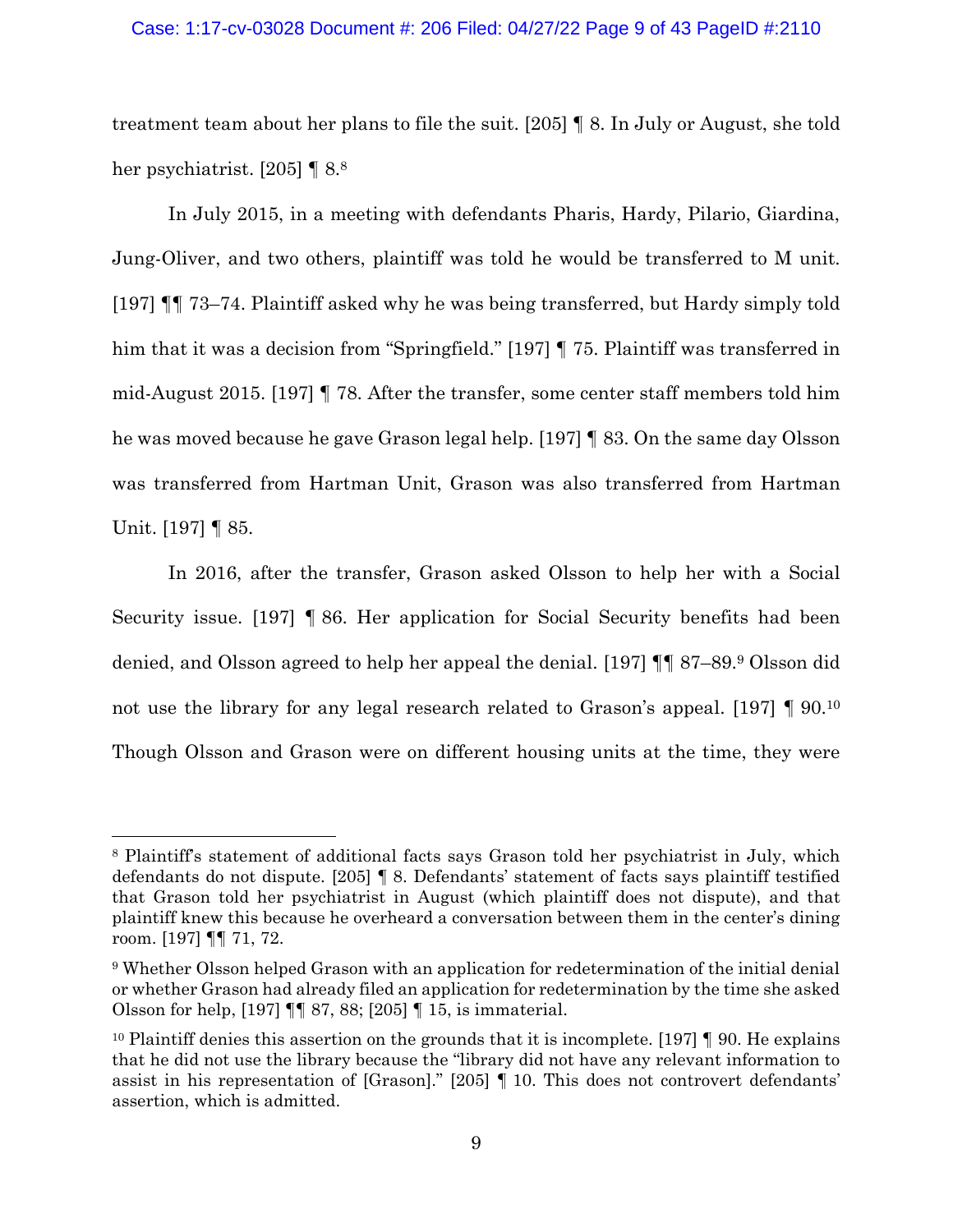#### Case: 1:17-cv-03028 Document #: 206 Filed: 04/27/22 Page 10 of 43 PageID #:2111

able to speak by using the units' phones. [197] ¶ 95. Grason told her social worker that she asked plaintiff to represent her and she wanted him to review her chart in preparation for the hearing. [205] ¶ 16. Plaintiff used his personal digital assistant to keep notes on Grason's case, [205] ¶ 17, as he had done for legal matters involving other patients, [205] ¶ 14. In 2017, plaintiff served as Grason's representative in her Social Security hearing (conducted by phone); Grason won the appeal. [197] ¶¶ 96, 97; [205] ¶ 11, 18.

Either the day of the hearing or the day after, approximately five center staff members told Olsson that the administration was "displeased" with him representing Grason. [197] ¶ 99. Plaintiff could not say who comprised the "administration." [197] ¶ 100. Plaintiff could only remember the identity of two of the five staff members defendant Wayne Beyer and someone named Chris. [197] ¶ 99. Plaintiff testified that Beyer told him that he was "very adamantly against advocacy in any way, shape or form" (plaintiff's words). [197] ¶ 101.

#### **B. Confiscation of Olsson's Personal Digital Assistant**

In 2016, plaintiff's father emailed defendant Pharis a link to the specifications of a personal digital assistant plaintiff had requested. [205] ¶ 12. Shortly after, Pharis approved the PDA, knowing that with an add-on microphone, it would have voicerecording capabilities. [205] ¶ 13. (Defendants do not allege that plaintiff requested or possessed an add-on microphone. [205] ¶ 13.) Plaintiff openly used the PDA to take notes on his own case and on legal matters for other patients. [205] I 14. According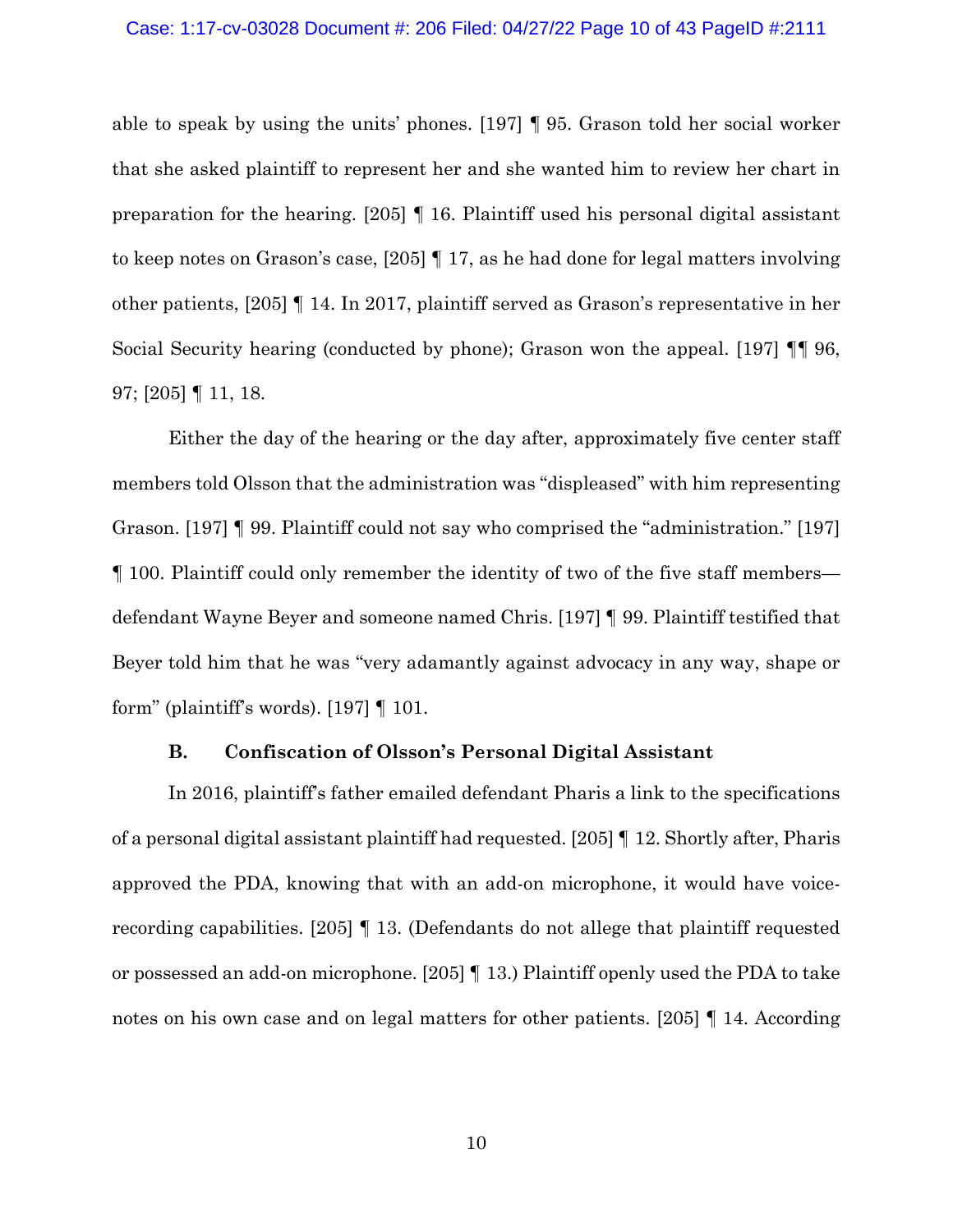#### Case: 1:17-cv-03028 Document #: 206 Filed: 04/27/22 Page 11 of 43 PageID #:2112

to plaintiff's clinical chart/disciplinary log, in May 2017, he was seen using his PDA to either text or email security. [197]  $\parallel$  106 (citing [189-9]).<sup>11</sup>

Later that month, security personnel searched plaintiff's room and confiscated the PDA,  $[197]$  | 104, without explanation,  $[205]$  | 20.<sup>12</sup> The PDA was passwordprotected. [197] ¶ 107. Plaintiff said Grason's "confidential information" was on the PDA, and he could not reveal the password unless Grason provided permission or signed a release. [197] ¶ 107. The state administrative code, included in the center's informational booklet for patients, families, and significant others, prohibits patients from storing information directly related to other patients or staff in their computers or "related equipment." [197] ¶ 109. The informational booklet also says that computers or related equipment that are used inappropriately will be confiscated. [197] ¶ 110. In June 2017, plaintiff's father sent an email to defendant Victoria Ingram (Acting Forensic Treatment Program Director from January to July 2017, [205] ¶ 69), attaching a grievance memo by Olsson. *See* [205] ¶ 21 (citing [198-1] at 12). (The grievance memo is not included in plaintiff's exhibits.) Given Ingram's response two weeks later, I assume the grievance was about confiscating the PDA.

 $11$  The clinical chart is admissible as a record of a regularly conducted activity. Fed. R. Evid. 803(6).

<sup>&</sup>lt;sup>12</sup> Defendants dispute that the PDA was confiscated without explanation and instead claim that it was confiscated because plaintiff used it to text or email. [205] ¶ 20. Defendants' point isn't responsive to plaintiff's assertion (which is that there was no *explanation*, not no *reason*).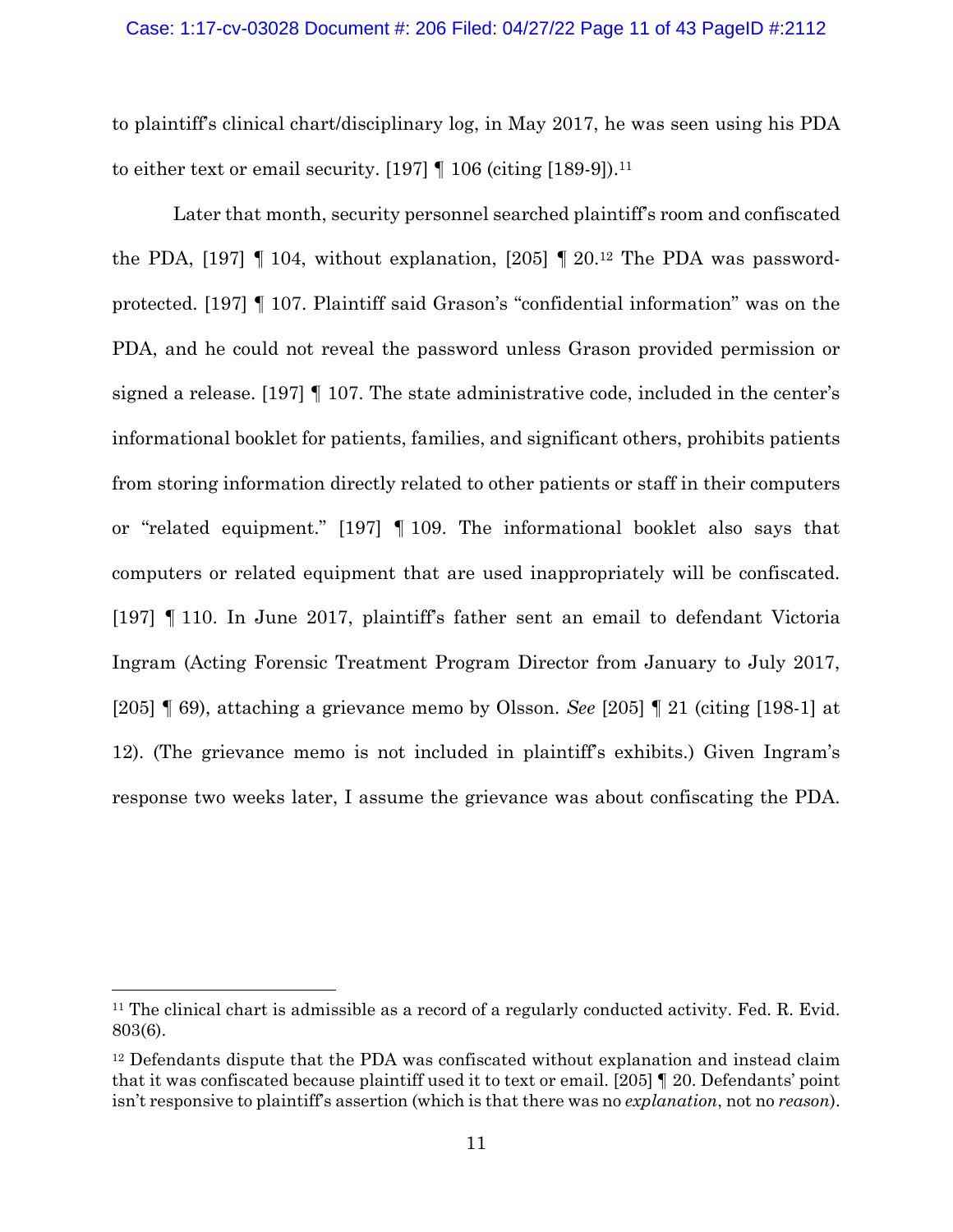Ingram said, "The PDA is considered contraband due to the properties of recording capability." [198-1] at 12.<sup>13</sup>

# <span id="page-11-0"></span>**C. Olsson's Role on the Consumer Council and Confiscation of Legal Complaints**

In 2015, plaintiff began participating in the center's consumer council, [205] ¶ 22, a patient council "intended to empower patients to take personal responsibility toward their own recovery." [197] ¶ 111. People serving on the consumer council can be removed for "inability to meet the criteria for patient participation, conduct that is detrimental to the purpose of the Council, or other relevant clinical or behavioral considerations (such as those who earn multiple or serious Loss of Privileges[])."<sup>14</sup> [197] ¶ 112. The removal criteria come from a center policy issued in August 2017, [205] ¶ 23, which was after plaintiff was removed from the council, [205] ¶ 39, some of his electronics were confiscated, [205] ¶ 35, and defendant Brian Dawson (the

<sup>&</sup>lt;sup>13</sup> The parties interpret this in different ways. Plaintiff says Ingram was saying that the PDA was confiscated because it was contraband. [205] [[21. Defendants say the email only says that the PDA was contraband; it doesn't say that it was confiscated because it was contraband. [205] ¶ 21. Under a hyper-technical reading, defendants are correct. But if the grievance memo did not challenge the PDA confiscation, then Ingram's response would be a non-sequitur. At this stage, a reasonable inference is that the grievance memo challenged the PDA confiscation, and that Ingram's email meant, in effect, that the PDA was confiscated because it was contraband.

<sup>&</sup>lt;sup>14</sup> The criteria for patient participation are as follows, [197]  $\parallel$  113 (citing [187-32] at 3):

<sup>[</sup>A]bility to participate in council meetings for 60 minutes, be alert, be assertive on patients' rights and concerns, yet work with FTP Admin in a professional and collaborative manner and be solution-focused; (2) members should be actively working on their own recovery and be prepared to serve as role models/peer supports; and (3) members must be respectful of the input of all Council members and be "team players" who represent the concerns and needs of all patients."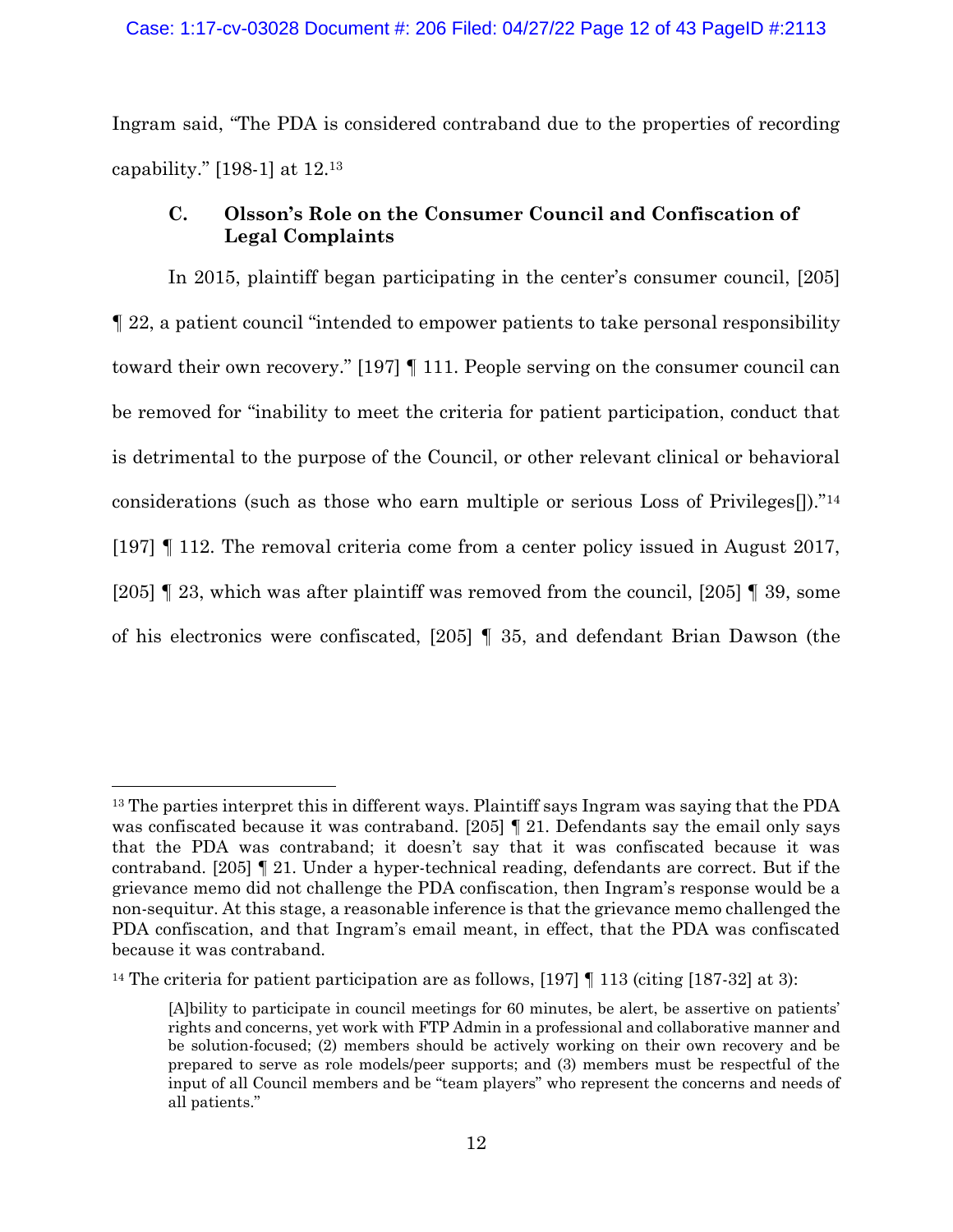## Case: 1:17-cv-03028 Document #: 206 Filed: 04/27/22 Page 13 of 43 PageID #:2114

hospital administrator, [197] ¶ 14) ordered the removal of legal documents that plaintiff posted around the facility, [205] ¶ 30.<sup>15</sup>

Plaintiff was elected president of the council in November 2016 and reelected in May 2017. [205] ¶ 22. In a June 2017 council meeting, plaintiff distributed the complaints from two lawsuits he'd filed against center staff. [205] ¶ 25.<sup>16</sup> Plaintiff also distributed a cover letter. <sup>17</sup> He asked the council members to post copies of the complaints on bulletin boards in the residential units. [197] ¶ 115. After the meeting, defendant Beyer told plaintiff and another council member (who was a plaintiff in both suits), "If you know what's good for you, you would back off on promoting these complaints." [205] ¶ 29 (citing [198-1] at 24, Declaration of Sean Gunderson). Beyer also said that if Olsson and the other council member continued to file lawsuits, it

<sup>&</sup>lt;sup>15</sup> Plaintiff says that any assertions based on the August 2017 policy are incomplete and irrelevant,  $[197]$  | 111, because of when the policy was issued,  $[205]$  | 23. I assume plaintiff's point is that he wasn't on notice about what behavior would lead to removal from the council, and that defendants implemented the policy as a post-hoc pretext for removing him. *See* [205] ¶ 24. But the date on which the policy was issued is not responsive to defendant's assertions in paragraphs 111 and 112, and so is admitted. How the timing of the policy affects the legal analysis is a separate issue that I ultimately do not need to address because plaintiff offers no evidence that any of the defendants had the authority or made the decision to remove him from the council. (Plaintiff only says that Beyer told him he'd been removed. [205] ¶ 39.)

<sup>16</sup> Those suits were *Nadzhafaliyev v. Hardy*, 17-cv-4469 (N.D. Ill. June 13, 2017) (alleging that the center's disciplinary policies violated due process, *Nadzhafaliyev*, 403 F.Supp.3d 663, 664 (N.D. Ill. 2019)) and this suit. Olsson filed this suit in April 2017, [1], but filed an amended complaint in March 2019, where he added retaliation claims related to filing the initial complaint. [82].

<sup>&</sup>lt;sup>17</sup> Plaintiff says that the cover letter explained why the lawsuits were relevant to center patients and how a patient could join the class of either suit. [205] ¶ 27. But, as defendants note, this inaccurately characterizes the letter. The letter does not mention the suits or joining a class. *See* [198-1] at 78–79. It instead says that many center residents were not informed that they were entitled to a jury determination on whether they met the criteria for involuntary commitment. It explains that if residents didn't waive that right knowingly and intelligently, they are entitled to have a jury reexamine their confinement. [198-1] at 78–79.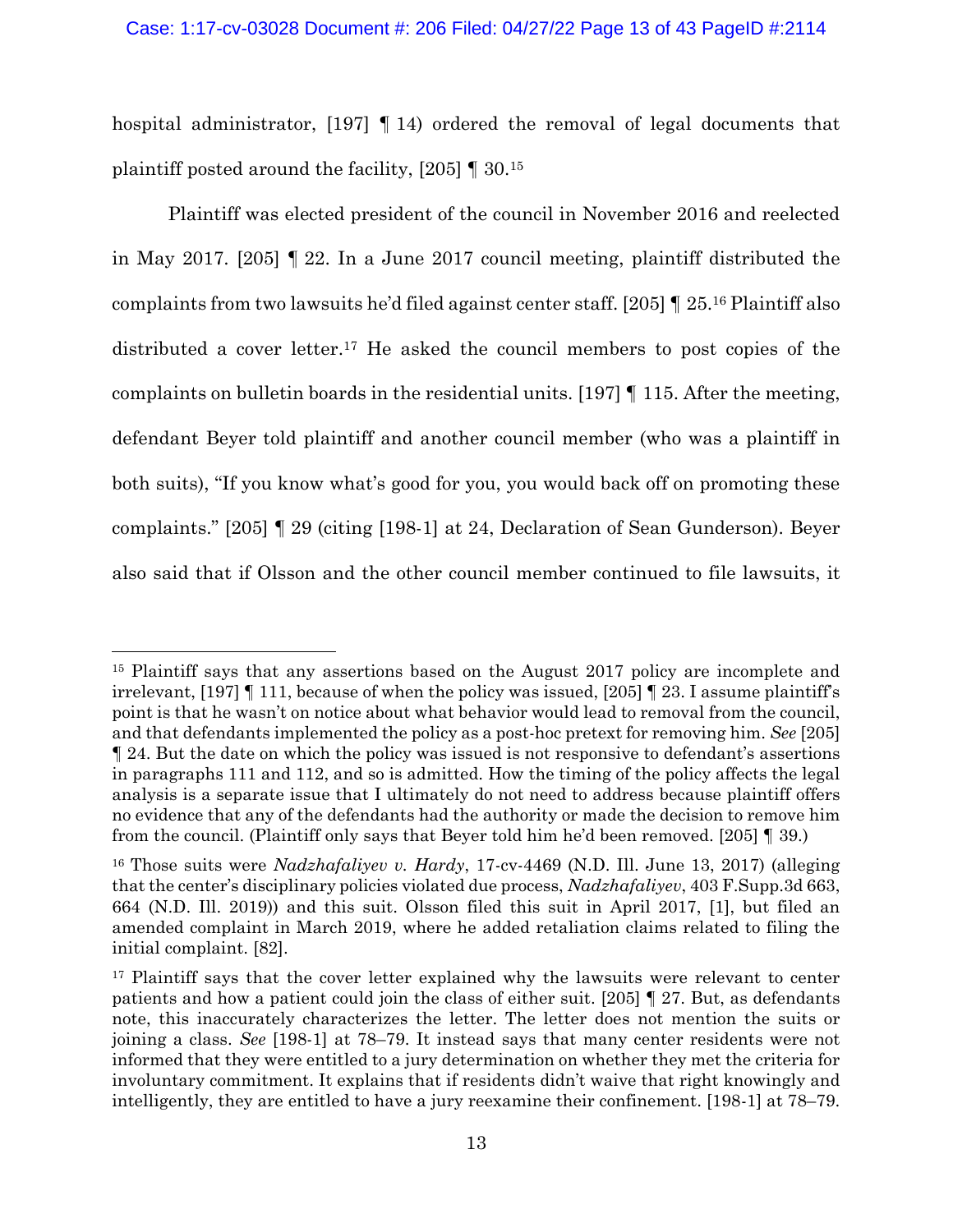## Case: 1:17-cv-03028 Document #: 206 Filed: 04/27/22 Page 14 of 43 PageID #:2115

would not be beneficial for them. [205] ¶ 29. Beyer asked Olsson and the other council member if they were trying to "stoke a riot." [205] ¶ 29.<sup>18</sup> None of the named defendants ever communicated to plaintiff that they were upset with him for filing the lawsuits or for distributing copies of the complaints among other residents. [197] ¶ 119 (citing [187-6] at 162:22–24, 163:1–5).

In interrogatory responses, Dawson testified that he ordered the removal of the "legal documents posted by plaintiff around the EMHC facility" because they contained unspecified "personal and legal information of other residents." [205] ¶ 30.<sup>19</sup> Around July 21, 2017, Beyer told plaintiff that he had been placed on unit restriction and removed as president of the Consumer Council because he had violated the center's electronics policy. [205] ¶ 39.

<sup>&</sup>lt;sup>18</sup> Defendants deny that Beyer said these things but cite to nothing in support of that denial. [205] ¶ 29. Instead, defendants say the assertions are immaterial for three reasons. [204] at 15–16. First, Olsson admitted that he doesn't know whether any of the complaints were actually posted. [204] at 15–16. Second, Olsson admits that he doesn't know whether any of the complaints were actually removed. [204] at 16. And third, Dawson gave the instruction to remove the complaints (not Beyer), and there is no evidence that Dawson expressed animus toward plaintiff. [204] at 16. But Dawson himself stated in interrogatory responses that legal documents were posted around the facility, [205] ¶ 30, and evidence of Beyer's intent is relevant to the claims against him.

<sup>19</sup> An email from Ingram instructing staff to confiscate the complaint says, "Mr. Dawson has issues with confidentiality/HIPAA." [187-34]. The email is hearsay if offered by defendants for the truth of the assertion that Dawson had "confidentiality/HIPAA" concerns, and I do not consider it as evidence of Dawson's concerns. Dawson's interrogatory answer—that he was concerned because the complaints contained personal and legal information of other residents—is admissible, however.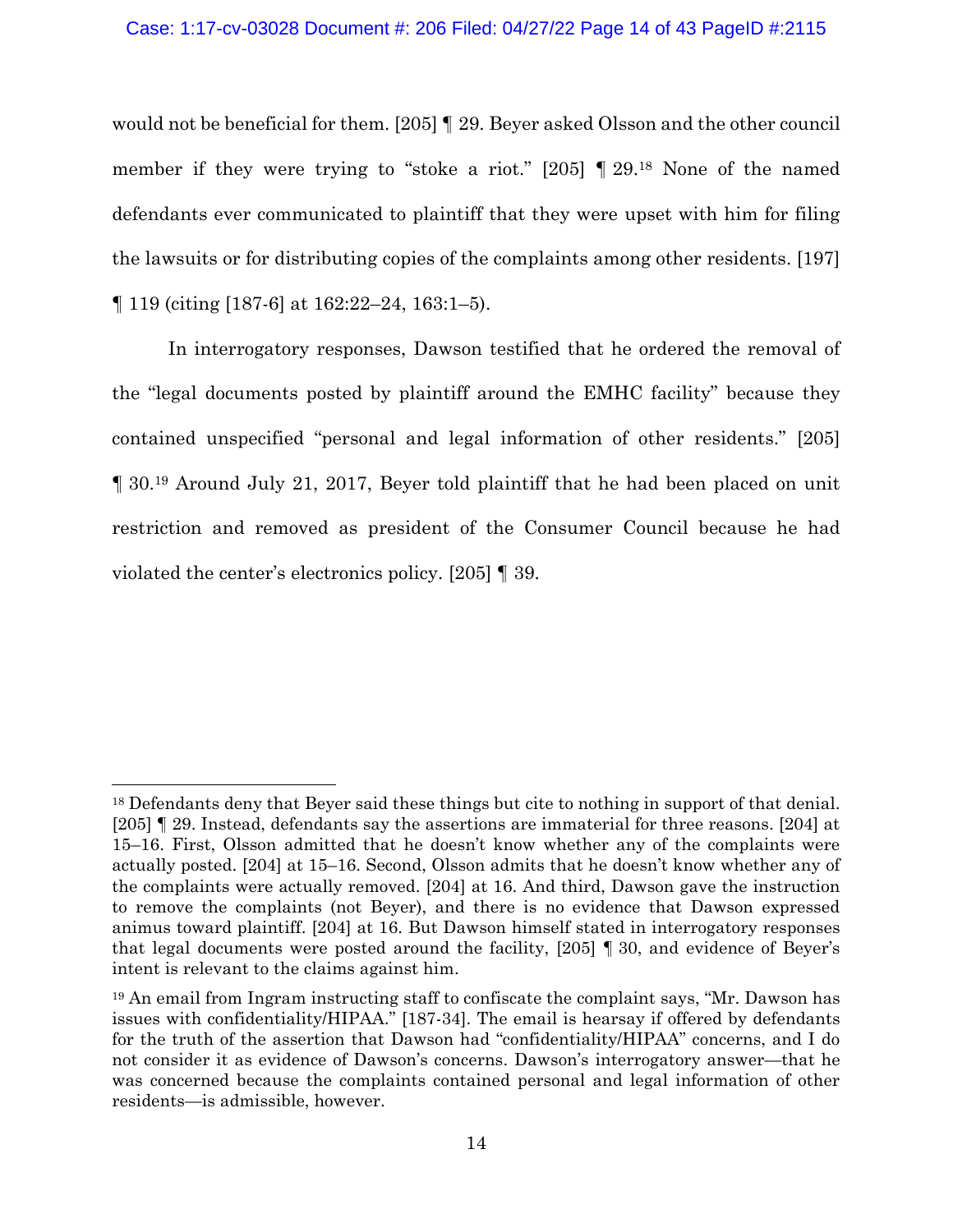# **D. Confiscating Olsson's Other Electronics**

On July 13, 2017, staff searched plaintiff's room as part of a semi-annual inventory search. [205] ¶ 34.<sup>20</sup> During the search, staff found a computer tower and monitor, an inoperable computer tower, two flash drives, an external hard drive, an X-Box game console with two controllers, a battery-operated radio clock, an iPod, a Walkman radio, and a portable DVD player. [205] ¶ 34. Staff didn't confiscate any items. [205] ¶ 34. On July 20, staff searched plaintiff's room again. [205] ¶ 35; [197] ¶ 123; [187-36] at 4.<sup>21</sup> That search took place an hour after plaintiff returned from a meeting with an outside legal advocacy group. <sup>22</sup> The meeting was about the lawsuits plaintiff filed against center staff. [205] ¶ 35.

<sup>20</sup> Defendants say no semi-annual inventory search took place that day and note that plaintiff's only evidence is his own declaration,  $[205]$  [34, which defendants' security communications logs contradict, [205-1]. As I explain above, it's not inherently a problem that plaintiff's only evidence is his own declaration. Assuming, though, that defendants are challenging the statement because they think plaintiff has no personal knowledge of whether the search was a semi-annual inventory search, I disagree. It is reasonable to think that a resident of 7+ years would know when these inventory searches happened or would be able to identify one when he saw it.

<sup>&</sup>lt;sup>21</sup> Defendants claim this was a facility-wide sweep. [197]  $\P$  122–23. Plaintiff denies this because he didn't see other residents' rooms searched. [205] ¶ 35. Defendants respond that whether plaintiff saw other rooms being searched "is not determinative of" whether staff searched other rooms. [205] ¶ 35. That is true, but plaintiff's observation is still admissible, and the fact that plaintiff didn't see other rooms searched makes it more likely that other rooms weren't searched and that there was not a facility-wide sweep. The security department report recounting the search and confiscation of various items is admissible under the public-records exception. Fed. R. Evid. 803(8).

<sup>&</sup>lt;sup>22</sup> Defendants "note that no evidence of this meeting [with the legal advocacy group] has been offered," but don't explicitly dispute that the meeting took place. [205]  $\parallel$  35. Regardless, plaintiff has offered evidence by citing his own declaration. [205]  $\parallel$  35 (citing [200]  $\parallel$  20). Plaintiff says in his statement of facts that staff were already searching his room when he got back from the meeting. [205] ¶ 35. But as defendants note, this contradicts plaintiff's testimony, in which he says that staff arrived an hour after the meeting. [187-6] at 181:1–6. I rely on plaintiff's testimony instead of his statement of additional facts.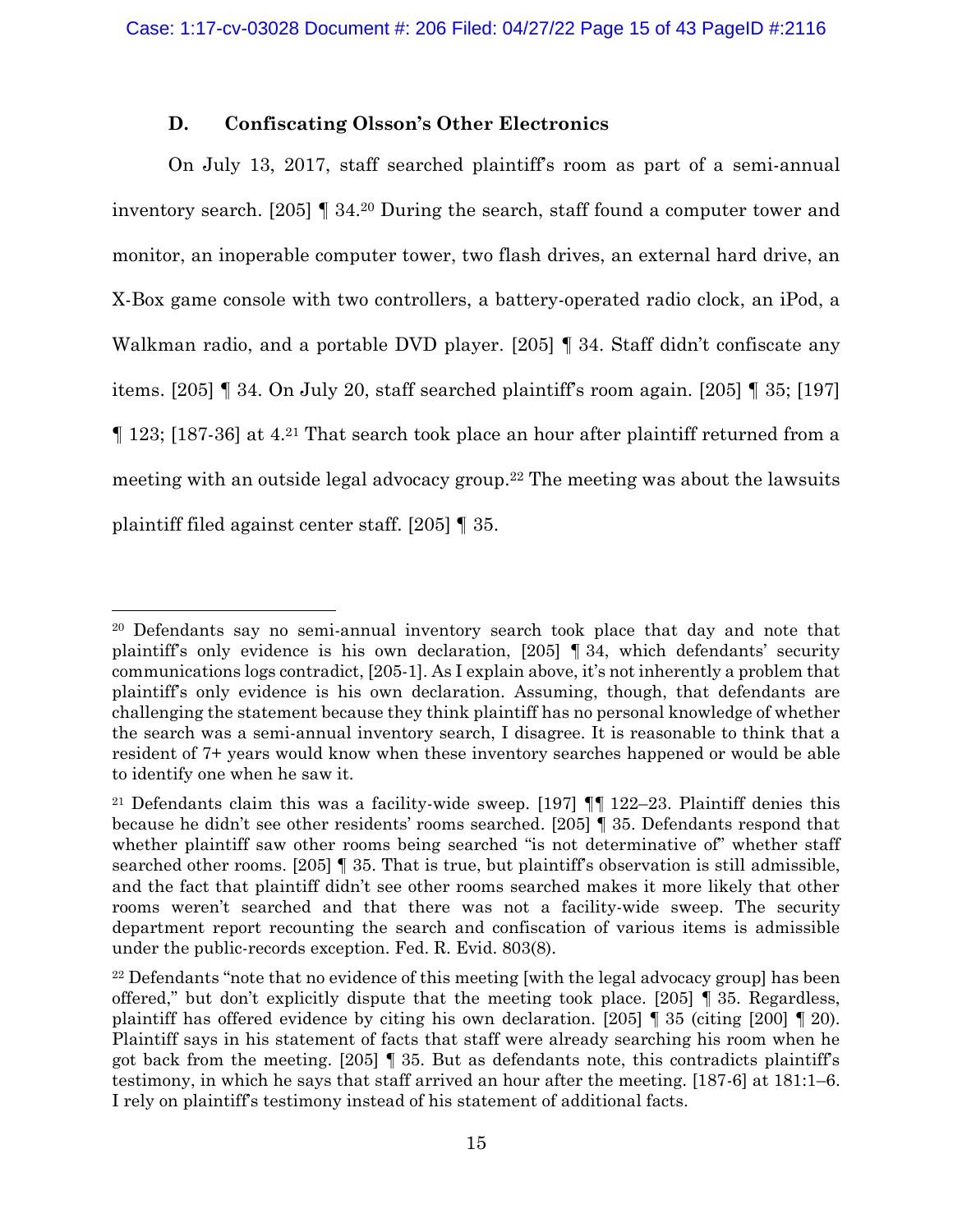## Case: 1:17-cv-03028 Document #: 206 Filed: 04/27/22 Page 16 of 43 PageID #:2117

At the time of the search, Olsson had three corded electronic devices: the two personal computers and an X-Box game console. [205] ¶ 36. Olsson also had the following non-corded devices: an external hard drive, a Coby music player, four flash drives, an iPod Nano, a USB card reader, two Sandisks, and a Sandisk adapter. [197] ¶ 123 (citing [189-10], EMHC Property/Evidence Report, dated July 20, 2017).

When defendant William Epperson, chief of security, and another staff member reviewed the items confiscated from Olsson's room, they found a flash drive and Wi-Fi hot spot USB tucked into the bottom of the computer. [197] ¶ 126 (citing [187-10] at 14:13–20, 38:9–25 (Epperson deposition)); [187-36] at 3 (security department report with pictures of confiscated items). <sup>23</sup> Epperson testified that he saw images of young boys in their underwear on plaintiff's computer. [187-10] at 37:2–3. He said he tried to review the contents of the flash drive hidden in the computer but could not open it. [205] ¶ 40. The incident was referred to the Illinois State Police, [197]  $\parallel$  127,<sup>24</sup> and the State Police reported discovering anime child pornography in the items. [187-10] at 37:5–9. Plaintiff says that he did not place the W<sub>i</sub>-Fi hotspot on his computer and did not know it was there. [205] 141. He also says he did not possess anime child pornography on the confiscated computers. [205] ¶ 41.

<sup>&</sup>lt;sup>23</sup> Epperson's testimony is not hearsay. [187-10] at  $38:14-25$ . He is describing something he personally observed, not something someone said. The security department report, [187-36] at 3, is also admissible under the public-records exception because it sets out a "matter observed [by a public official] while under a legal duty to report." Fed. R. Evid. 803(8).

<sup>&</sup>lt;sup>24</sup> Plaintiff denies this because it "fails to accurately represent the record." [197]  $\llbracket$  127. He then cites to an assertion in his statement of additional facts that does not dispute defendants' assertion that the matter was referred to the state police. I disregard plaintiff's denial.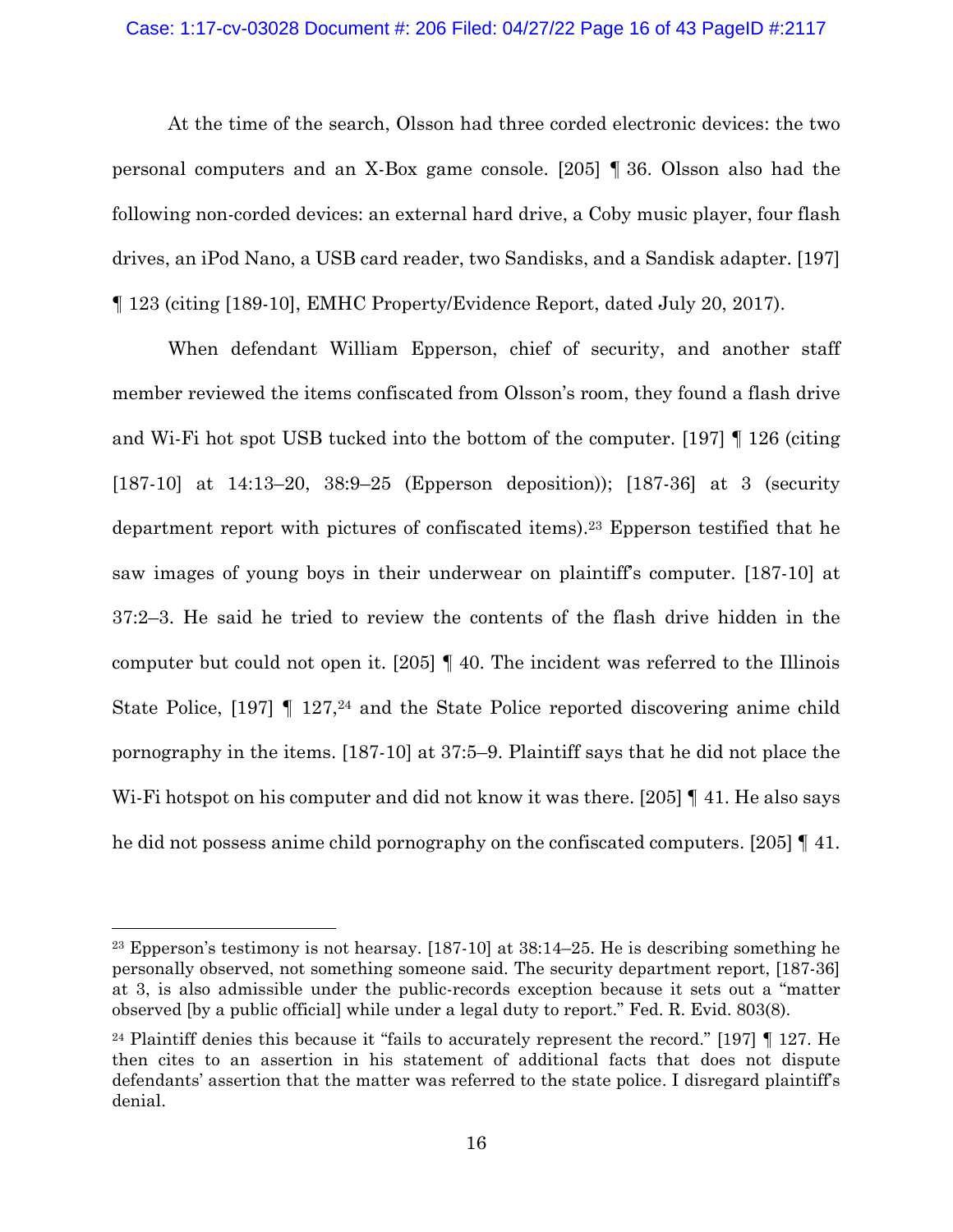(He was not charged with possession of child pornography. [205] ¶ 41; *see also Ashcroft v. Free Speech Coal.*, 535 U.S. 234, 250–51 (2002).)

Patients are not allowed to have computers with built-in wireless systems or external wireless internet cards, as explained in the Patient/Family/Significant Other Information Booklet that was given to plaintiff when he was admitted to the center. [197] ¶ 128. Patients know that these items are contraband because a copy of the center's contraband policy is posted in every room. [197] ¶ 130. On July 21, Beyer told plaintiff in a phone call that he had been placed on unit restriction and removed as president of the Consumer Council. [197] ¶ 132; [205] ¶ 39. This was three months after plaintiff's April 2017 lawsuit and one month after his June 2017 lawsuit. [197] ¶ 133.

# **E. Removing Olsson from the Distance-Learning Program and Prohibiting His Computer Use**

Center residents can enroll in classes at outside educational institutions. [197] ¶ 134. If those classes require computer use, patients can use center computers for coursework. [197] ¶ 134. Distance-learning participants meet in the computer lab. [205] ¶ 42. Plaintiff first enrolled in the program in May 2012. [197] ¶ 136. He was removed from the program in 2013 because he used his personal computer to access the internet and "download sexually inappropriate materials and/or hide such files from the treatment team." [197]  $\P$  137 (citing [189-11]).<sup>25</sup> Plaintiff was allowed to rejoin the program in April 2016. [197] ¶ 139.

<sup>25</sup> Plaintiff denies this on inadmissible-hearsay grounds, but doesn't deny it for any other reason (e.g., that it isn't true). The assertion comes from the monthly social work notes that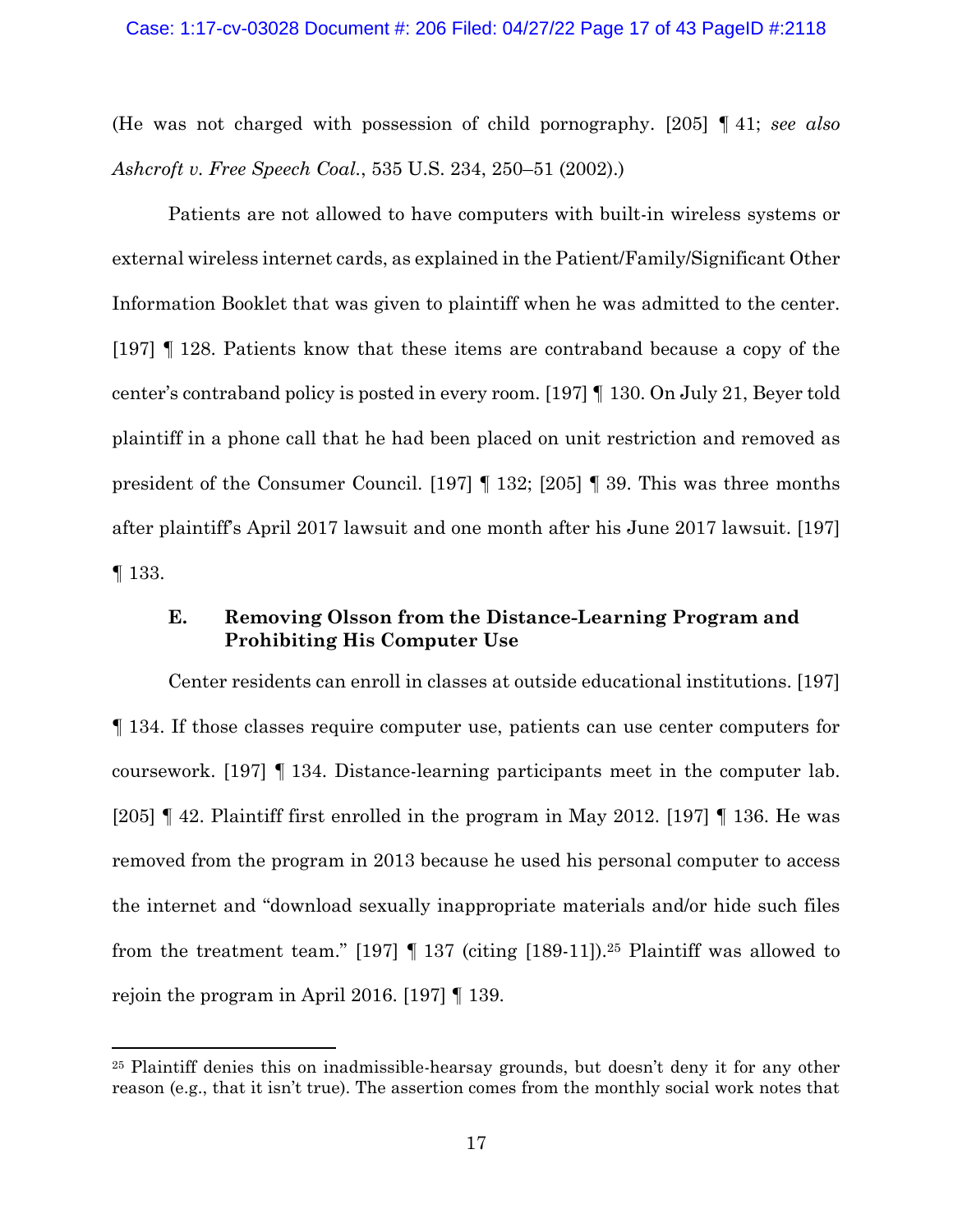## Case: 1:17-cv-03028 Document #: 206 Filed: 04/27/22 Page 18 of 43 PageID #:2119

When a resident joins the distance-learning program, an instructor reviews the rules and policies of the program with the resident, who then must sign a form promising that he will only use the distance-learning computers for educational purposes. [197] ¶ 140. When he re-enrolled, Olsson signed an Internet Access Certificate of Understanding. [197]  $\parallel$  141. The certificate says that the signer "accept[s] that any violation of the Internet usage policy may result in financial liability on my part and/or disciplinary action" and acknowledges that the center's information management office is "authorized to monitor all Internet access, searches, downloads, sites visited, etc. and the user [] is held responsible for any nonbusiness/inappropriate Internet activities." [197] ¶ 141. If a resident violates the rules and regulation laid out in that form, he is terminated from the program. [197] ¶ 142.

In 2017, plaintiff took a class in paralegal studies. [205] ¶ 42.<sup>26</sup> Distancelearning coordinator Helen Johnson often asked plaintiff to help other residents with their computer assignments. [205] ¶ 43. Sometimes, when the computers had technical problems, Johnson asked plaintiff to help address the problem. [205] ¶ 43. On several occasions and with Johnson's approval, plaintiff accessed the DOS command to resolve technical problems for fellow residents. [205] ¶ 44. Plaintiff never

are admissible as records of a regularly conducted activity. [189-11] at 2; Fed. R. Evid. 803(6)(b)(4). But the section of the notes that says Dr. Michael Bednarz recommended plaintiff use a public computer for distance learning, instead of a private one, is inadmissible hearsay. [189-11].

<sup>&</sup>lt;sup>26</sup> Defendants dispute this assertion because, they say, it contradicts plaintiff's testimony that he took paralegal classes in 2010. [205] ¶ 42. This is not responsive—plaintiff could have taken paralegal classes in 2010 and 2017—and so is admitted.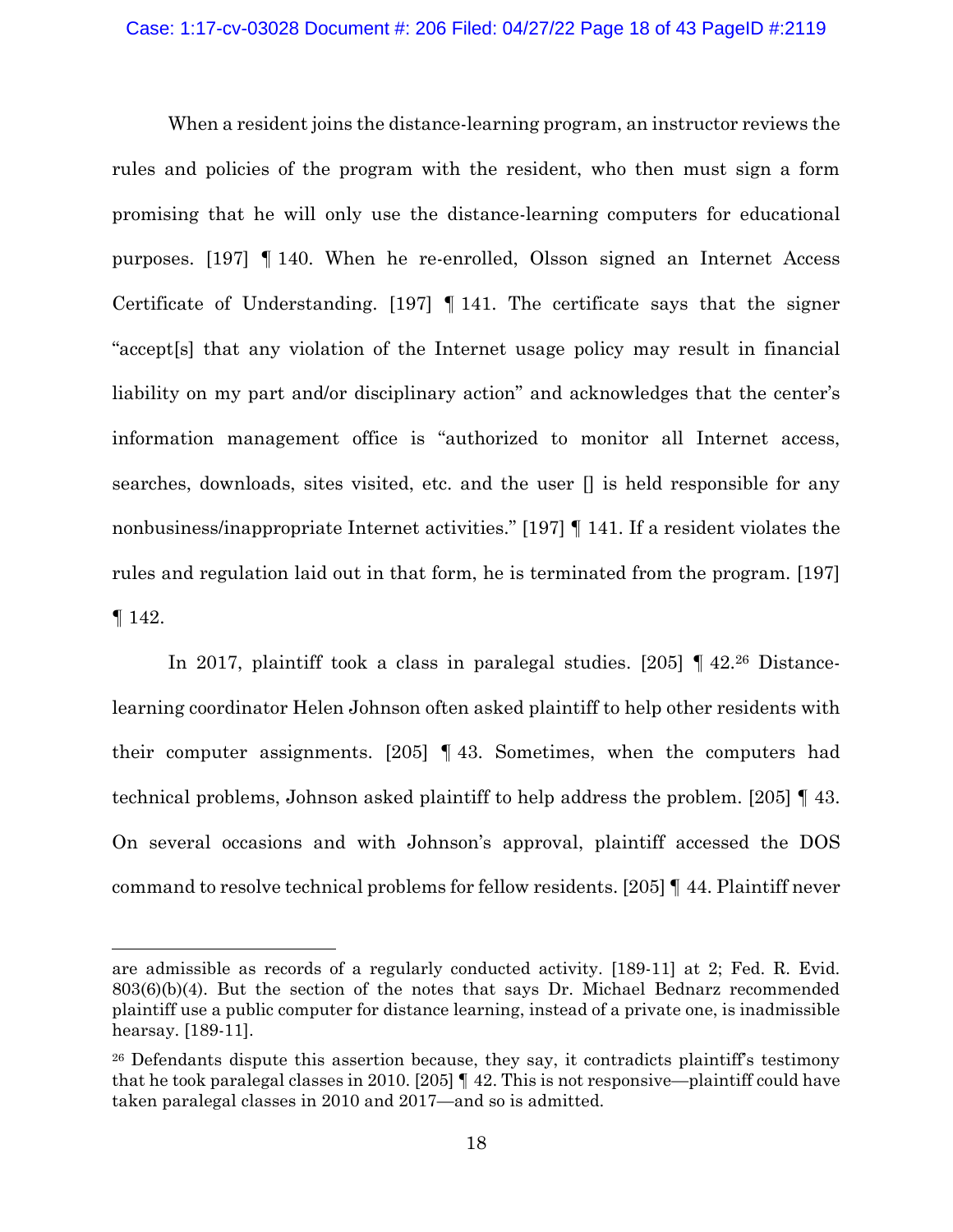## Case: 1:17-cv-03028 Document #: 206 Filed: 04/27/22 Page 19 of 43 PageID #:2120

entered the DOS command without Johnson requesting that he do so. [205] [ 44.<sup>27</sup> Another resident in the distance-learning program said in a declaration that Johnson also asked him to access the DOS program. [205] ¶ 45. Under the Illinois administrative code, "if an individual [in a state mental health facility] is approved to use a computer, software that is approved includes the following: A) Operating system (i.e., DOS, Windows, OS2." [205] ¶ 52.<sup>28</sup> Epperson testified that he believed that a patient who accesses DOS can "mess with [the center's] server," but that he is not an information services officer and wasn't certain that his belief was accurate. [205] ¶ 46 (citing [187-10] at 81:16–22).

According to a security department report signed by Epperson and dated September 13, 2017, distance-learning coordinator Heather Johnson saw Olsson pull up a DOS program and asked him to close the window immediately. [187-36] at 2. (According to the report, this happened on September 6, 2017. [187-36] at 2. But plaintiff says in his statement of additional facts that it happened September 13, and defendants don't dispute the date. [205] ¶ 47.) The next day (September 7, according

<sup>&</sup>lt;sup>27</sup> Defendants dispute the statement because, they say, they "submitted evidence that using an EMHC computer to access a DOS program window is grounds for termination" from the distance-learning program. [205] ¶ 44. Defendants do not cite to that evidence. Regardless, it is not responsive to plaintiff's claim that Johnson gave him permission to access a DOS. Nor is defendants' assertion that Johnson told her supervisor of the incident. [205] ¶ 44. It is possible that Johnson gave plaintiff permission to use DOS, even though using DOS was not allowed, and then reported his DOS use to her supervisor.

<sup>28</sup> The parties disagree about what this language means. Plaintiff says it means that individuals allowed to use computers are allowed to access the DOS program. [205] ¶ 52. Defendants say that the language doesn't indicate "that [center] residents who are permitted to use computers may *access* or alter the computer operating system." [205] ¶ 52. For present purposes, the scope of the code's authorization to use or access DOS is immaterial.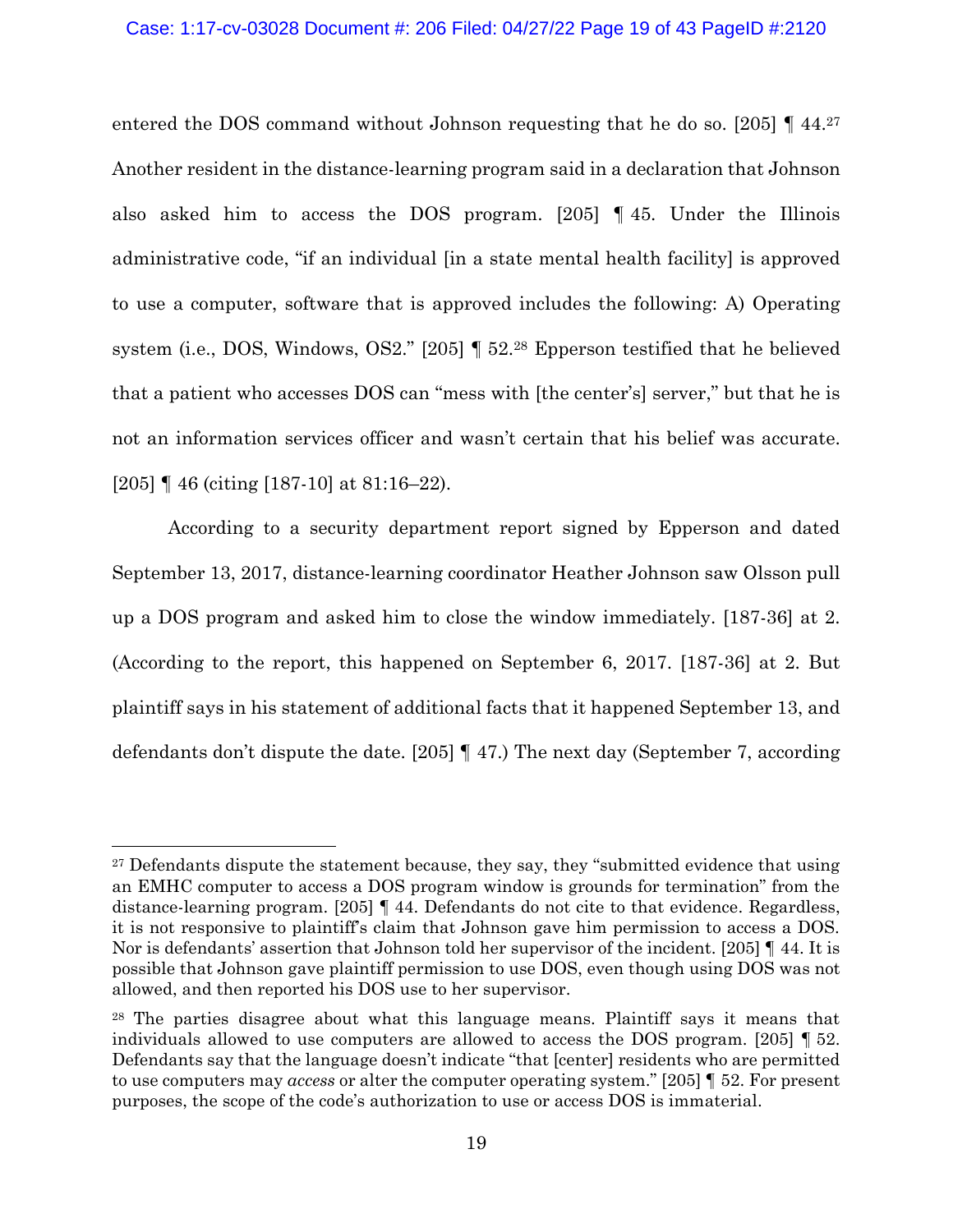## Case: 1:17-cv-03028 Document #: 206 Filed: 04/27/22 Page 20 of 43 PageID #:2121

to the report), Johnson completed a security report and reported the incident to her supervisor. [187-36] at 2.<sup>29</sup>

On September 13, 2017, plaintiff was in the computer lab working on an assignment when defendants Epperson and staff member Comissa Hamilton entered the lab and told Olsson his distance-learning privileges were suspended. [205] ¶ 47. Epperson said that a written explanation would be provided, but it never was. [205] ¶ 47.

According to defendant Ingram, who was not involved in the decision to remove plaintiff from the program, plaintiff was removed because he used the class time and internet access provided through the program to "access websites and materials" he wasn't allowed to access. [197] [ 27 (citing [187-15] [ 3).<sup>30</sup> Plaintiff was later banned

<sup>&</sup>lt;sup>29</sup> Plaintiff objects to the report as inadmissible hearsay. [197]  $\P$  143–44. The report itself is admissible under the public-records exception. Fed. R. Evid. 803(8). It sets out a "matter observed [by a public official] while under a legal duty to report." It doesn't matter that Epperson himself didn't observe plaintiff access DOS, and instead relied on Johnson's statements. "Rule 803(8) is a multi-level exception" because "the bureaucrat who fills out a governmental form usually incorporates information furnished by others." *Matter of Oil Spill by Amoco Cadiz Off Coast of France on March 16, 1978*, 954 F.2d 1279, 1308 (7th Cir. 1992).

<sup>30</sup> This is not hearsay, contrary to plaintiff's argument, [197] ¶ 27, because Ingram did not introduce any out-of-court statement. She simply said she was aware of a fact but doesn't explain how she came to know it. [187-15] ¶ 3.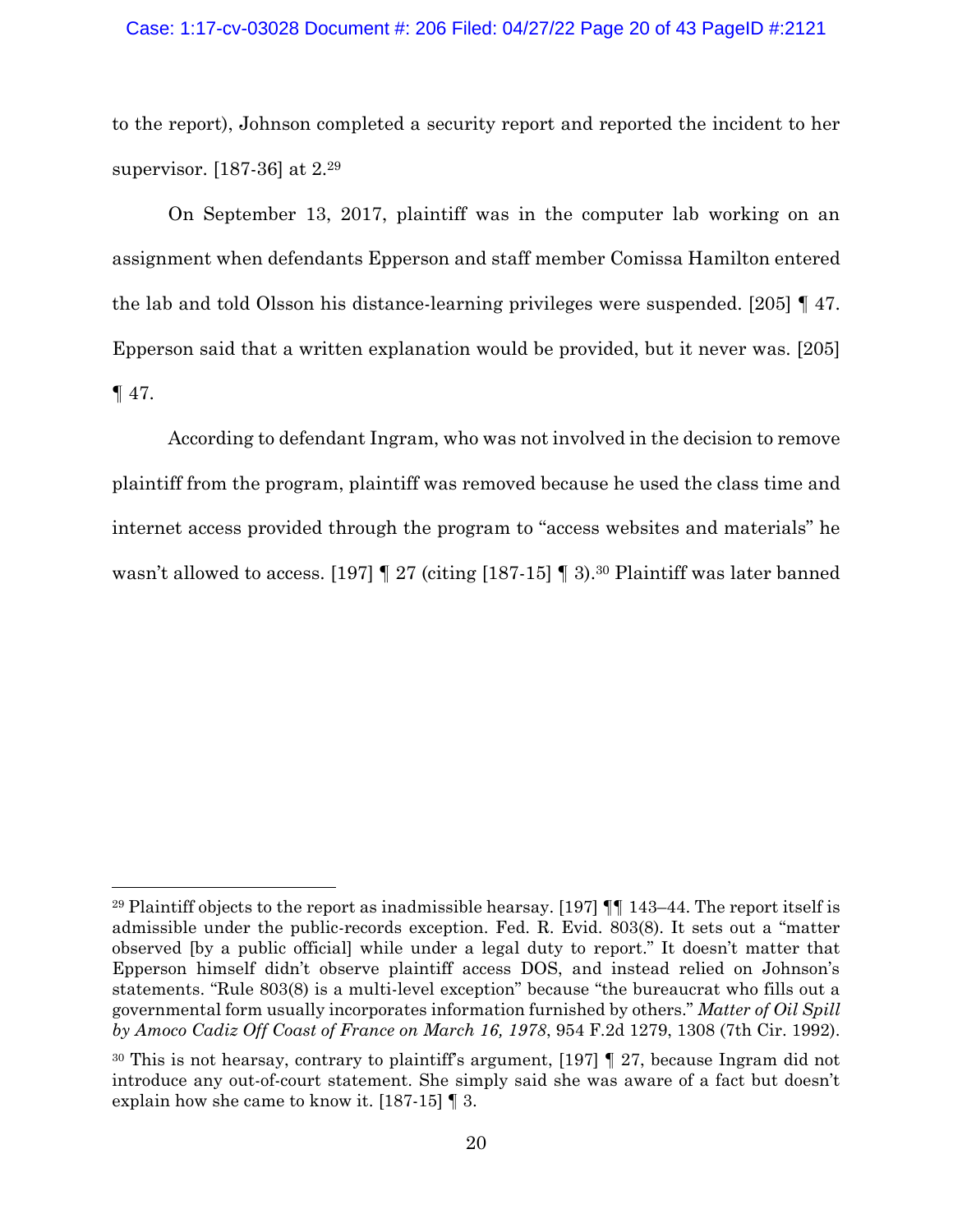from using any state computer. [197] ¶ 147.<sup>31</sup> The Illinois Department of Human Services also discontinued plaintiff's internet access.[197] ¶ 148.<sup>32</sup>

On the same day that plaintiff's distance-learning privileges were suspended, Epperson contacted the information management office, asking them to review the computer plaintiff was using. [205] ¶ 48. Shortly before the center suspended plaintiff's distance-learning privileges, internet access, and computer use, plaintiff had filed three grievances: two on September 1 and one on September 5. [205] ¶ 49. In the first grievance, plaintiff asked why the center had not completed its review of the electronic items confiscated six weeks earlier. [205] ¶ 50. In the second, he alleged that the center was violating a policy that requires it to respond to grievances within five days. [205] ¶ 50. Defendant Ingram returned both grievances as "unable to resolve because of 'Administrative decision.'" [205] ¶ 50. In the third grievance, plaintiff complained that his father was barred from bringing legal documents to him during their visits. [205] ¶ 51. The grievance was marked "unable to resolve" and

<sup>31</sup> Defendants attribute this ban to "computer use infractions." [197] ¶ 147. In support they cite the testimony of defendant Thomas Zubik, Director of the Forensic Treatment Program since April 2018. [197] ¶ 40. Zubik testified that he told center librarian David Hagerman, per a message from Dawson, that Olsson was no longer allowed to use state computers "because of infractions." [187-22] at 55:14–25. Zubik's statement to Hagerman and any statement by Dawson nested within Zubik's testimony is inadmissible hearsay when offered to establish the reason.

<sup>&</sup>lt;sup>32</sup> Defendants say DHS discontinued plaintiff's internet access "after a serious violation of the Internet Access Certificate of Understanding." [197] ¶ 148. In support, they cite to an exhibit they have not attached (Exhibit AA to Zubik Dep.) and a letter from a non-defendant administrator to plaintiff's lawyer. [187-41] at 2. Defendants don't cite to an affidavit, interrogatory response, or testimony from the administrator that could make the letter admissible.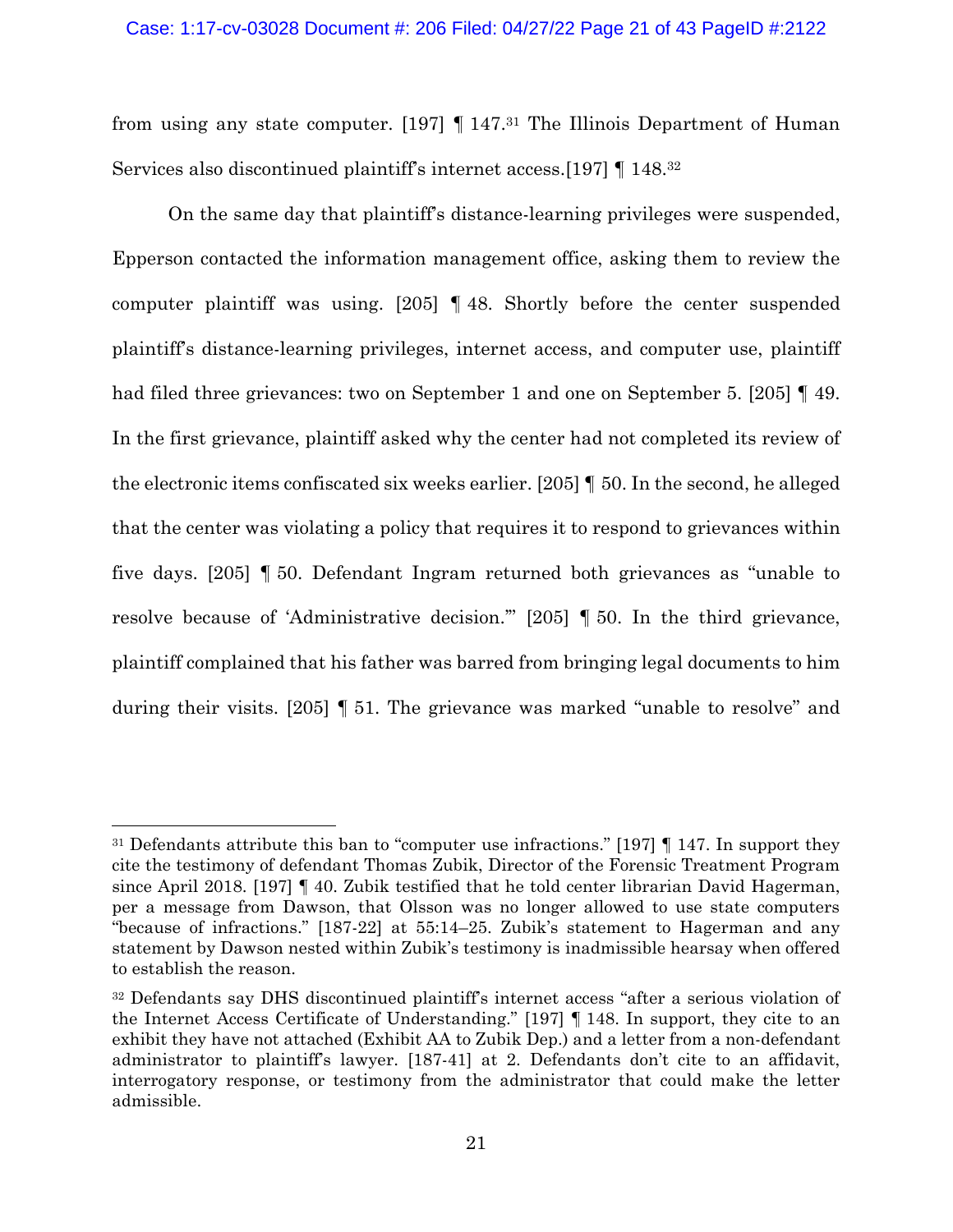forwarded to Ingram and Epperson, but plaintiff never received a response. [205]  $\P 51.$ 

# **F. Olsson's Access to Legal Resources**

At all times relevant to this suit, the center's library offered two legal resources to residents: the Illinois Compiled Statutes (2016 edition) and Volumes 1 and 2 of the supplements to the 2016 edition of the Illinois Compiled Statutes. [197] ¶ 173. (Two desktop computers with access to Thompson Reuters Westlaw Correctional were added after March 2020. [197] ¶ 173; [187-43] at 55:20–25, 56:1–25.<sup>33</sup> Because of COVID-19, residents were restricted to their units and unable to use the library's computers until June 2021. [205] ¶ 57.)

The center's librarian, defendant Hagerman, has no legal training, nor has he received training on Thompson Reuters Westlaw Correctional. [205] ¶ 59. Defendant Hagerman can look up "a specific case or a specific law" for a resident, [205] ¶ 60 (quoting [187-43] at 57:7–25, 58:1–7), but he "does not conduct legal research such as that performed by a paralegal." [205]  $\parallel$  60 (citing [187-43] at 61:19-23). If a resident asks Hagerman to conduct legal research that Hagerman thinks should be conducted by an attorney, Hagerman will reject the request and tell the resident to speak to an attorney. [205] ¶ 61. When plaintiff asked Hagerman to print out an *in forma pauperis* petition, Hagerman refused and told plaintiff to go through his attorney. [205] ¶ 62. Olsson alleges that Hagerman was ordered to deny his requests to print

<sup>33</sup> The parties say the computers have access to Westlaw Correctional. [197] ¶ 173; [205] ¶ 59. But in his deposition, Hagerman said the computers have access to LexisNexis. [187-43] at 31:13–18, 38:14–25, 39:1–15. I use the parties' representation in their statements of fact.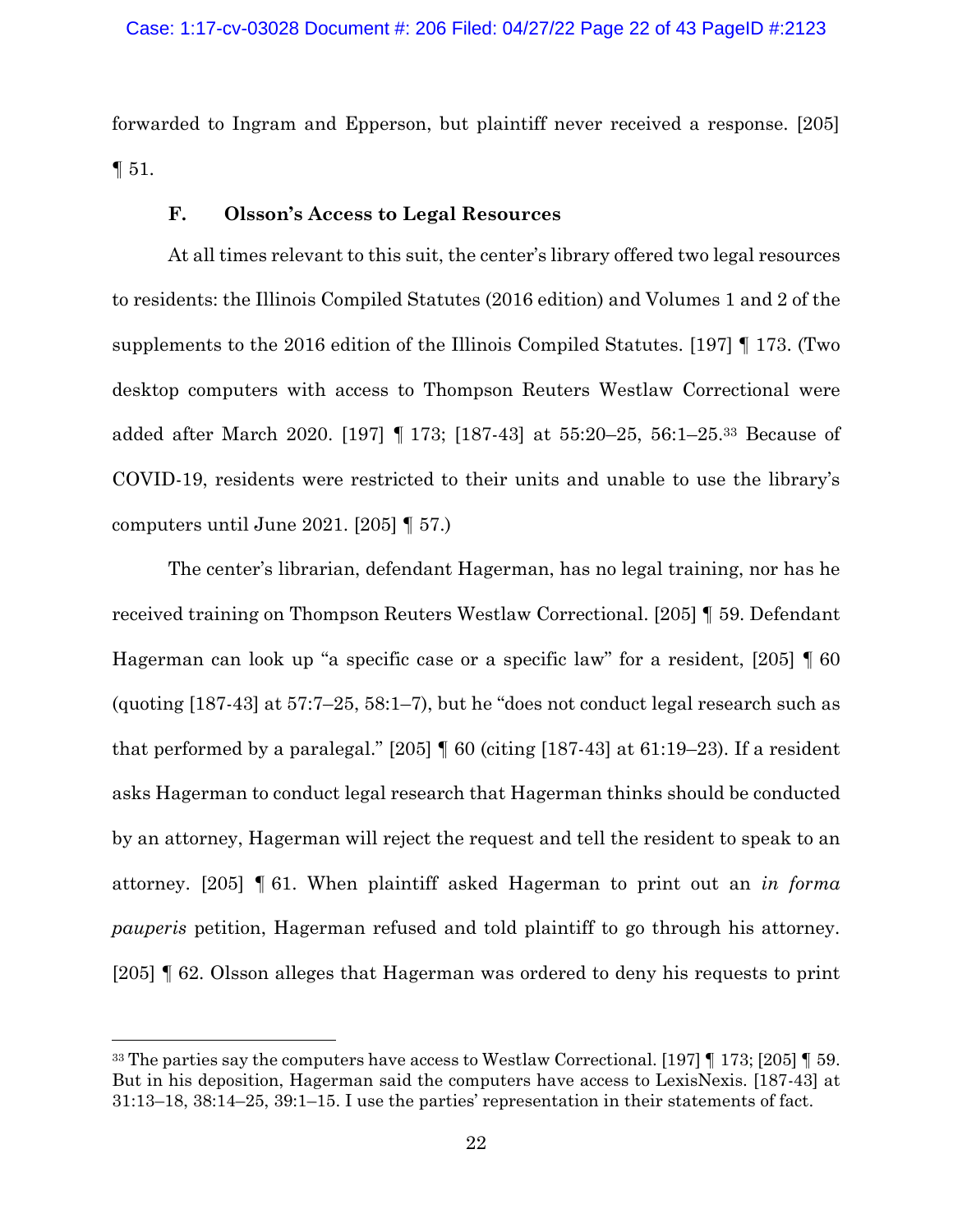out legal materials, so the only way for Olsson to access legal materials was to ask his father to put cases on a CD and send them to Olsson. [197] ¶ 171. Olsson says that as a result, he has been unable to bring lawsuits on his own behalf and help other center residents bring lawsuits. [197] ¶ 172. Olsson never asked Hagerman to look up any case law or statutes and print them out. [197] ¶ 175.

#### **IV. Analysis**

Plaintiff dropped his claims against defendants Coleman, Freeman, Dyslin, Corcoran, Giardina, Jackson, Jung-Oliver, and Pilario midway through summary-judgment briefing. [196] at n.2. The remaining defendants are Beyer, Dawson, Epperson, Hagerman, Hardy, Ingram, Malis, Pharis, and Zubik. Plaintiff brings First Amendment retaliation claims against all those defendants but brings denial-of-access-to-courts claims against only four of them: Hagerman, Pharis, Ingram, and Zubik.

#### **A. Denial of Access to Courts**

Pretrial detainees, like prisoners, have a fundamental right of access to the courts. *Lehn v. Holmes*, 364 F.3d 862, 865 (7th Cir. 2004). The right is limited, though. It assures only meaningful access to the courts, *id.* at 866, and any access claim must be tied to vindication of a "separate and distinct right." *Id.* (quoting *Christopher v. Harbury*, 536 U.S. 403, 415 (2002)). A plaintiff must demonstrate that "prison officials failed to assist in the preparation and filing of meaningful legal papers," and that, as a result, he suffered an actual injury—he was hindered in his efforts to file a complaint or to pursue a claim once in court. *See id.* at 868; *Marshall v. Knight*, 445 F.3d 965, 969 (7th Cir. 2006).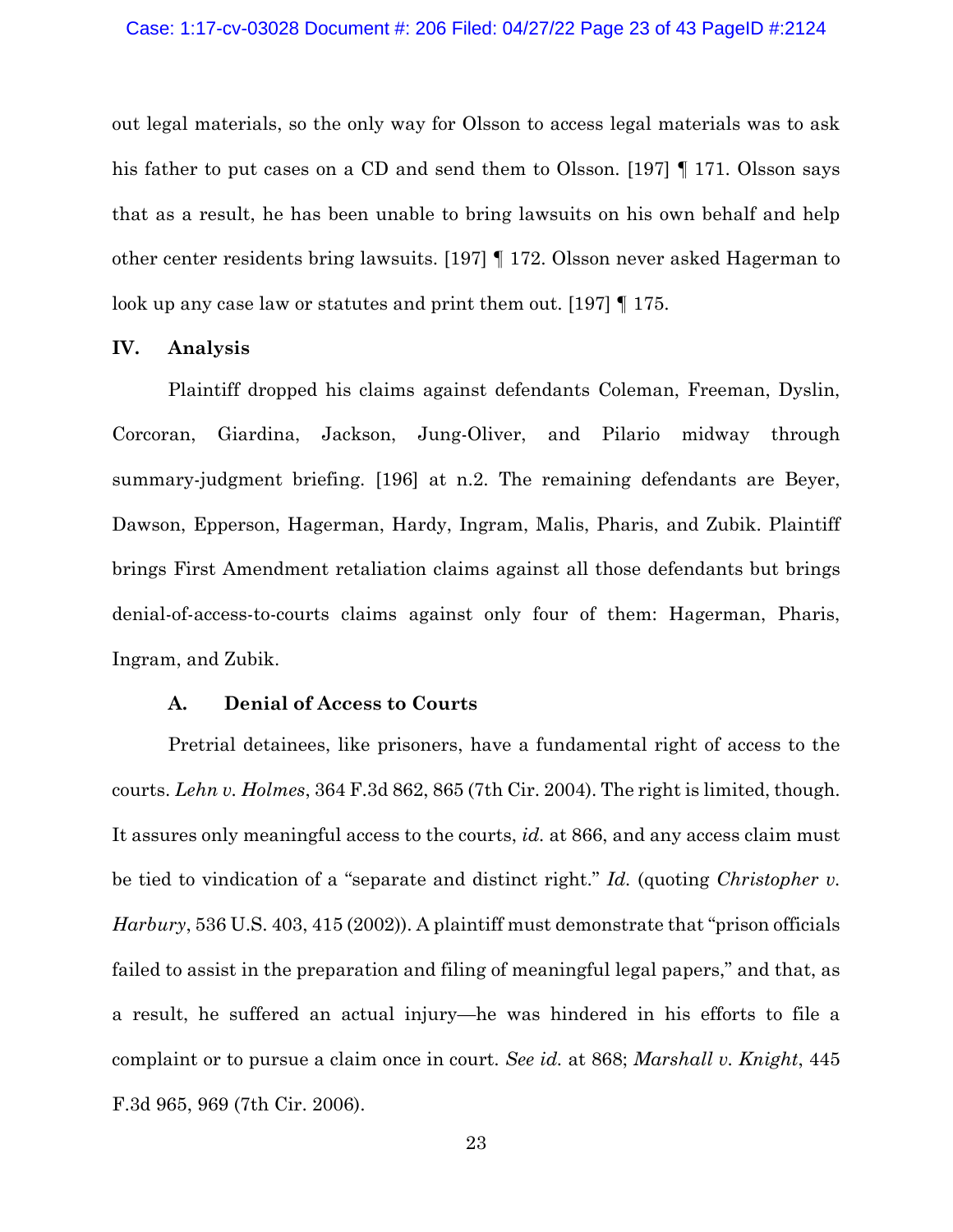#### Case: 1:17-cv-03028 Document #: 206 Filed: 04/27/22 Page 24 of 43 PageID #:2125

The right doesn't require a facility to offer any specific resources. *Lehn*, 364 F.3d at 868. Law libraries, for instance, "are not ends in themselves." *Lewis v. Casey*, 518 U.S. 343, 351 (1996). They are just "one constitutionally acceptable method to assure meaningful access to the courts." *Id.* Prisons (and civil detention facilities) can provide meaningful access in other ways. *See id.* But some alternatives are clearly inadequate. For instance, a library with no state statutes, digest, or reporters, where inmates cannot have materials copied unless they provide the exact citation to a case or statute, does not provide meaningful access. *See Corgain v. Miller*, 708 F.2d 1241, 1248–50 (7th Cir. 1983). Meaningful access avoids putting detainees in a Catch-22, where the detainee can obtain legal materials only by giving the librarian precise citations, but can only obtain precise citations by referring to legal materials. *Id.* at 1250.

An access-to-courts claim requires plaintiffs to explain specifically how inadequate resources hindered their efforts to pursue a claim, *Lewis*, 518 U.S. at 351, or "caused a potentially meritorious claim to fail." *Marshall*, 445 F.3d at 969. A plaintiff might show, for instance, that inadequate resources hindered him so much that he wasn't even able to file a complaint. *Lewis*, 518 U.S. at 351. Or he might show that his complaint was dismissed because he failed to comply with a technical requirement that, without access to adequate resources, he could not have known about. *Id.*

Olsson says that Hagerman (the center's librarian), Pharis, Ingram, and Zubik (Forensic Program Directors and Acting Forensic Program Directors at various times)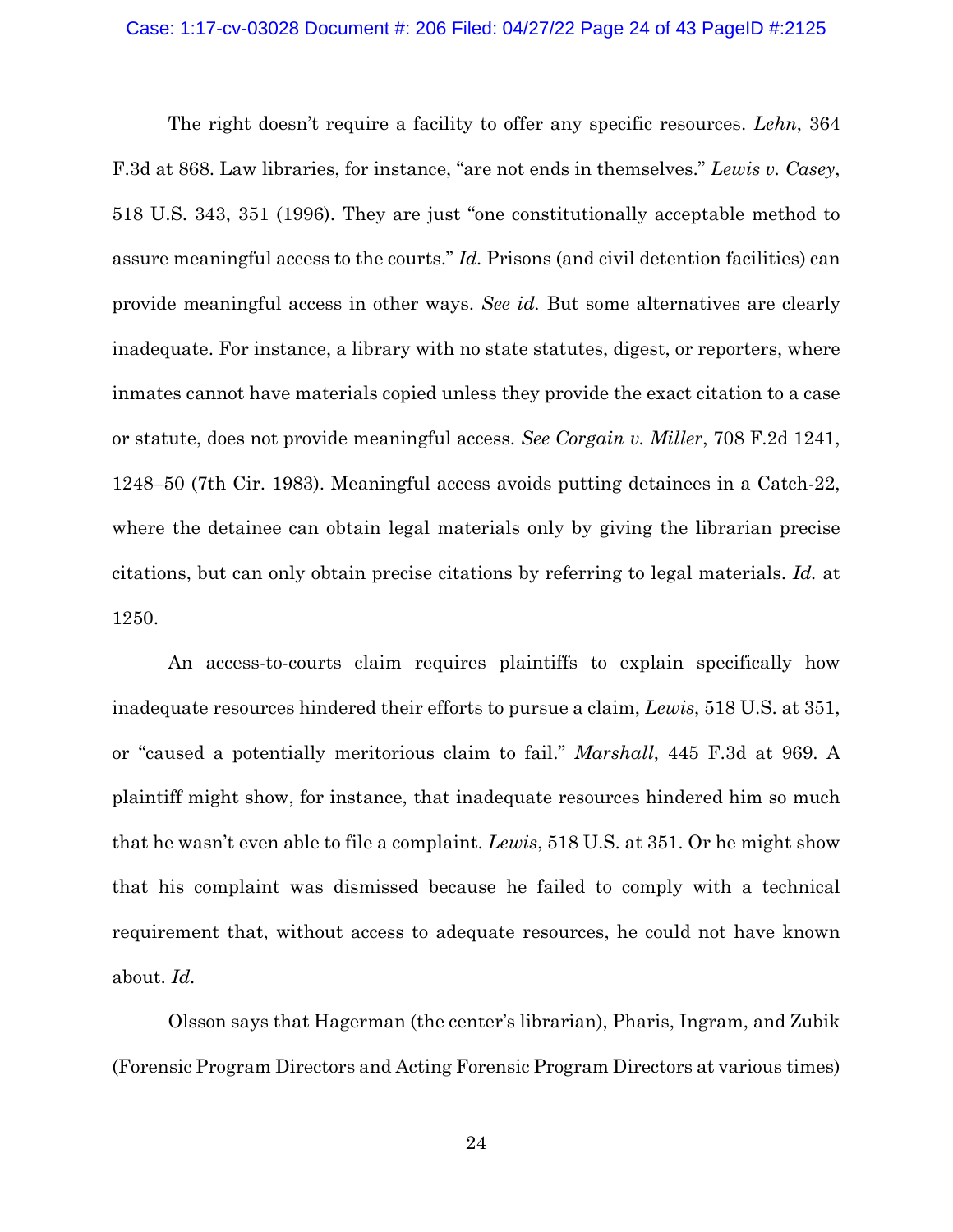#### Case: 1:17-cv-03028 Document #: 206 Filed: 04/27/22 Page 25 of 43 PageID #:2126

denied him adequate access to the courts. [196] at 21. Specifically, he says Hagerman "determine[d] when he [Hagerman] provide[d] legal research and who he provide[d] it for." [196] at 21. Plaintiff also points to Hagerman's refusal to print out an *in forma pauperis* form for plaintiff. [196] at 24. The directors, meanwhile, "were responsible for EMHC's resources, including the library." [196] at 21. To succeed on his claims, Olsson must show that the resources and legal-research assistance were constitutionally inadequate, and that he suffered an injury as a result. In addition, to impose liability under § 1983, plaintiff must demonstrate each defendant's personal involvement in the constitutional violation. *See Taylor v. Ways*, 999 F.3d 478, 493–94 (7th Cir. 2021); *Gill v. City of Milwaukee*, 850 F.3d 335, 344 (7th Cir. 2017).

When Olsson filed this suit in 2017, the center's library offered only the Illinois Compiled Statutes (2016 edition) and volumes 1 and 2 of the supplements to the Compiled Statutes. [197] ¶ 173. The library did not install computers with access to Westlaw Correctional until the COVID-19 outbreak (the parties do not point to evidence of when, exactly, they were installed). [196] at 20; [187-43] at 55:20–25– 56:1–25. The librarian, defendant David Hagerman, can find a case or statute for a resident if they give him a name or citation, [205] ¶ 60 (citing [187-43] at 57:7–25, 58:1–7), but he does not conduct the sort of legal research a paralegal would. [205] ¶ 60 (citing [187-43] at 61:19–24).<sup>34</sup>

<sup>&</sup>lt;sup>34</sup> Asked to clarify what he meant by this, Hagerman said he could look up the elements of a burglary because "[t]hat's just a definition," but he could not do the sort of research where he "sit[s] down for hours." [187-43] at  $58:8-18$ ,  $60:24-25-61:1-2$ . He added that "[i]f a patient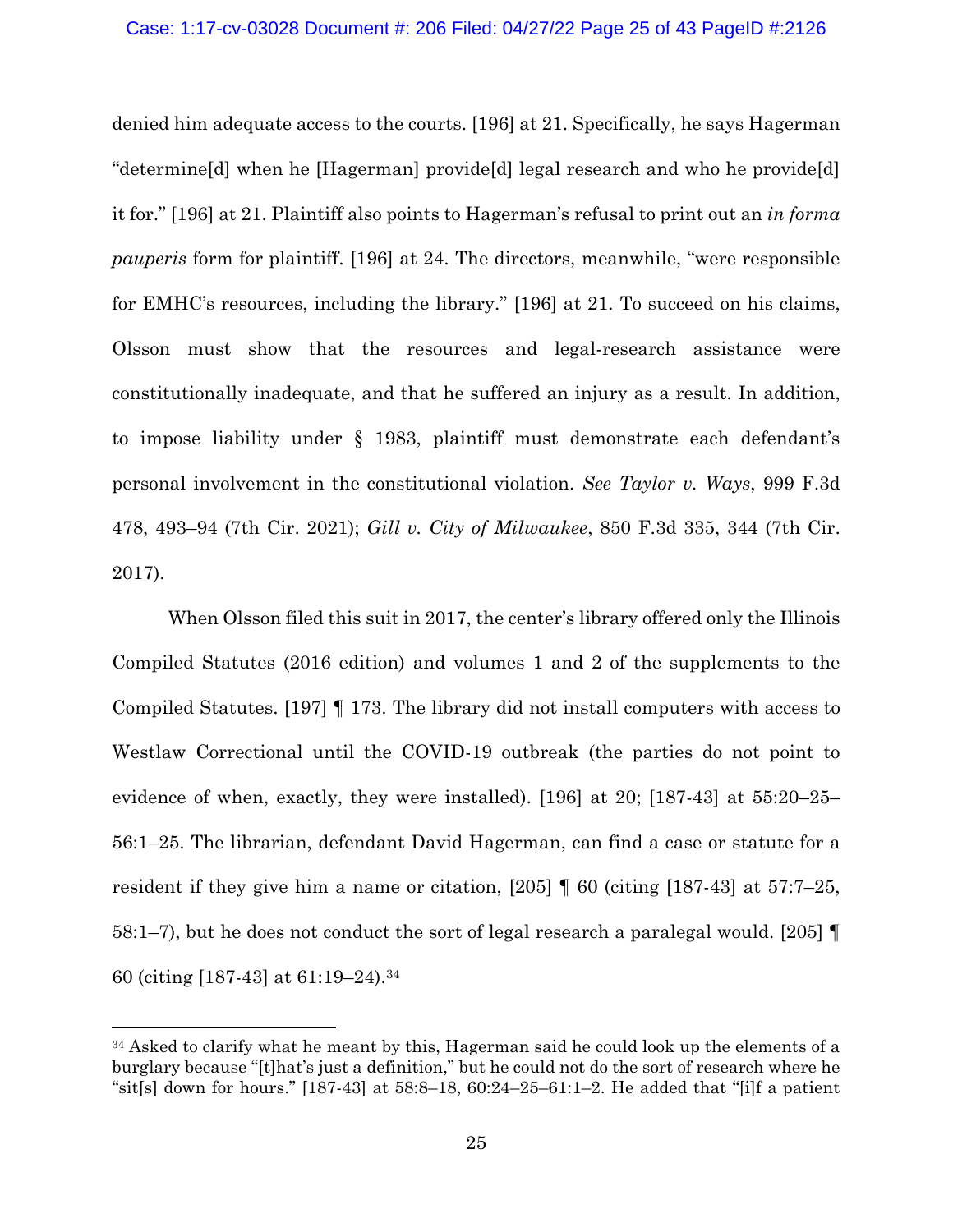## Case: 1:17-cv-03028 Document #: 206 Filed: 04/27/22 Page 26 of 43 PageID #:2127

This could be the sort of Catch-22 scenario that does not provide meaningful access to the courts. *See Corgain*, 708 F.2d at 1250. Center residents had access to statute citations but no access to case reporters. They could only access cases by giving Hagerman case citations, but could only give Hagerman case citations by accessing cases. In theory, they could have provided Hagerman with citations to statutes and asked him to find cases interpreting those statutes. But Hagerman said he didn't do that sort of research. [187-43] at 61:5–9. What's more, the center didn't provide any federal statutes or cases; residents were left to rely entirely on state law.

Olsson says that, because of these inadequate resources, multiple complaints he filed were dismissed for failure to comply with procedural technicalities.<sup>35</sup> But he does not explain what those procedural technicalities were. And with one exception, he does not explain specifically how the inadequate legal resources hindered his ability to pursue legal claims. A plaintiff must do more to defeat a motion for summary judgment. *See Weaver v. Champion Petfoods USA Inc.*, 3 F.4th 927, 938 (7th Cir. 2021). The one specific example Olsson offers is the *Jung-Oliver* suit, 18-cv-07084 (N.D. Ill. 2018), where plaintiff challenged his conditions of confinement on due-process grounds. [196] at 25; [205] ¶¶ 64, 65. After Olsson filed the complaint in

came up to me and said could you go on the internet and find all cases or as many cases as you can dealing with child endangerment or custody issues, I'm not going to do that. I'm not that type of researcher." [187-43] at 61:5–9.

<sup>35</sup> Those complaints are *Olsson v. Weatherspoon*, No. 07-cv-06035 (N.D. Ill. 2007); *Olsson v. Almazar*, No. 07-cv-06436 (N.D. Ill. 2007); *Olsson v. O'Malley*, No. 08-cv-06317 (N.D. Ill. 2008); *Olsson v. Madigan*, 12-cv-03057 (N.D. Ill. 2012); *Nadzhafaliyev v. Hardy*, 17-cv-04469 (N.D. Ill. 2017); *Olsson v. Malis*, 18-cv-06838 (N.D. Ill. 2018); *Olsson v. Jung-Oliver*, 18-cv-07084 (N.D. Ill. 2018). [205] ¶ 63.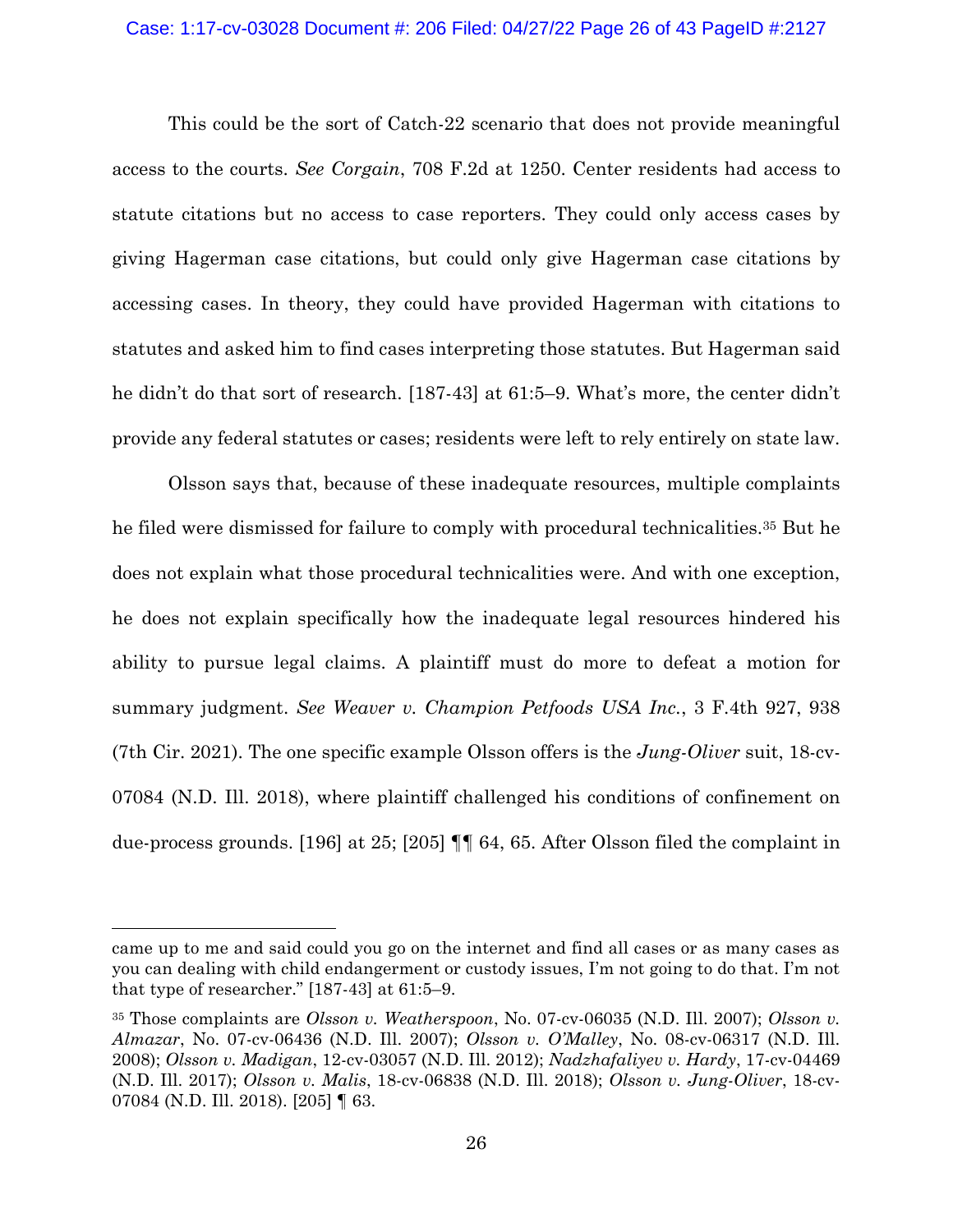#### Case: 1:17-cv-03028 Document #: 206 Filed: 04/27/22 Page 27 of 43 PageID #:2128

*Jung-Oliver*, he started to question whether he should have filed an Eighth Amendment cruel-and-unusual-punishment claim instead. [196] at 25; [205] ¶ 65. Plaintiff says he did not have adequate resources to answer this question. <sup>36</sup> Afraid that his case would not survive the screening process and would be dismissed for failure to state a claim, he voluntarily dismissed the case. [196] at 25; [205] ¶ 65. Plaintiff wanted to refile, but he says he was unable to research the issue. [196] at 25; [205] ¶ 66. Two years later, though, Olsson filed another case, *Olsson v. Zubik*, 20-cv-01701 (N.D. Ill. 2020), which brings claims substantially similar to those in *Jung-Oliver*.

The *Jung-Oliver* complaint alleged that defendants' failure to properly care for another resident (who urinated throughout the facility and ate his own feces) "created a highly unsanitary environment where plaintiff [was] in great and iminent [sic] danger of contracting a virus or bacteria." 18-cv-07084, [1] at 6. The complaint also alleged that the Hartman Unit was chronically infested with mice and cockroaches. 18-cv-07084, [1] at 7. Similarly, the *Zubik* complaint alleges that Hartman Unit suffers from a rodent and insect infestation problem, insects and foreign objects are commonly found in food, juice is served in a moldy punch bowl, meat is dangerously undercooked, the air vents are covered in black mold, and more. 20-cv-01701, [1]  $\P$ [2, 18, 21–23, 26–27, 39–40. Given that Olsson was able to pursue the *Zubik* lawsuit (and

<sup>36</sup> Defendants contest this, [205] ¶ 65, but plaintiff has at least raised a material dispute over whether, without access to federal law and without a librarian able to do legal research, he could have answered this question.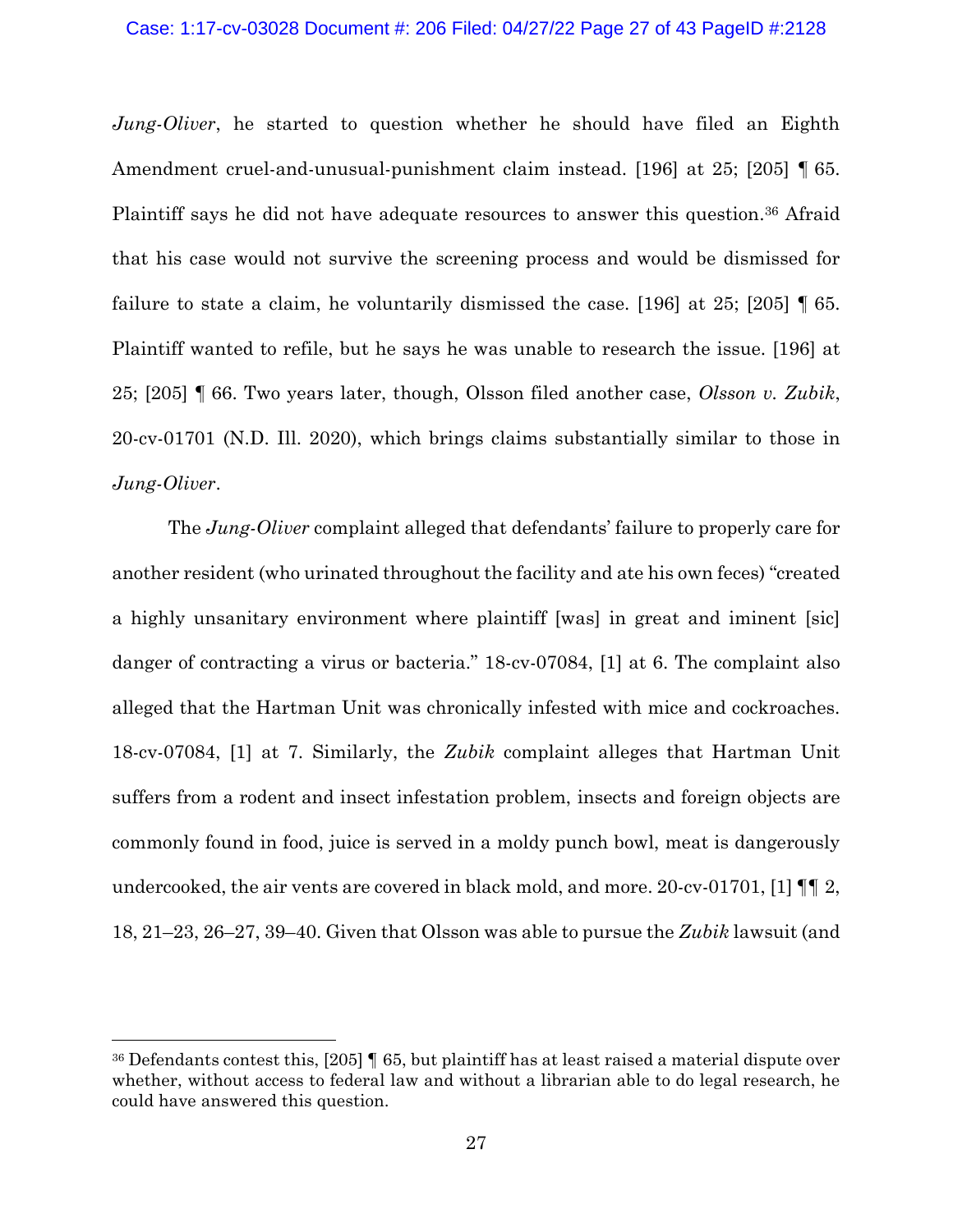is still pursuing it), he did not suffer a cognizable access-to-courts injury when he was unable to refile the *Jung-Oliver* lawsuit.

Defendants' motion for summary judgment on Olsson's access-to-courts claim is granted.

## **B. Retaliation**

#### $1.$ *Legal Standards*

To prove retaliation, a plaintiff must demonstrate that 1) the plaintiff was engaging in protected First Amendment activity, 2) the plaintiff suffered a deprivation that would likely deter a reasonable person from future First Amendment activity, and 3) the First Amendment activity was a "motivating factor" in the defendant's decision to act against the plaintiff. *See Jones v. Van Lanen*, 27 F.4th 1280, 1284 (7th Cir. 2022). Defendants only argue on the motivating-factor element. A "motivating factor" need not be the sole factor, *Woodruff v. Mason*, 542 F.3d 545, 551 (7th Cir. 2008), but it must be a sufficient factor. *Peele v. Burch*, 722 F.3d 956, 960 (7th Cir. 2013). Retaliation can still be a motivating factor even when the retaliatory act, when taken for non-retaliatory reasons, would have been proper. *Gomez v. Randle*, 680 F.3d 859, 866 (7th Cir. 2012) (citing *Howland v. Kilquist*, 833 F.2d 639, 644 (7th Cir. 1987)).

A defendant may offer a legitimate, non-retaliatory reason for taking the action. *See Vukadinovich v. Bd. of Sch. Trustees of North Newton Sch.*, 278 F.3d 693, 699 (7th Cir. 2002). In that scenario, a defendant can even acknowledge that retaliation was a motivating factor, so long as they demonstrate that it was not a "necessary condition of the harm." *Walker v. Groot*, 867 F.3d 799, 803 (7th Cir. 2017).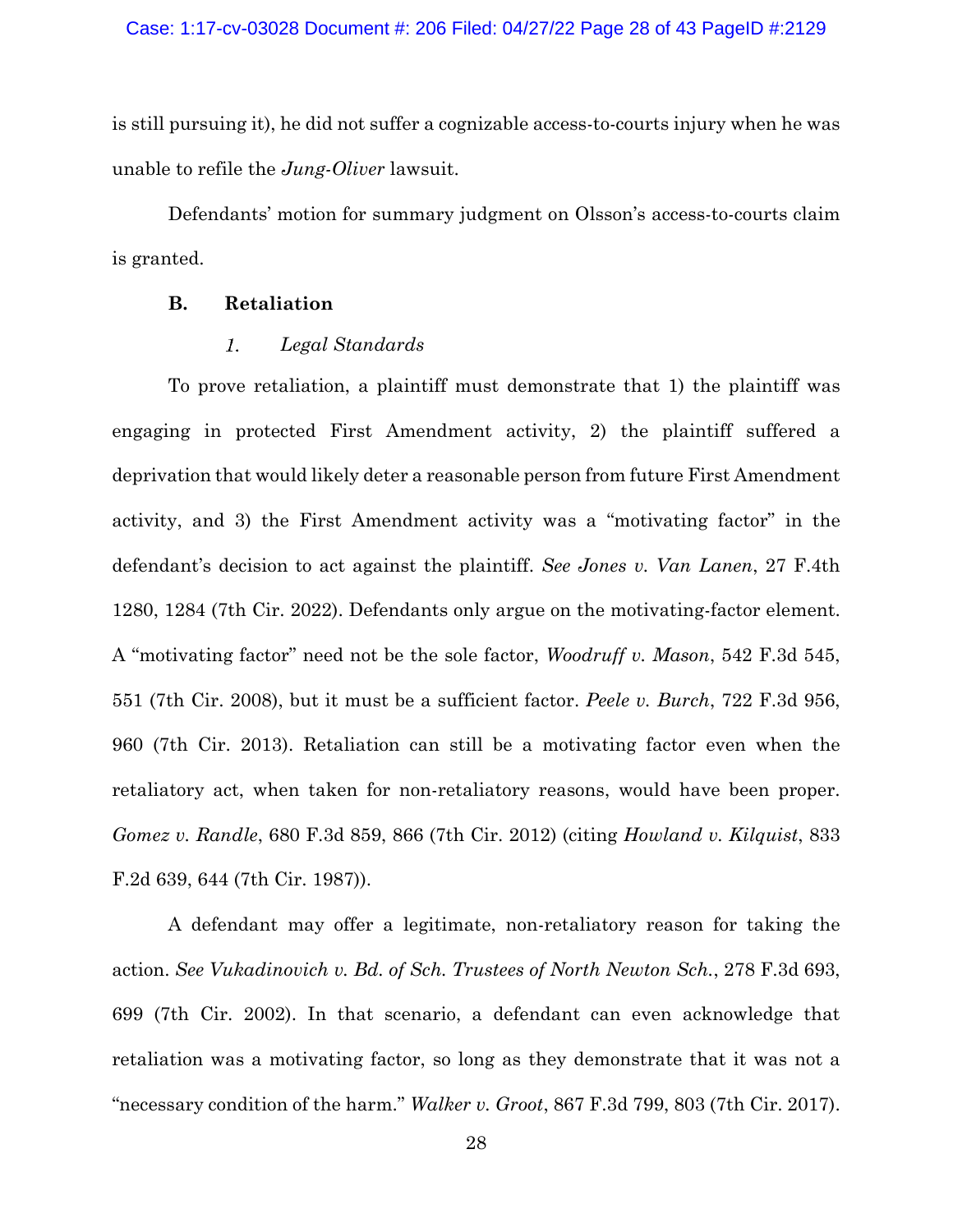## Case: 1:17-cv-03028 Document #: 206 Filed: 04/27/22 Page 29 of 43 PageID #:2130

That is, absent defendants' retaliatory motive, "the harm would have occurred anyway." *Id.*

In response to a defendant's sufficient proof of non-retaliatory causation, the plaintiff can still prevail by showing that the defendant's proffered reason is pretextual. *Vukadinovich*, 278 F.3d at 699. The plaintiff can demonstrate pretext directly (by, for instance, a defendant's comment that she took adverse action against the plaintiff because of his First Amendment activity, *see Massey v. Johnson*, 457 F.3d 711, 718 (7th Cir. 2006)) or indirectly. *Vukadinovich*, 278 F.3d at 700. To demonstrate pretext indirectly, the plaintiff can show that the defendant's justification is not supported by facts, is not the real reason for the action, or is insufficient to warrant the action. *Id.* "In the summary judgment context, this means that [plaintiff] has to show that a rational finder of fact could infer that the defendants' stated reasons for [acting against] him were lies." *Id.* at 699.

#### $2.$ *Application to Defendants*

## a. Dawson

Dawson was the center's hospital administrator. [197] ¶ 14. Plaintiff says Dawson retaliated against him for filing lawsuits and helping other detainees file lawsuits. [196] at 26. Specifically, he says Dawson ordered others to remove plaintiff's legal complaints<sup>37</sup> and ordered the confiscation of his non-PDA electronic devices to

<sup>&</sup>lt;sup>37</sup> Defendants misunderstand plaintiff's argument about the significance of removing the legal complaints. [186] at 31–32. Plaintiff does not argue that posting legal complaints on facility bulletin boards is protected First Amendment activity. [196] at 34–35. So defendants' discussion of whether that right is protected (a discussion that seems to conflate posting legal complaints with serving as a jail house lawyer, [186] at 31–32) is beside the point. Plaintiff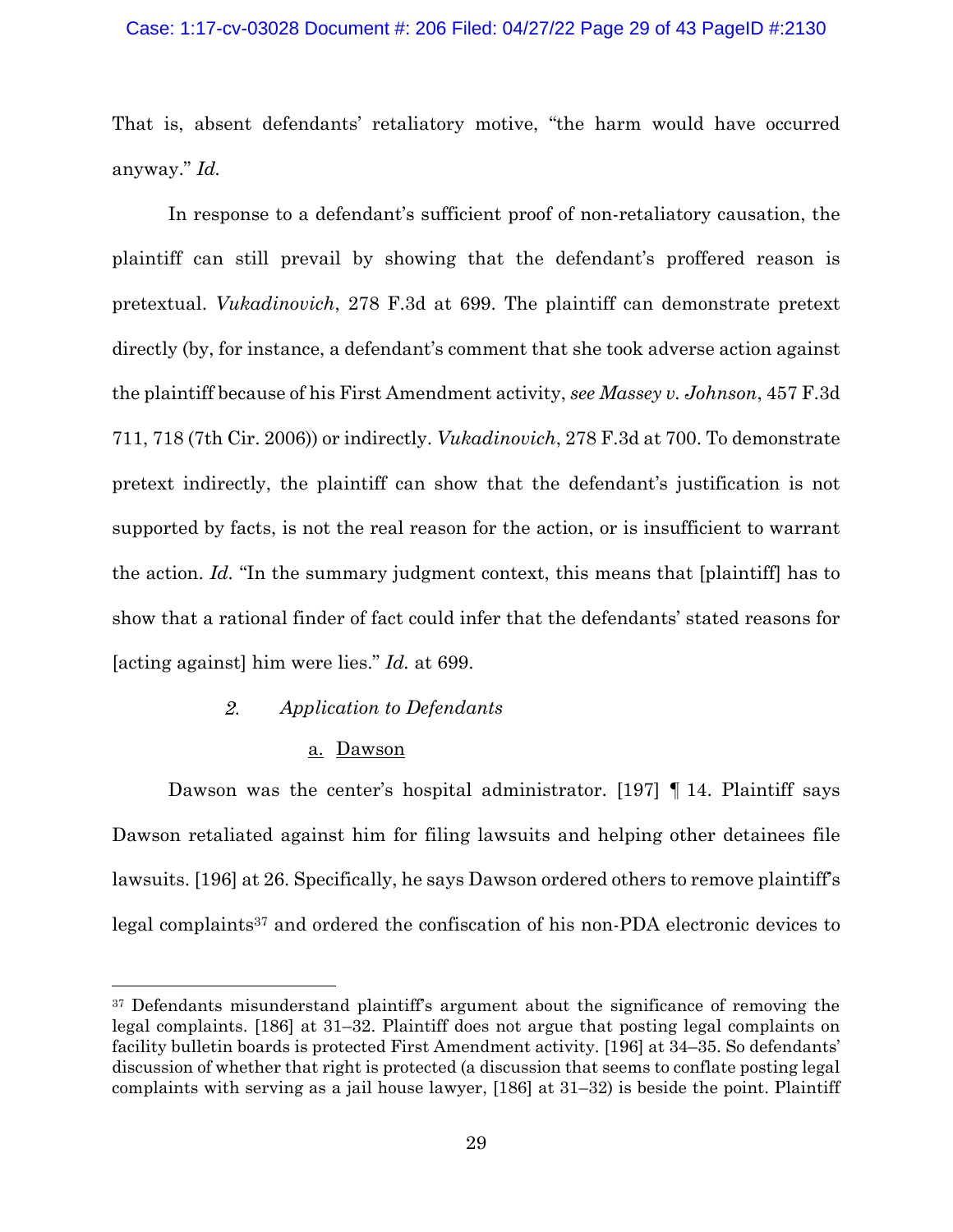## Case: 1:17-cv-03028 Document #: 206 Filed: 04/27/22 Page 30 of 43 PageID #:2131

retaliate against him for his legal work. [196] at 34–37. Plaintiff has offered sufficient circumstantial evidence that Dawson was motivated in part by retaliation. For one, Dawson ordered the complaints removed the same month that plaintiff filed a lawsuit against the center (and two months after he filed another lawsuit). [205] ¶¶ 25; [197] ¶¶ 115, 120. A month later, immediately after plaintiff met with a legal advocacy group, staff searched his room and confiscated electronic devices. [205] ¶ 35.

Suspicious timing by itself will rarely establish the motivating-factor element of a retaliation claim. *Kidwell v. Eisenhauer*, 679 F.3d 957, 966 (7th Cir. 2012). But it can when the allegedly retaliatory action "follows close on the heels of protected expression," and the person who decided to act against the plaintiff knew that the plaintiff was engaged in protected conduct. *Id*. (quoting *Lalvani v. Cook Cnty.*, 269 F.3d 785, 790 (7th Cir. 2001)).<sup>38</sup> Dawson knew about the lawsuits filed in April and June. He was a defendant in both, [205] ¶¶ 19, 25, and he ordered the complaints taken down because he believed they contained "personal and legal information of other residents" (indicating he was familiar with them). [205] ¶ 30. He also knew that Olsson was meeting with a legal advocacy group the day of the second search. [187-5]

is simply arguing that he was exercising his First Amendment rights by filing suits and helping others file suits. [196] at 26. Removing legal complaints is, in his view, the adverse act likely to chill future exercise of those rights. [196] at 34–35. In their motion for summary judgment on the retaliation claim, defendants only argue that plaintiff cannot prove retaliatory motive; defendants do not challenge (for purposes of this motion) plaintiff's theory of adverse actions.

<sup>38</sup> Plaintiff also alleges that Dawson retaliated against plaintiff for representing Abby Grason in her Social Security proceedings. *See* [187-5] at 109:1–25; 110:1–10. But Dawson began his allegedly retaliatory behavior in June 2017, when he ordered complaints removed. [197] ¶¶ 115, 120. That was four months after plaintiff represented Grason in her hearing, [205] ¶ 11, and therefore not close on the heels of protected activity.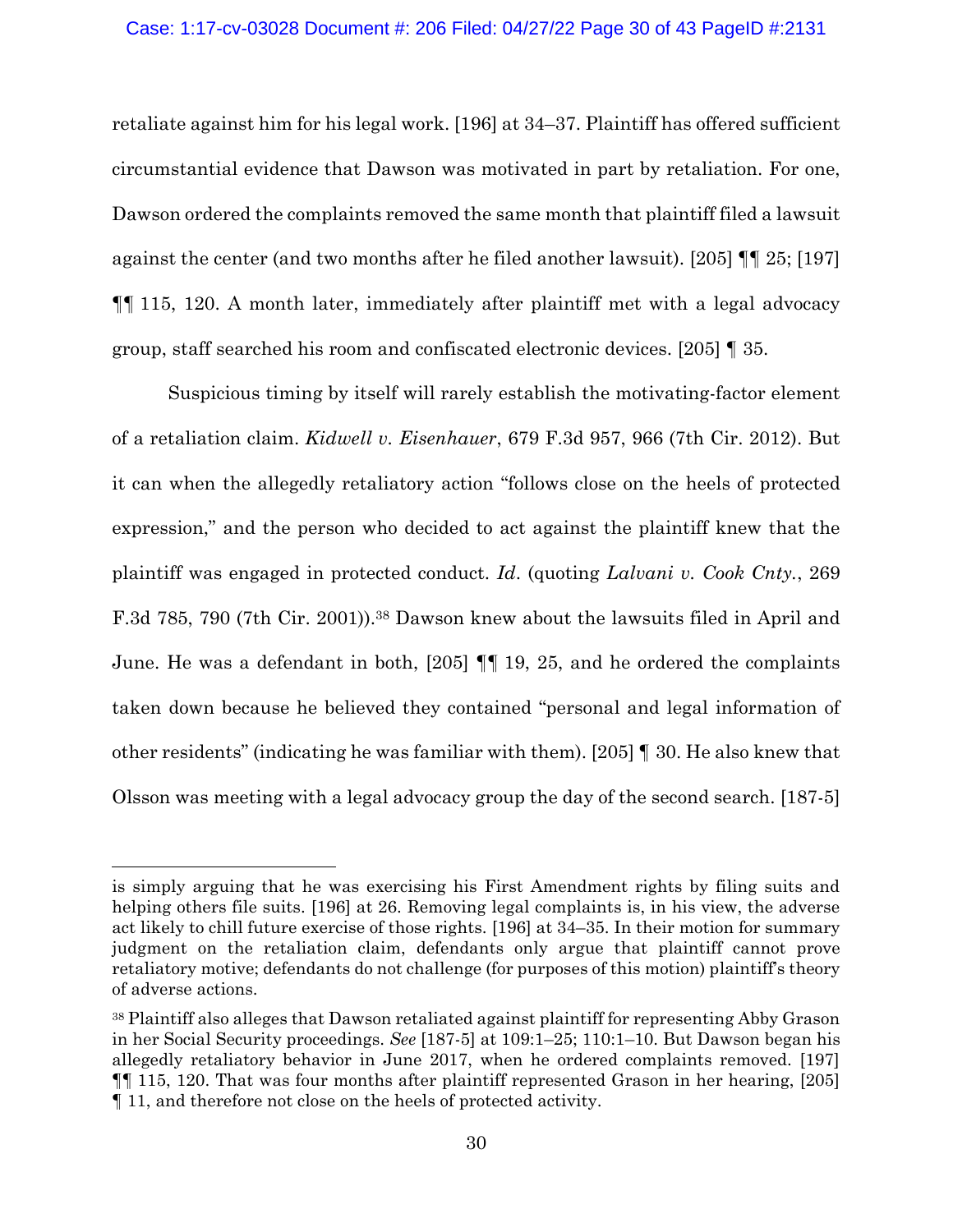at 110:4–10; [187-6] at 182:6–21. Given how close in time Olsson's legal activities were to Dawson ordering plaintiff's complaints removed and his electronics confiscated, plaintiff has pointed to enough evidence to suggest an improper motivating factor.

Dawson says that he ordered the complaints removed because he worried about the personal and legal information of other residents "who, to [d]efendant's knowledge, had not given permission for their information to be publicly posted within EMHC." [187-44] at 3; *see* [205] ¶ 30. If Dawson's concerns were based on a genuine, albeit mistaken, belief about what the other residents consented to, then he did not harbor a retaliatory motive. *See Redd v. Nolan*, 663 F.3d 287, 295 (7th Cir. 2011). Plaintiff says that the residents named in the complaints signed onto them as plaintiffs, "indicating their consent to them and the information contained." [196] at 35. But this doesn't say anything about whether they'd consented to have the complaints posted within the facility, let alone whether Dawson genuinely believed that they hadn't consented. Plaintiff therefore hasn't raised a material dispute to defeat summary judgment in favor of Dawson for the removal of plaintiff's complaints. 39

Defendants provide the following explanations for the search of Olsson's room and seizure of his electronics. Staff searched plaintiff's room during a facility-wide

<sup>39</sup> Similarly, although I sustained plaintiff's hearsay objection to Ingram's report that Dawson's concern was one of "confidentiality/HIPAA," *see* note 19 above, the email does not raise a genuine dispute over pretext, when relied on by plaintiff. Plaintiff says that a review of the complaints reveals no HIPAA disclosure. [196] at 15. But at most this is evidence of Dawson's mistaken understanding of confidentiality and HIPAA; it is not enough for a jury to conclude that Dawson was lying about his concerns.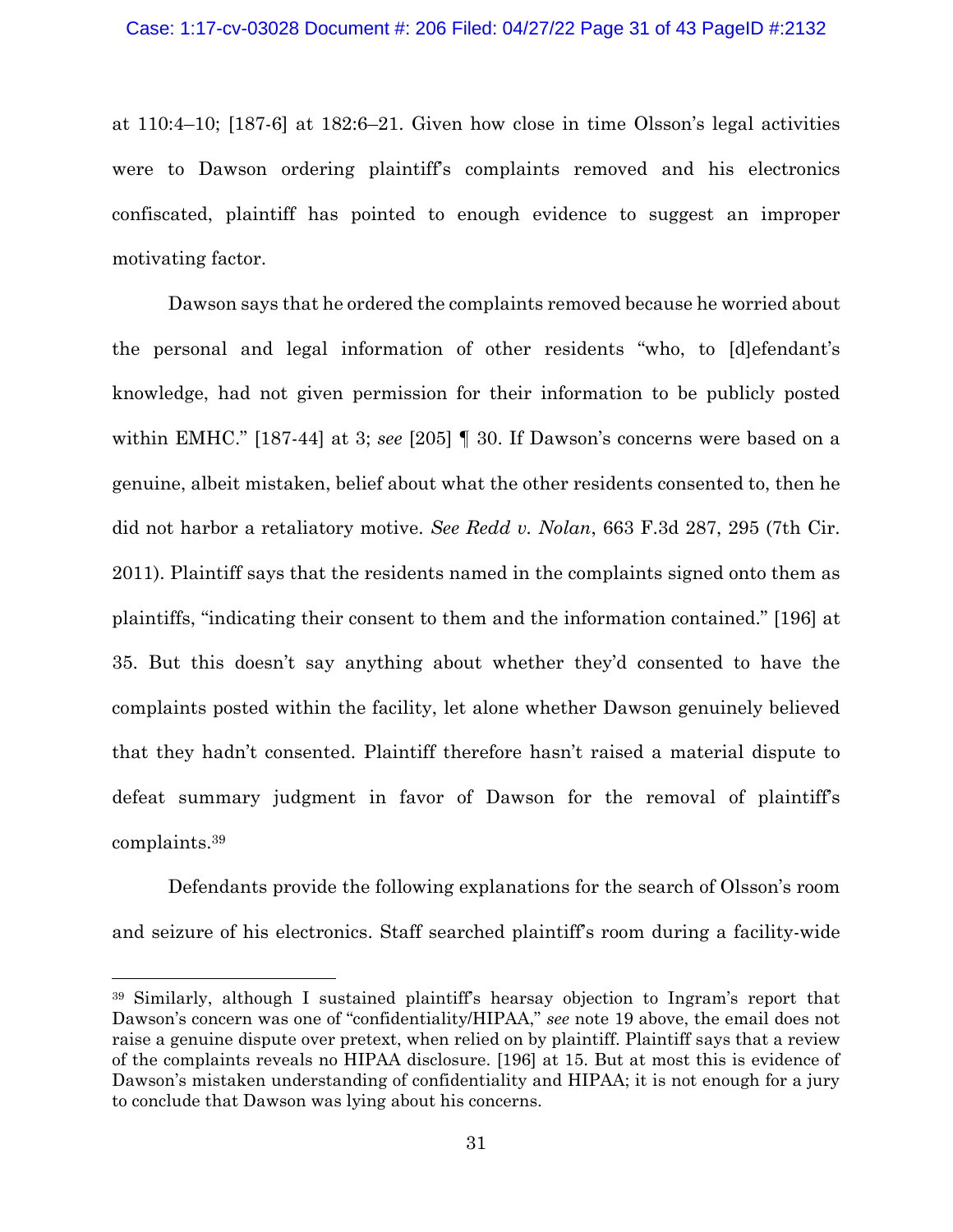#### Case: 1:17-cv-03028 Document #: 206 Filed: 04/27/22 Page 32 of 43 PageID #:2133

sweep after administrators learned that a staff member and resident had an inappropriate relationship. [197] ¶¶ 122–23; [187-10] at 36:21–23, 37:19–21, 40:2–19. Staff took his electronics because he had more devices than center policy allowed. [197] ¶¶ 122, 124. And staff kept his electronics because they discovered a flash drive and Wi-Fi hot spot hidden in his computer, [197] ¶¶ 125–26, in violation of center policy forbidding residents from accessing the internet while in their residence units. [197] ¶¶ 128–29.

Plaintiff responds that there was no facility-wide sweep; he saw staff search only his room. [197]  $\P$  122; [205]  $\P$  35. He also says he wasn't violating the center's electronics policy because the written policy does not say what constitutes an electronic device and defendant Pharis previously said that "the limit on electronics stands at 3 plug-in items." [205] ¶ 33. He had only three plug-in items (two personal computers and an X-Box game console) when his electronics were confiscated. [205] ¶ 36. What's more, when staff searched plaintiff's room a week earlier, they found the same items and did not confiscate them. [205] ¶ 35. All of these points undermine defendants' proffered reasons for searching his room and then confiscating his electronics. As for staff holding on to his items after confiscating them, plaintiff does not challenge staff keeping the WiFi hotspot. But defendants never explain why, in response to finding too many electronics and a hotspot, they kept all the electronics. [205] ¶ 50 (defendants still had plaintiff's electronics on Sep. 1, 2017). In fact, according to defendant Epperson's testimony, when staff confiscate a resident's electronics because the resident has more than three, the resident is allowed to choose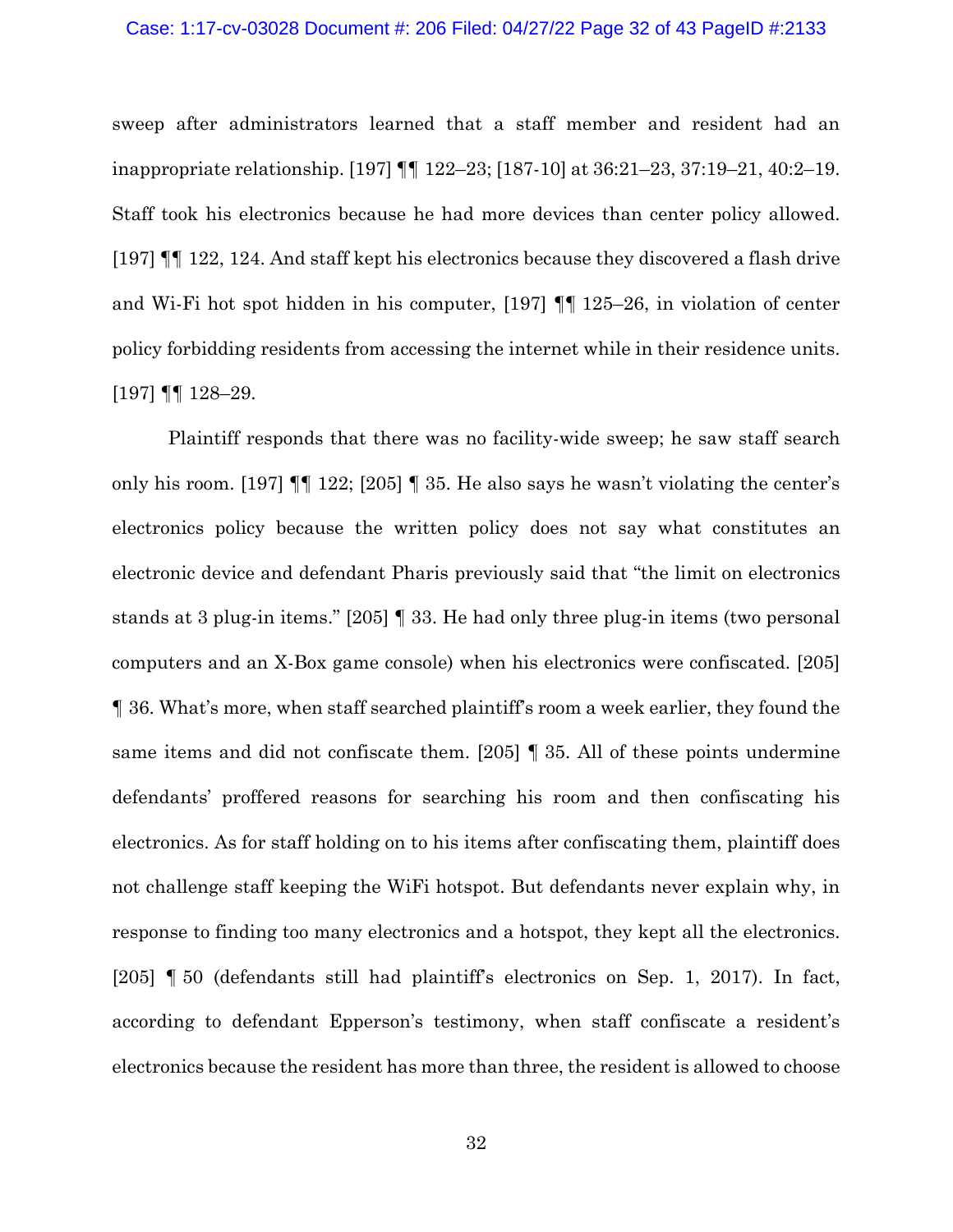three of the confiscated items to keep. [187-10] at 76:8–16. And if it is true that plaintiff wasn't violating the electronics policy, then the center held onto plaintiff's items for 24 hours without proof of *any* policy violation; staff only discovered the WiFi hotspot the day after the search. [197]  $\parallel$  126. This is enough to suggest pretext. I therefore deny summary judgment on the retaliation claim against Dawson related to seizing plaintiff's electronics.

#### b. Epperson

Epperson served as Chief of Security, [197] ¶ 17, tasked with "security, custody and control of residents." [187-10] at 16:9–16. As part of that role, he took orders from Dawson about when to conduct searches. [187-10] at 41:15–25, 42:9–15. Epperson directed subordinates to search Olsson's room on July 20, [205] ¶ 37—the search where staff confiscated multiple electronic items, *see* [205] ¶¶ 35–36. He was also involved in confiscating plaintiff's PDA. [187-10] at 82:6–16.

Plaintiff alleges that Epperson retaliated against plaintiff by directing staff to confiscate his PDA and other electronic devices and revoking his distance-learning, computer-access, and internet-access privileges. To retaliate against Olsson, Epperson had to know that Olsson was engaged in protected First Amendment activity. Epperson knew about some things, but not everything. He knew that plaintiff was helping Grason in her Social Security appeal because he had to sign off on Grason and plaintiff using a room for their telephone conference with the ALJ. [187-5] at 110:4–10, 111:6–11. He knew that Olsson filed a lawsuit in mid-June because Epperson was one of the defendants. [205] ¶ 25. He also knew that plaintiff was meeting with a legal advocacy organization on July 20th because, again, he had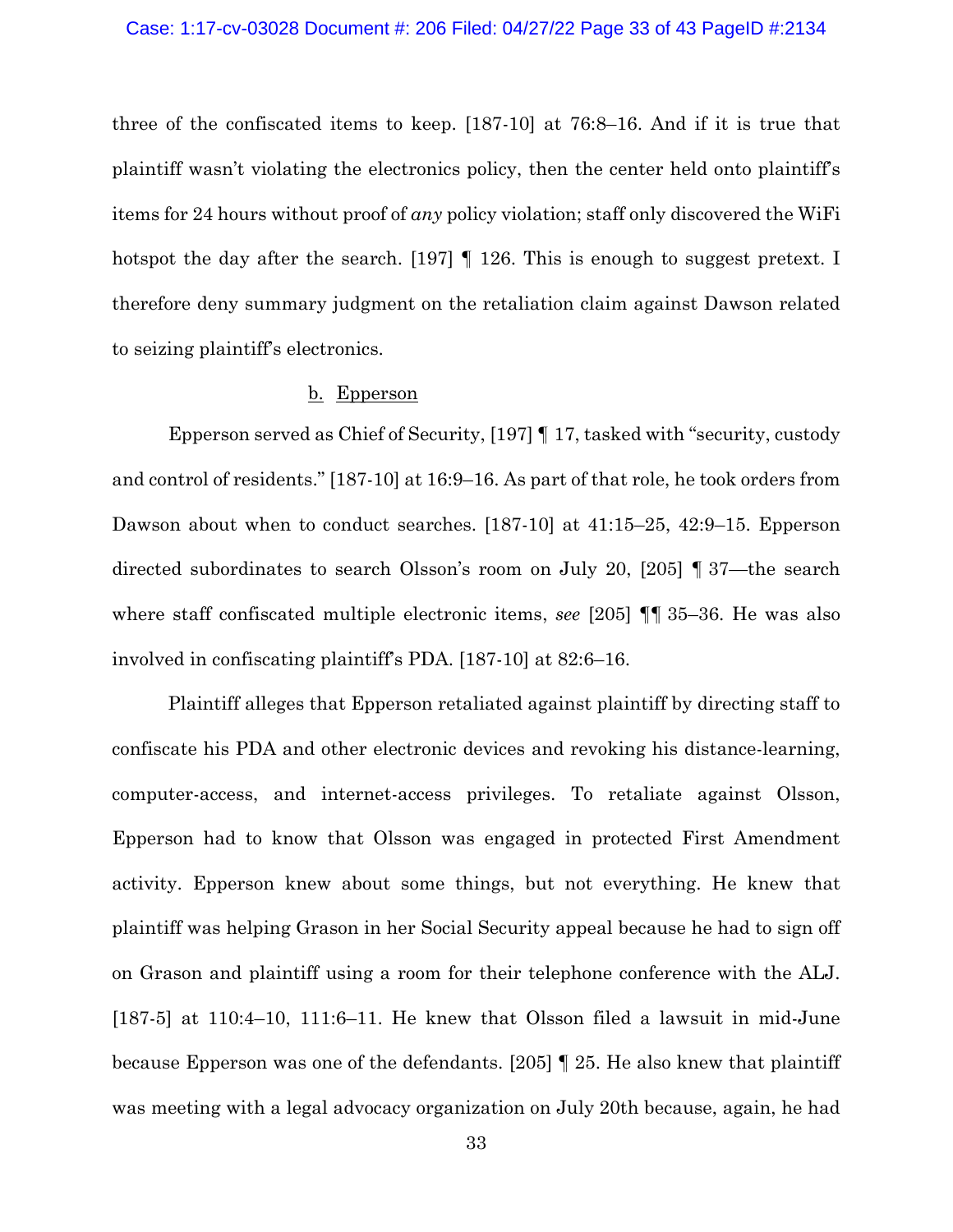#### Case: 1:17-cv-03028 Document #: 206 Filed: 04/27/22 Page 34 of 43 PageID #:2135

to approve "use of the attorney room." [187-6] at 182:6–21. There is no indication, however, that Epperson knew about the three grievances plaintiff filed in early September. So to the extent plaintiff is arguing that Epperson suspended plaintiff's distance-learning privileges because of those grievances, plaintiff's claim fails. However, I take plaintiff to allege that the suspension was motivated by more than just the grievances, but also by the lawsuits he filed, the help he gave Grason, and his meeting with a legal advocacy group.

The relevant timeline is as follows. In November 2016, Pharis approved plaintiff's use of the PDA, knowing that the PDA—if attached to a microphone, which defendants do not allege plaintiff requested—had recording capabilities. [205] ¶ 13. Plaintiff used the PDA to take notes on his own cases and on cases he was helping other patients with. [205] ¶ 14. From November 2016 to February 2017, Olsson helped Grason challenge the denial of her application for Social Security benefits. [205] ¶¶ 15, 18. In late February 2017, Olsson successfully represented Grason in her Social Security appeal hearing before an ALJ. [205] ¶ 18. In late April 2017, plaintiff filed this suit against multiple center staff members. [205] ¶ 19. On May 24, 2017, plaintiff's previously approved PDA was confiscated without explanation. [205] ¶ 20. In mid-June, plaintiff filed another lawsuit against staff facility. [205] ¶ 25. The second suit named Epperson as a defendant. [205] ¶ 25. On July 13, staff searched plaintiff's room and found multiple electronics. They didn't confiscate them. [205] ¶ 34. On July 20, plaintiff met with a legal advocacy group about his lawsuits. [205] ¶ 35. An hour later, staff again searched plaintiff's room, and this time confiscated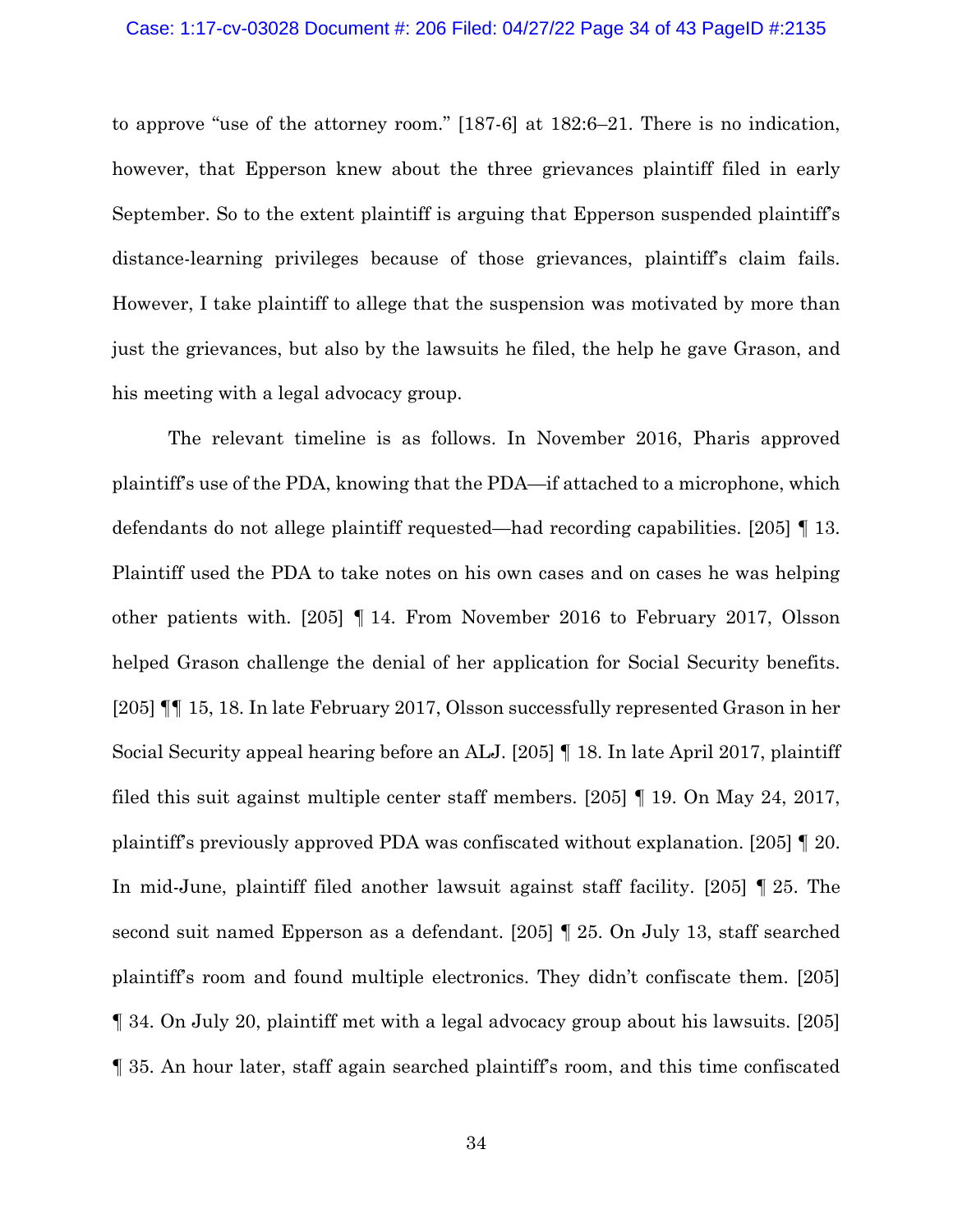all his electronics. *See* [205] ¶ 35. On September 13, Epperson entered the distancelearning lab and told plaintiff his distance-learning privileges were suspended. [205] ¶ 47. Epperson said a written explanation would be provided, but it never was. [205] ¶ 47. Plaintiff was banned from using any state computer or accessing the internet. [197] ¶ 147; [196] at 37.

Olsson says that suspicious timing, combined with staff's "widespread and repeated expressions of disapproval" of Olsson's protected First Amendment activity, show that Epperson confiscated his PDA out of retaliation. [196] at 30. But plaintiff does not point to any admissible "expressions of disapproval" by Epperson. Retaliatory motive must be attributed to each specific defendant. A "retaliatory attitude existing generally among [staff]" is not sufficient. *Massey*, 457 F.3d at 718; *see Jones*, 27 F.4th at 1286–87. Still, Olsson has more than suspicious timing to rely on. He has the absence of a contemporaneous explanation (to him) for the seizure, and evidence that defendants' stated reason—that plaintiff was seen using the PDA to text and/or email staff in violation of center policy—isn't true. [205] ¶ 14. This is enough to raise a question of credibility for a jury.<sup>40</sup>

When it comes to revocation of distance-learning privileges, computer access, and internet access, though, Olsson only has suspicious timing. Again, there is no evidence that Epperson knew about the grievances Olsson filed shortly before

<sup>40</sup> Defendants imply that they would have confiscated the PDA anyway because plaintiff was using it to store Grason's confidential information related to her Social Security litigation. [186] at 30. But defendants offer no evidence that they knew Olsson was storing Grason's confidential information until after they confiscated the PDA. [197] ¶ 107.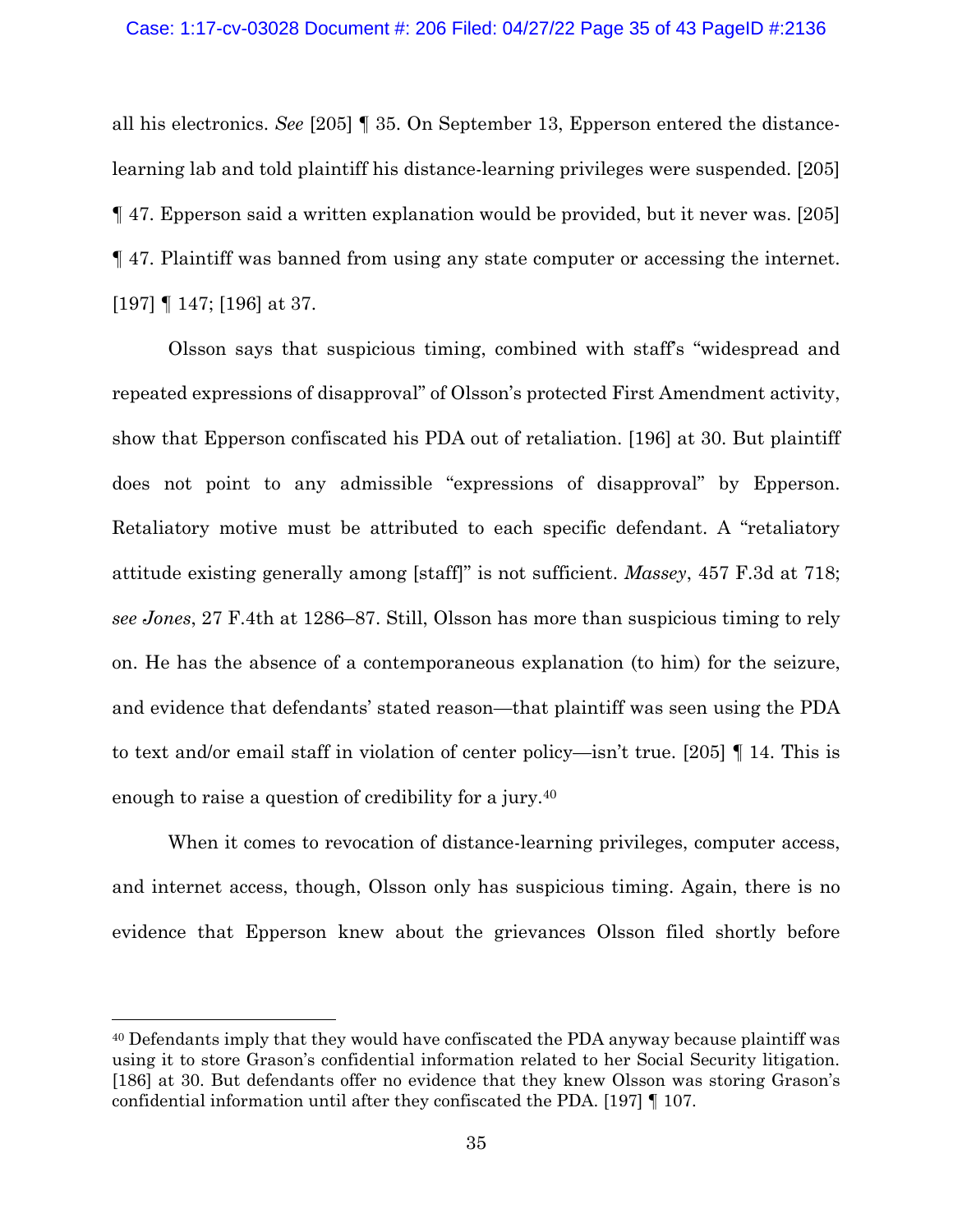#### Case: 1:17-cv-03028 Document #: 206 Filed: 04/27/22 Page 36 of 43 PageID #:2137

Epperson revoked his privileges. So any retaliation would have to stem from Olsson helping Grason, Olsson filing suit against Epperson and others, or Olsson meeting with the legal advocacy group. Those took place seven, three, and two months before Epperson revoked plaintiff's privileges, respectively. By itself, that timing is not close enough to demonstrate a retaliatory motive. *See Kidwell*, 679 F.3d at 966.

Finally, Olsson alleges that Epperson, like Dawson, confiscated his other electronics out of retaliation. Olsson has made out a claim against Dawson for confiscating and keeping his electronics, as I explained above. Like Dawson, Epperson had the requisite knowledge to retaliate. He knew that plaintiff filed a lawsuit in June because he was named as a defendant, *Nadzhafaliyez v. Hardy*, 17-cv-04469, [1], and he knew that plaintiff was meeting with a legal advocacy group on the day of the second search because he would have had to sign off on using the room. *See* [187-5] at 111:10–11; [187-6] at 182:6–21.

The question here is whether a subordinate with retaliatory intent (Epperson) who follows orders from a superior with retaliatory intent (Dawson) has retaliated. Retaliatory intent is a motivating factor when the intent is sufficient and necessary to taking the adverse action. *See Peele*, 722 F.3d at 960. If defendant shows that he would have taken the adverse action even without retaliatory intent, then retaliation wasn't a motivating factor. *See id*. Applied here, would Epperson have ordered his subordinates to search plaintiff's room and confiscate plaintiff's electronics had Dawson not ordered him to? If so, Epperson would be liable for retaliation. If not, Epperson would not be liable. There is not enough information in the record on this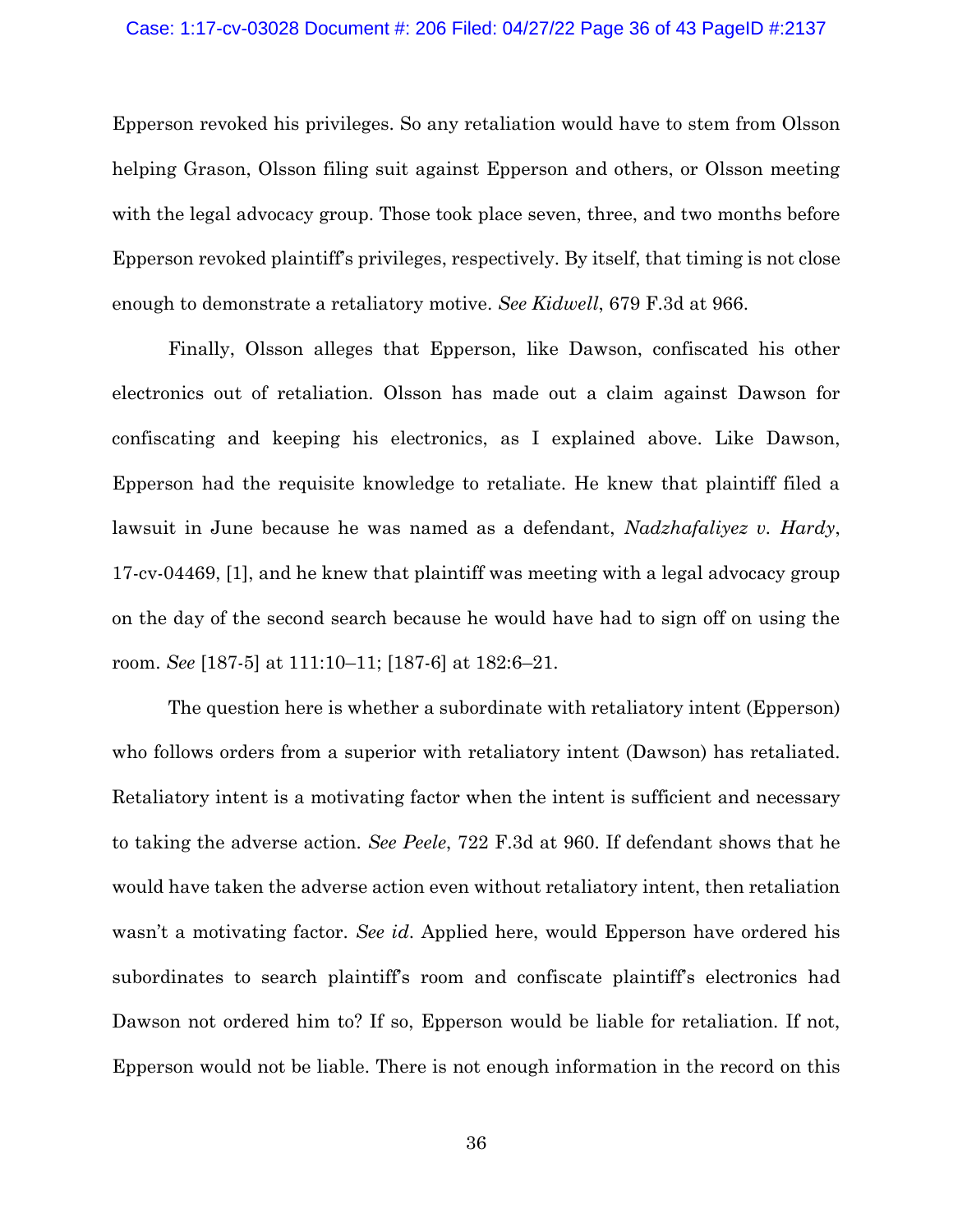point, and as a result, Epperson has not shown that he is entitled to judgment as a matter of law.

## c. Beyer

Beyer served as the center's Consumer Support Specialist. [197] ¶ 8. As part of that role, Beyer attended Consumer Council meetings to ensure that discussions "remained productive and appropriate." [197] ¶ 9. At a June 22, 2017, council meeting, Olsson distributed the copies of complaints in the lawsuits he had filed, [205] ¶ 27, and asked council members to post the complaints to resident bulletin boards. [197] ¶ 115. At the end of that meeting, Beyer told plaintiff, "If you know what's good for you, you would back off on promoting these complaints." [205] ¶ 29. Beyer also told plaintiff and fellow resident Sean Gunderson that continuing to file lawsuits wouldn't be beneficial for them and asked if they were trying to "stoke a riot." [205] ¶ 29. Finally, around July 21, 2017, Beyer told plaintiff that he had been placed on unit restriction and removed as president of the Consumer Council because he had violated the center's electronics policy. [205] ¶ 39. No doubt, Beyer's earlier comments would demonstrate retaliatory motive if Beyer later acted against Olsson. But plaintiff offers no evidence that Beyer himself made the decision or even had the authority to place him on unit restriction or remove him as president. *See* [196] at 33. The evidence shows only that Beyer delivered the news. Without more, plaintiff cannot make out a claim against Beyer.

# d. Hagerman

David Hagerman is the center's librarian. [197] ¶ 23. He knew that Olsson had filed grievances and lawsuits against center staff, including him, and that Olsson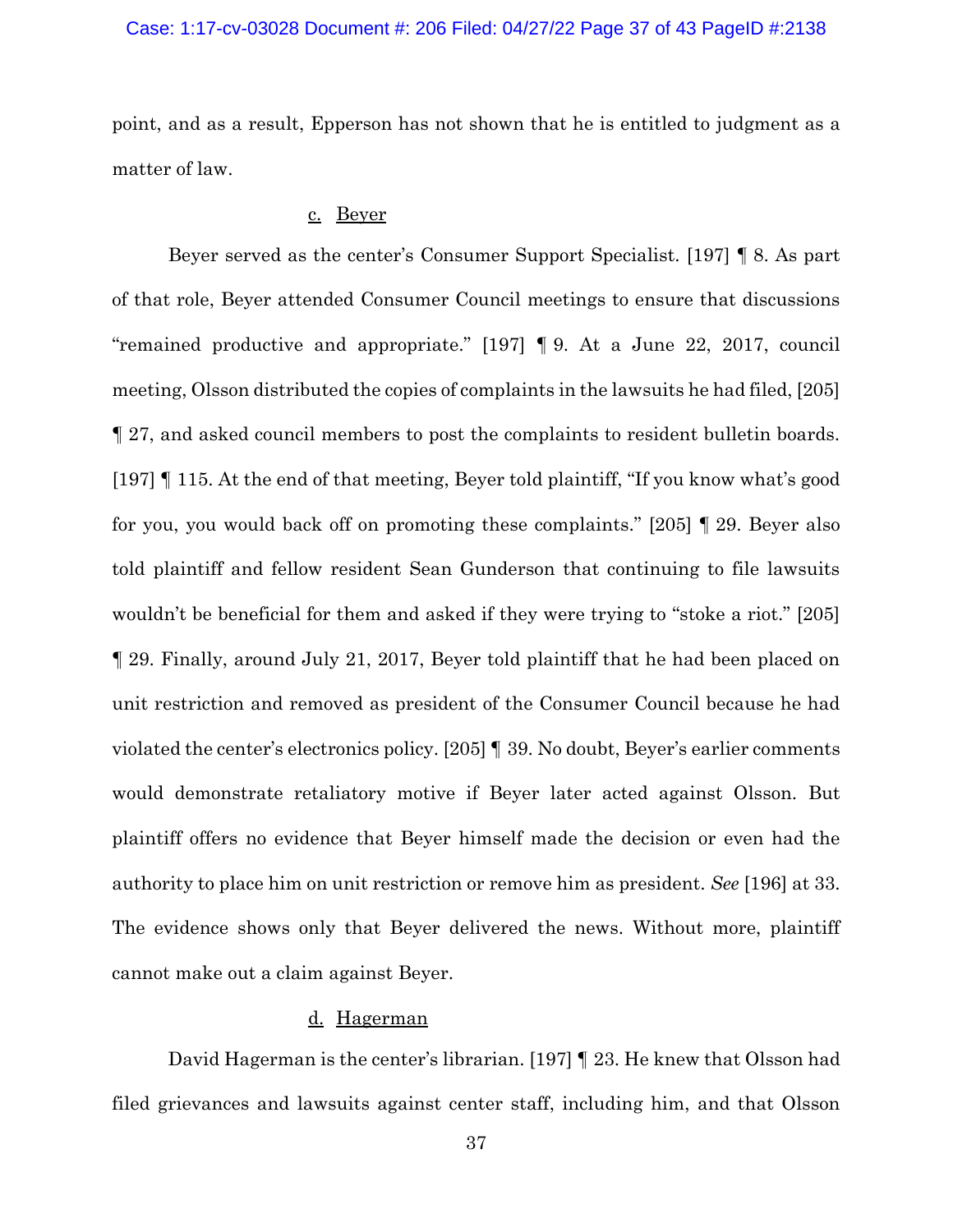helped other residents with their complaints. [205] **[71.** Plaintiff does not say what retaliatory conduct Hagerman allegedly took. He mentions the fact that Hagerman refused to print out an *in forma pauperis* form for him, and instead referred him to an attorney,  $[205]$  | 62, but he never explicitly says that this was retaliatory conduct, let alone explain how it was. Hagerman is entitled to summary judgment on plaintiff's retaliation claim.

## e. Hardy

Until June 2017, Hardy served as the center's medical director. [197] ¶ 24. In that role, he supervised the doctors in the unfit-to-stand-trial unit and the center's two assistant medical directors. [187-14] at 24:13–25, 25:18–25, 26:1–13. (The assistant medical directors, in turn, supervise the doctors in the not-guilty-by-reasonof-insanity units. [187-14] at 25:18–24.) Hardy knew that plaintiff had filed grievances and suits against staff, including him, and that plaintiff helped other residents file suits. [205] ¶ 71.

Plaintiff alleges that Hardy transferred him from Hartman Unit to M Unit, [196] at 13, in retaliation for helping Grason with a complaint in her medicalconditions lawsuit, in which she planned to name Hardy as a defendant. [205] ¶¶ 7, 8. But plaintiff cites to no evidence, either in his statement of additional facts or his response brief, to support that assertion. What's more, there is no evidence that Hardy even knew about this suit, which hadn't yet been filed when Hardy informed plaintiff he would be transferred to another unit. *Compare* [205] ¶ 8, [197] ¶ 71 (Grason was still telling people about her plans to file suit in July or August) *with*  [197] ¶¶ 73–74 (staff told plaintiff in July that he would be transferred). It is true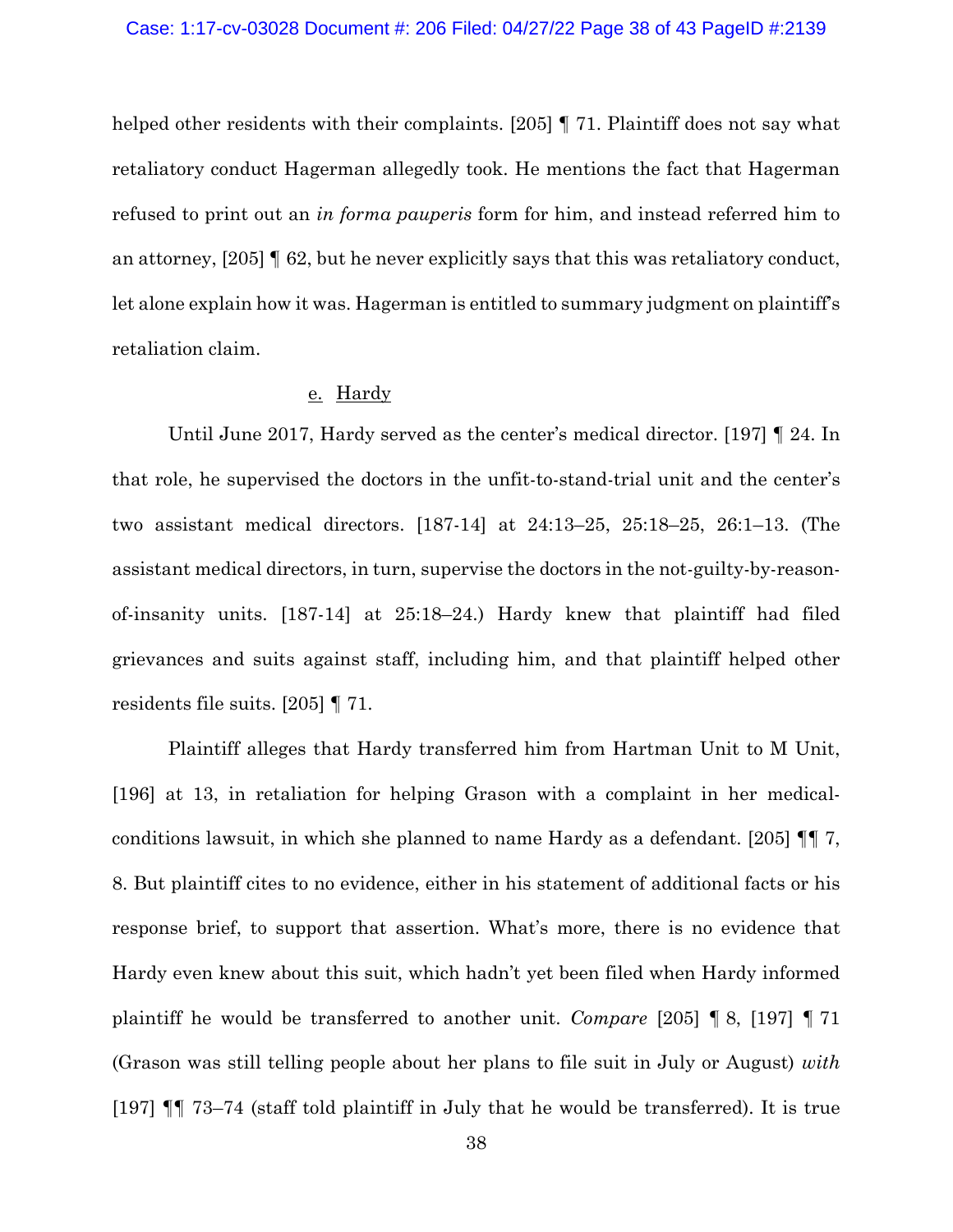that Grason told Beyer, her treatment team, and her psychiatrist about her plans to sue. [205] ¶¶ 7, 8. But plaintiff offers no evidence that Grason told Hardy or that Hardy knew about Grason's plans from staff.<sup>41</sup> He therefore cannot satisfy the third element of a retaliation claim against Hardy.

# f. Ingram

From January to July 2017, Victoria Ingram served as acting Forensic Treatment Program Director. [205] ¶ 69. The director oversees the center's security department and court services and tracks patients' movements in and out of the center. [205] ¶ 72. The director also ensures that staff in different departments work together on patient care. [205] ¶ 72. She is "like the chief of operations"; she "makes the hospital work." [205] ¶ 72.

Plaintiff says that Ingram ordered plaintiff's PDA to be confiscated in retaliation for helping Grason and for filing the April lawsuit against center staff. [196] at 14. But he cites no evidence showing she was involved in the confiscation. He says that because the Forensic Program Director is tasked with the above duties, and because Ingram was acting director when the PDA was confiscated, she must be responsible. [196] at 14 (citing [205] ¶ 72). But the job description he cites is too vague reach that conclusion. Plaintiff also cites to the email Ingram sent his father,

<sup>41</sup> Plaintiff says Hardy was aware that plaintiff filed grievances and lawsuits against staff, including Hardy himself, and that plaintiff helped other residents with complaints. [205] ¶ 71. In support, he cites to a portion of Hardy's deposition that says just that. [187-14] at  $49:5-22$ ;  $50:14-17$ ,  $24-25$ ;  $51:1-4$ . But Hardy's testimony is not enough to suggest that he knew about Grason's plans specifically, let alone that he knew about them before the transfer.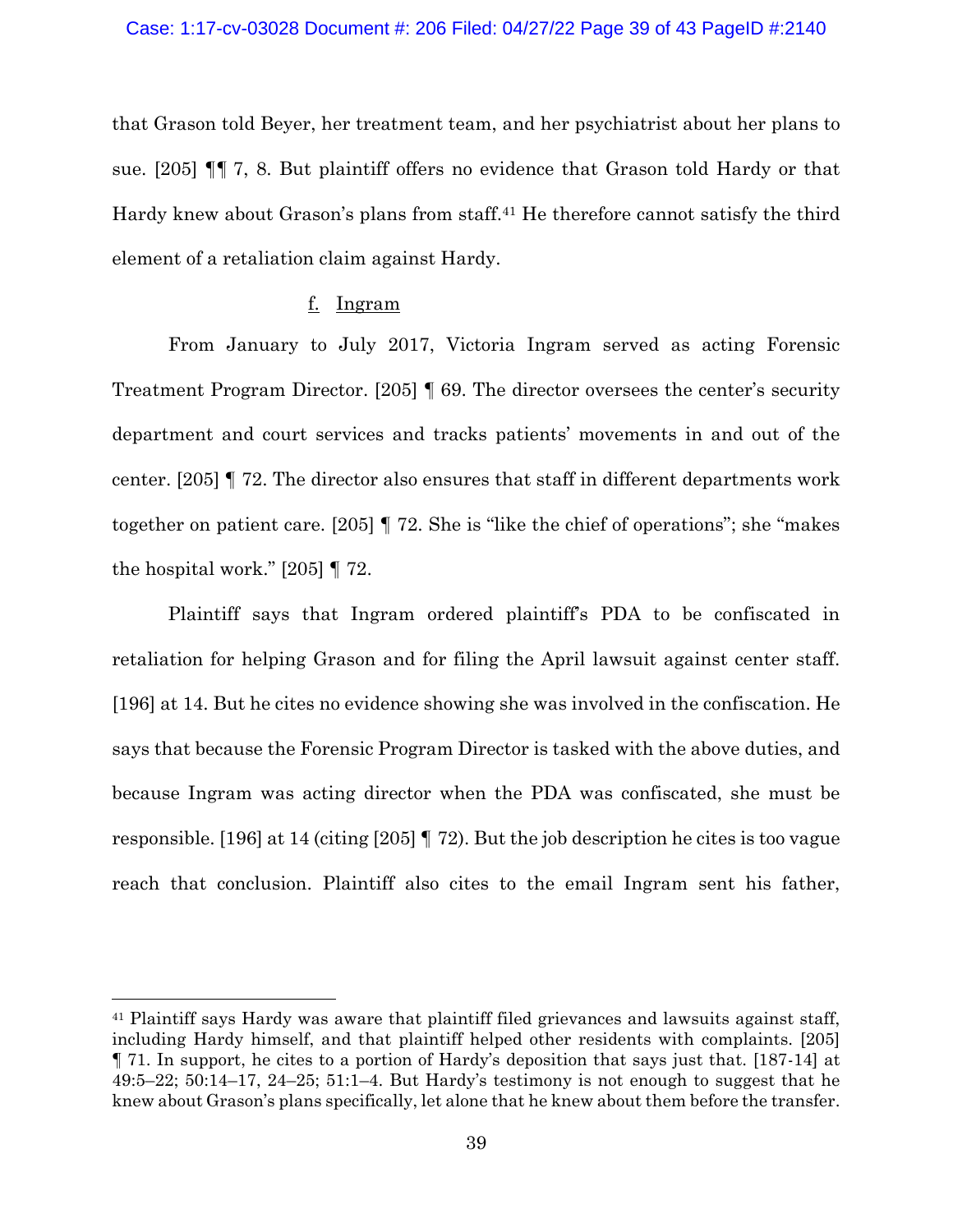explaining that his PDA was confiscated because it was contraband. [196] at 14.<sup>42</sup> To the extent plaintiff is arguing that Ingram must have been involved in confiscating the PDA because she sent the email, he is wrong. A jury could not reasonably infer that sending an email about an incident after the fact necessarily meant the sender was involved in the incident itself.

#### g. Malis

Richard Malis was one of plaintiff's treating psychiatrists during plaintiff's time in Hartman Unit. [197] ¶¶ 36, 62. In August 2011, plaintiff met with Malis and Pharis to discuss a grievance and complaint plaintiff filed. [205] ¶ 3. Plaintiff told Malis and Pharis that his treatment team's relationship with him was "adversarial and nature and he tries his best to keep things peaceful." [205] ¶ 4. In response, Malis said, "if [Olsson] wants things to be peaceful, why doesn't he consider how many people against whom he has filed lawsuits." [205] ¶ 4. Plaintiff doesn't say that Malis was involved in any retaliatory acts, so cannot make out a claim against him.

## h. Pharis

Jeffrey Pharis was Acting Forensic Program Director or Forensic Program Director from 2012 to 2016. [197] **[** 36. In that role, he had the authority to approve unit transfers when patients' treatment teams recommended them. [187-14] at 47:23–24, 48:2–18. Plaintiff alleges that Pharis transferred him from Hartman Unit to M Unit in retaliation for helping Grason with her medical-conditions lawsuit, which named Pharis as a defendant. *See* [205] ¶¶ 7, 8. Plaintiff relies on a number of

<sup>42</sup> See note [13,](#page-11-0) above.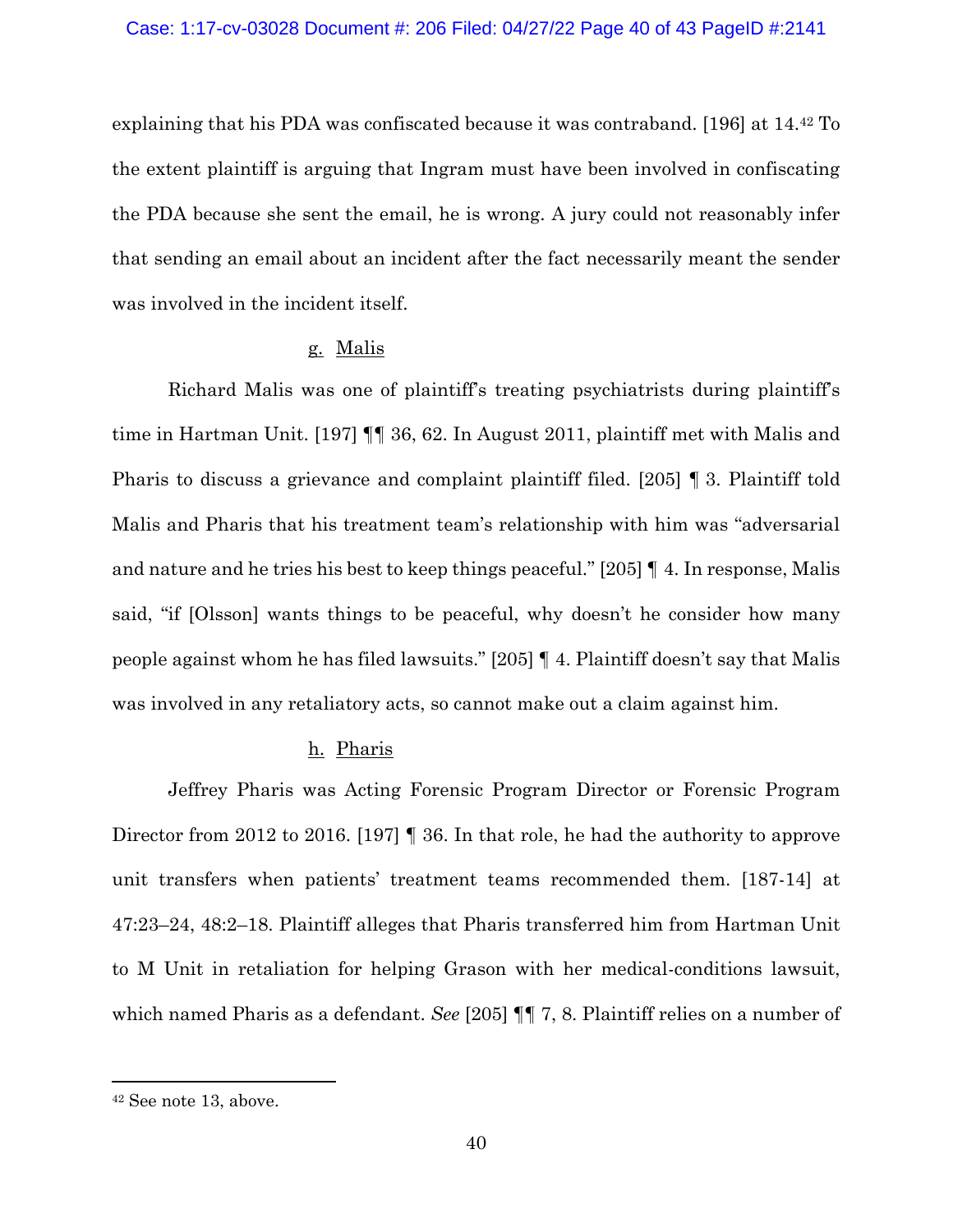#### Case: 1:17-cv-03028 Document #: 206 Filed: 04/27/22 Page 41 of 43 PageID #:2142

facts to support his argument. First, for five years, plaintiff repeatedly asked to be assigned to a psychiatrist other than Malis but was rebuffed with "I'll get back to you." [205] ¶ 2. It was only after he began helping Grason, at which point he had stopped asking for a different psychiatrist, [196] at 12–13, that Hardy told him he could have a new psychiatrist—but only if he transferred out of Hartman Unit. [197] ¶ 65. But for a few months before the transfer, plaintiff was able to see a new psychiatrist while still residing in Hartman. [205] ¶ 5. Second, one month after Grason told her treatment team about her plans to file the complaint, staff told Olsson in a meeting that he would be transferred out of Hartman Unit. *See* [196] at 13; [197] ¶ 74. Third, Pharis was present at that meeting, which occurred in July 2015. [197] ¶¶ 73–74, 78. And fourth, after the transfer, center staff members told Olsson he was moved because he gave Grason legal help. [197] ¶ 83.

As with Hardy, plaintiff has not shown that Pharis knew Grason planned to file a complaint against center staff. Pharis was the director or acting director, [197] ¶ 36, not part of Grason's treatment team. Nor does Pharis's presence at the meeting where plaintiff was told he would be transferred say anything about Pharis's role in the transfer or his motive. Further, the comments directly linking the transfer to plaintiff's First Amendment activity are not specific to Pharis. Staff members said plaintiff was transferred because he helped Grason file suit. [197] ¶ 83. In other words, someone transferred Olsson or recommended his transfer out of retaliation. But staff members never indicated who that someone was. Yes, Pharis had to sign off on the transfer. [187-14] at 47:23–24, 48:2–18. But even assuming Pharis knew about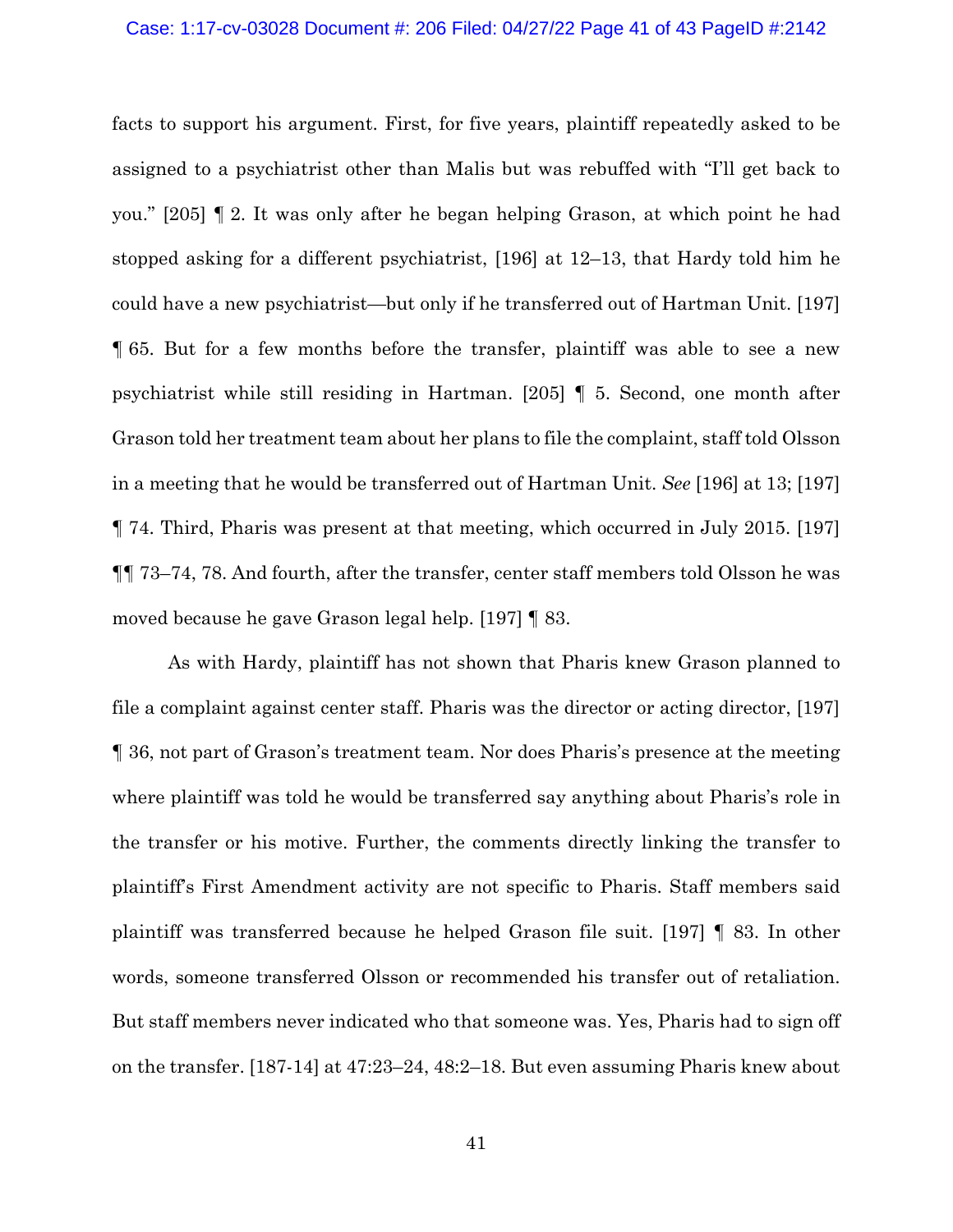#### Case: 1:17-cv-03028 Document #: 206 Filed: 04/27/22 Page 42 of 43 PageID #:2143

Grason's plans, there is no evidence that he approved the transfer because of her plans—a rumor passed along by subordinate staff that was not attributed to Pharis is not enough. Similarly, Hardy's odd explanation that plaintiff could only remain on Hartman Unit if he continued to work with Malis may be enough to suggest pretext for an improper motive on Hardy's part, but Pharis wasn't the one who offered that explanation. (And Hardy wasn't involved in the transfer. *See* [197] ¶ 65.)

In litigation, defendants give an additional explanation for the transfer. They say Olsson was moved because three female residents accused him of sexually inappropriate behavior. [197] ¶ 67. As a result, Malis recommended "many times" that Olsson be transferred to an all-male residence. [197] ¶ 68. But plaintiff denies that he engaged in this behavior, and I credit his denial at this stage. [197] ¶ 68.

Taken together, these facts no doubt look odd. But they are not enough for a legally cognizable retaliation claim; to impose liability under § 1983, Olsson must demonstrate each defendant's personal involvement in the constitutional violation, from knowledge to intent to action. *See Taylor*, 999 F.3d at 493–94; *Gill*, 850 F.3d at 344. Plaintiff does not show that Pharis knew about plaintiff's protected activity, let alone that Pharis approved the transfer because of that activity. Plaintiff therefore cannot make out a claim against Pharis.

#### i. Zubik

Thomas Zubik became the Forensic Treatment Program Director in April 2018. [197] ¶ 40. In February 2019, he met with plaintiff to discuss the *Olsson v. Jung-Oliver* legal complaint, in which he was named as a defendant. [205] ¶ 67. He told plaintiff that the center was handling the matter and that further legal action was